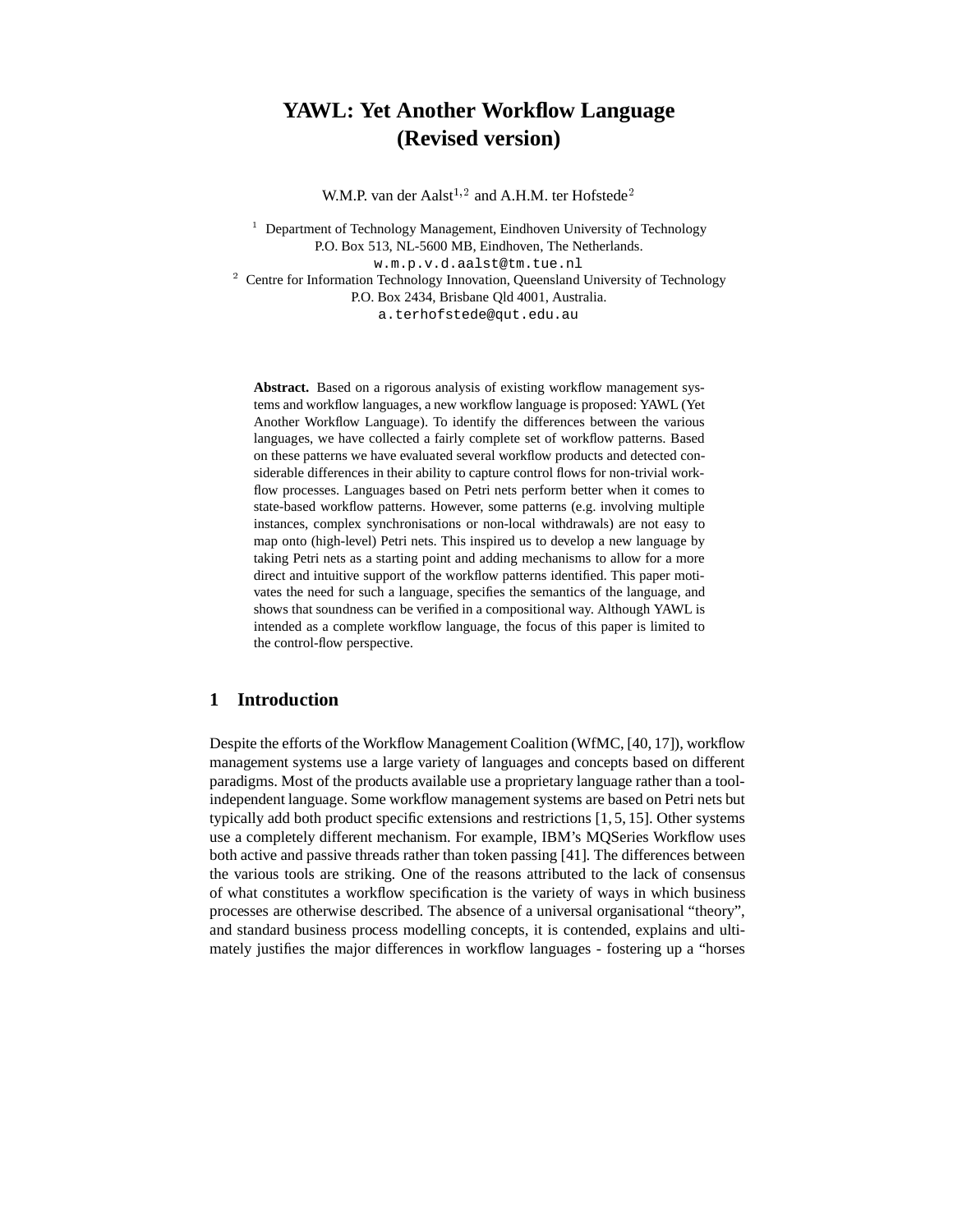for courses" diversity in workflow languages. What is more, the comparison of different workflow products winds up being more of a dissemination of products and less of a critique of workflow language capabilities [6].

Workflow specifications can be understood, in a broad sense, from a number of different perspectives (see [5, 32]). The *control-flow* perspective (or process) perspective describes tasks and their execution ordering through different constructors, which permit flow of execution control, e.g., sequence, choice, parallelism and join synchronisation. Tasks in elementary form are atomic units of work, and in compound form modularise an execution order of a set of tasks. The *data perspective* deals with business and processing data. This perspective is layered on top of the control perspective. Business documents and other objects which flow between activities, and local variables of the workflow, qualify in effect pre- and post-conditions of task execution. The *resource perspective* provides an organisational structure anchor to the workflow in the form of human and device roles responsible for executing tasks. The *operational* perspective describes the elementary actions executed by tasks, where the actions map into underlying applications. Typically, (references to) business and workflow data are passed into and out of applications through activity-to-application interfaces, allowing manipulation of the data within applications.

The focus of this paper is on the control-flow perspective. Clearly, this provides an essential insight into a workflow specification's effectiveness. The data flow perspective rests on it, while the organisational and operational perspectives are ancillary. If workflow specifications are to be extended to meet newer processing requirements, control flow constructors require a fundamental insight and analysis. Currently, most workflow languages support the basic constructs of sequence, iteration, splits (AND and XOR) and joins (AND and XOR) - see [5, 40]. However, the interpretation of even these basic constructs is not uniform and it is often unclear how more complex requirements could be supported. Indeed, vendors are afforded the opportunity to recommend implementation level "hacks". The result is that neither the current capabilities of workflow languages nor insight into more complex requirements of business processes is advanced [6].

We indicate requirements for workflow languages through workflow *patterns* [6, 70]. As described in [50], a pattern "is the abstraction from a concrete form which keeps recurring in specific nonarbitrary contexts". Gamma et al. [22] first catalogued systematically some 23 design patterns which describe the smallest recurring interactions in object-oriented systems. The design patterns, as such, provided independence from the implementation technology and at the same time independence from the essential requirements of the domain that they were attempting to address (see also e.g. [19]).

We have collected a comprehensive set of workflow patterns to compare the functionality of 15 workflow management systems (COSA, Visual Workflow, Forté Conductor, Lotus Domino Workflow, Meteor, Mobile, MQSeries/Workflow, Staffware, Verve Workflow, I-Flow, InConcert, Changengine, SAP R/3 Workflow, Eastman, and FLOWer). The result of this evaluation reveals that (1) the expressive power of contemporary systems leaves much to be desired and (2) the systems support different patterns. Note that we do not use the term "expressiveness" in the traditional or formal sense. If one abstracts from capacity constraints, any workflow language is Turing complete. Therefore,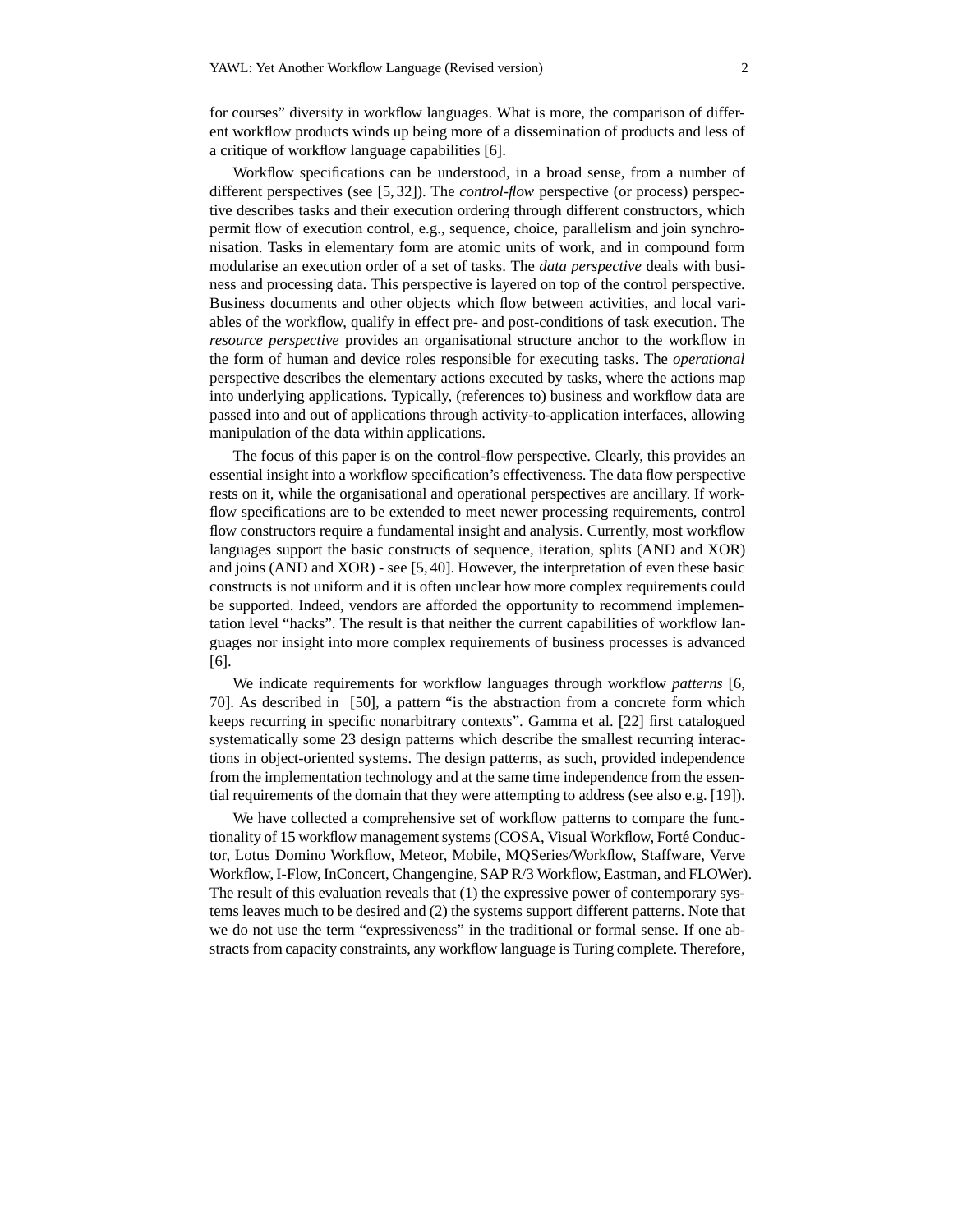it makes no sense to compare these languages using formal notions of expressiveness. Instead we use a more intuitive notion of expressiveness which takes the modelling effort into account. This more intuitive notion is often referred to as *suitability*. See [36] for a discussion on the distinction between formal expressiveness and suitability. In the remainder, we will use the term suitability.

The observation that the suitability of the available workflow management systems leaves much to be desired, triggered the question: *How about high-level Petri nets as a workflow language?*

Petri nets have been around since the sixties [47] and have been extended with colour [33, 34] and time [42] to improve expressiveness. Petri nets where tokens carry data (i.e., are coloured) are often referred to as high-level Petri nets and are supported by tools such as Design/CPN (University of Aarhus, http://www.daimi.au.dk/designCPN/), CPN Tools (University of Aarhus, http://www.daimi.au.dk/CPNTools/), and ExSpect (EUT/D&T Bakkenist, http://www.exspect.com/). Note that these tools and the corresponding languages also allow for time and mechanisms to hierarchically structure complex models. Therefore, we use the term *high-level Petri nets* to refer to Petri nets extended with colour, time and hierarchy.

There are at least three good reasons for using Petri net based workflow languages [1]:

- 1. Formal semantics despite the graphical nature.
- 2. State-based instead of (just) event-based.
- 3. Abundance of analysis techniques.

Unfortunately, a straightforward application of high-level Petri nets does not yield the desired result. There seem to be three problems relevant for modelling workflow processes:

- 1. High-level Petri nets support coloured tokens, i.e., a token can have a value. Although it is possible to use this to identify multiple instances of a subprocess, there is no specific support for *patterns involving multiple instances* and the burden of keeping track, splitting, and joining of instances is carried by the designer.
- 2. Sometimes two flows need to be joined while it is not clear whether synchronisation is needed, i.e., if both flows are active an AND-join is needed otherwise an XORjoin. Such *advanced synchronisation patterns* are difficult to model in terms of a high-level Petri net because the firing rule only supports two types of joins: the AND-join (transition) or the XOR-join (place).
- 3. The firing of a transition is always local, i.e., enabling is only based on the tokens in the input places and firing is only affecting the input and output places. However, some events in the workflow may have an effect which is not local, e.g., because of an error tokens need to be removed from various places without knowing where the tokens reside. Everyone who has modelled such a *cancellation pattern* (e.g., a global timeout mechanism) in terms of Petri nets knows that it is cumbersome to model a so-called "vacuum cleaner" removing tokens from selected parts of the net.

In this paper, we discuss the problems when supporting the workflow patterns with highlevel Petri nets. Based on this we describe *YAWL (Yet Another Workflow Language)*.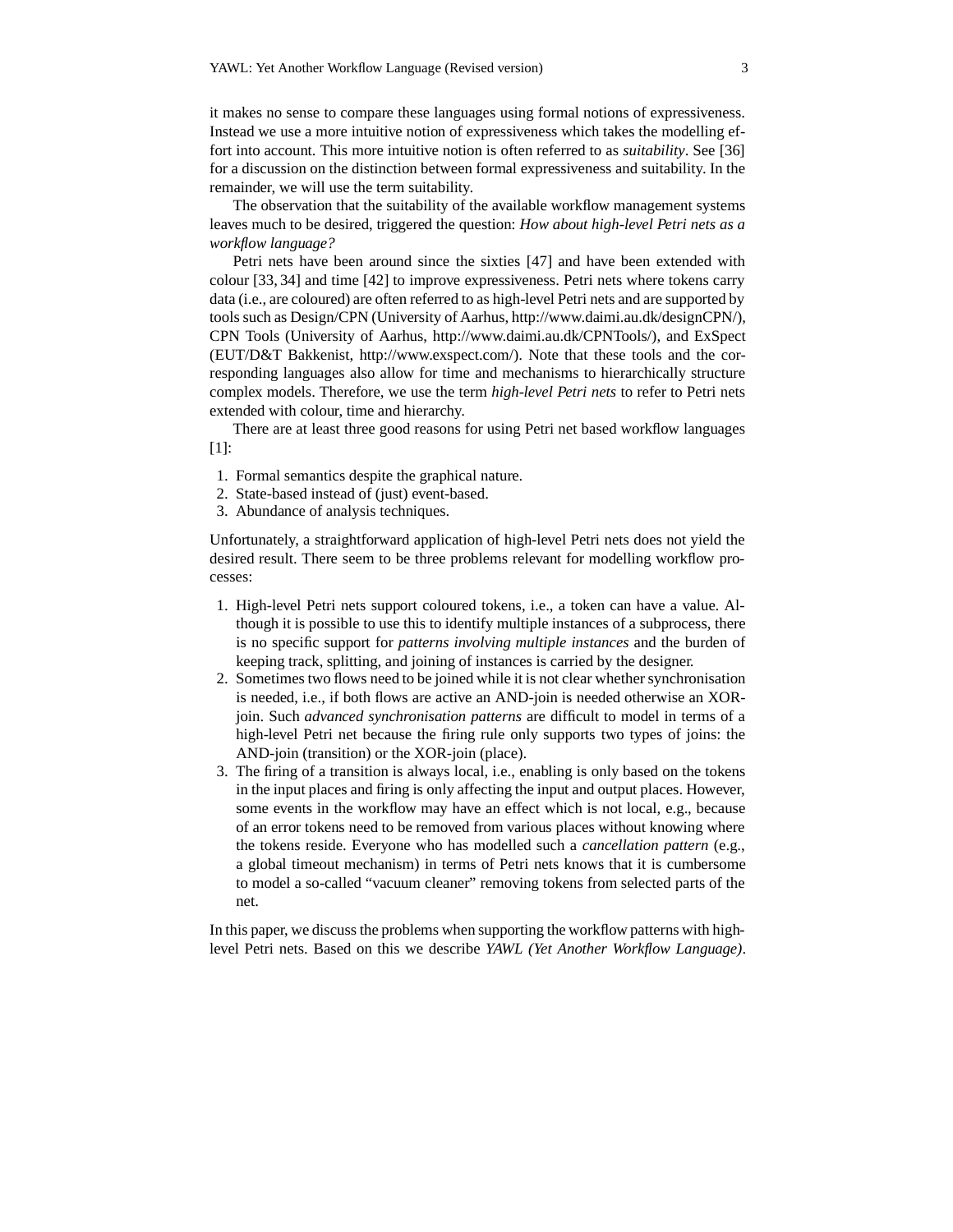

**Fig. 1.** Overview of the 20 workflow patterns described in [6].

YAWL is based on Petri nets but extended with additional features to facilitate the modelling of complex workflows.

# **2 Requirements**

Since 1999 we have been working on collecting a comprehensive set of workflow patterns [6]. The results have been made available through the "Workflow patterns WWW site" [70]. The patterns range from very simple patterns such as sequential routing (Pattern 1) to complex patterns involving complex synchronisations such as the discriminator pattern (Pattern 9). In this paper, we restrict ourselves to the 20 most relevant patterns. These patterns can be classified into six categories:

- 1. *Basic control-flow patterns.* These are the basic constructs present in most workflow languages to model sequential, parallel and conditional routing.
- 2. *Advanced branching and synchronisation patterns.* These patterns transcend the basic patterns to allow for more advanced types of splitting and joining behaviour. An example is the Synchronising merge (Pattern 7) which behaves like an ANDjoin or XOR-join depending on the context.
- 3. *Structural patterns.* In programming languages a block structure which clearly identifies entry and exit points is quite natural. In graphical languages allowing for parallelism such a requirement is often considered to be too restrictive. Therefore, we have identified patterns that allow for a less rigid structure.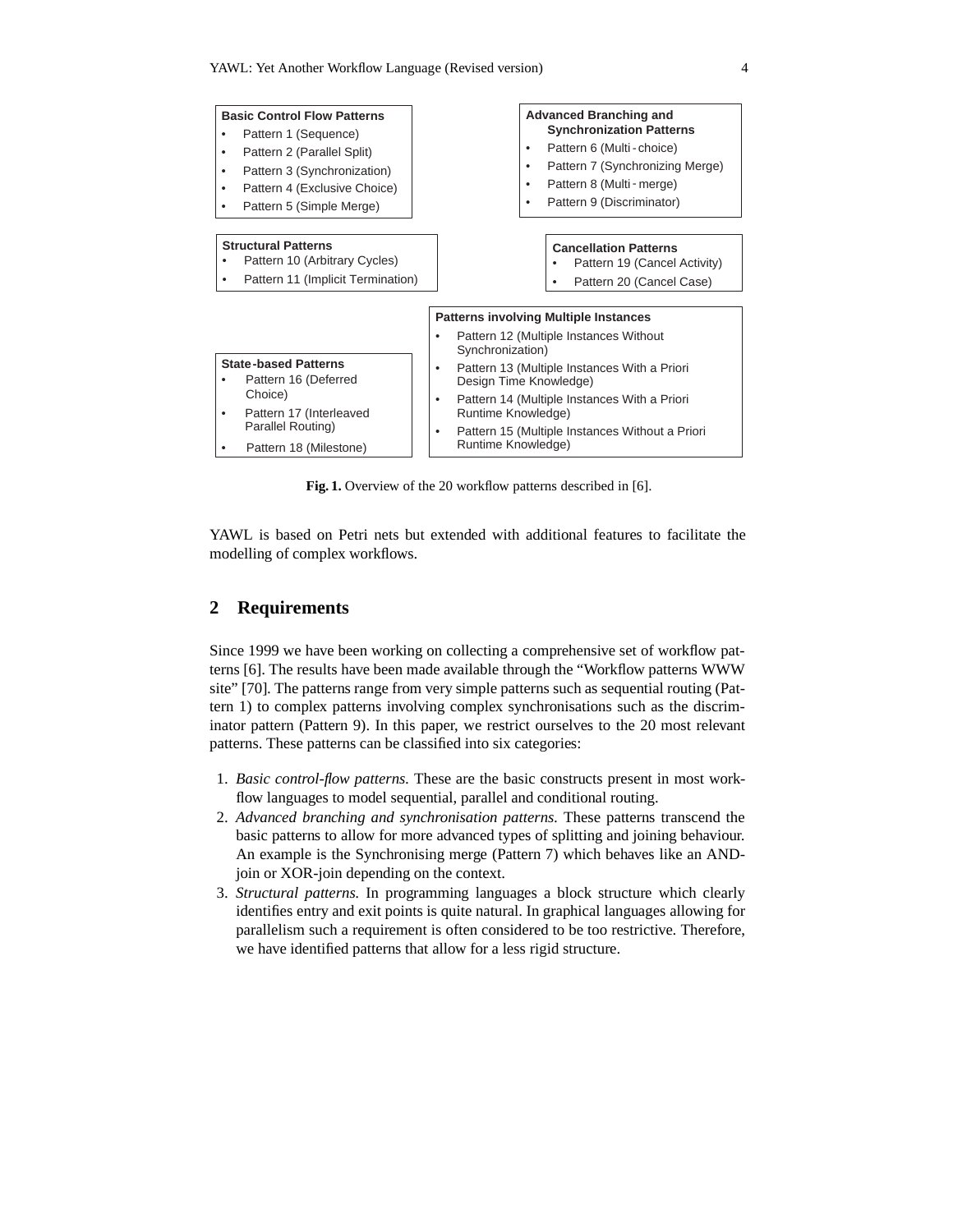- 4. *Patterns involving multiple instances.* Within the context of a single case (i.e., workflow instance) sometimes parts of the process need to be instantiated multiple times, e.g., within the context of an insurance claim, multiple witness statements need to be processed.
- 5. *State-based patterns.* Typical workflow systems focus only on activities and events and not on states. This limits the expressiveness of the workflow language because it is not possible to have state dependent patterns such as the Milestone pattern (Pattern 18).
- 6. *Cancellation patterns.* The occurrence of an event (e.g., a customer cancelling an order) may lead to the cancellation of activities. In some scenarios such events can even cause the withdrawal of the whole case.

Figure 1 shows an overview of the 20 patterns grouped into the six categories. A detailed discussion of these patterns is outside the scope of this paper. The interested reader is referred to [6, 70].

We have used these patterns to evaluate 15 workflow systems: COSA (Ley GmbH, [58]), Visual Workflow (Filenet, [16]), Forté Conductor (SUN, [18]), Lotus Domino Workflow (IBM/Lotus, [46]), Meteor (UGA/LSDIS, [56]), Mobile (UEN, [32]), MQ-Series/Workflow (IBM, [31]), Staffware (Staffware PLC, [59]), Verve Workflow (Versata, [61]), I-Flow (Fujitsu, [20]), InConcert (TIBCO, [60]), Changengine (HP, [29]), SAP R/3 Workflow (SAP, [54]), Eastman (Eastman, [57]), and FLOWer (Pallas Athena, [7]). In [6, 70] it is reported in what way each of these systems supports each of the patterns. For each product-pattern combination, we checked whether it is possible to realise the workflow pattern with the tool. Most of the products only offer direct support for less than half of the patterns. This does not imply that it is impossible to realise the patterns. In many cases, the designer can resort of coding or spaghetti-like diagrams (i.e., diagrams with many arcs to enumerate all possible combinations). Clearly, this makes such systems less suitable for workflow support. Some of the patterns can be realised by constructing them using other patterns. For example, Pattern 6 (Multi-choice) can be constructed from a combination of Pattern 4 (Exclusive choice) and Pattern 2 (Parallel split). The resulting diagram may be considerably larger, but it is fairly simple to realise. However, the more advanced synchronisation patterns, patterns involving a dynamic number of multiple instances, and the state-based patterns are more difficult, if not impossible, to realise if not present.

While the results reported in [6] mainly refer to suitability, the results in [36–38] consider formal expressiveness. In this work several "idealised" classes of workflow languages have been analyzed in terms of their expressive power. For example, MQ-Series/Workflow (IBM, [31]) is an example of a language beloning to the so-called class of *Synchronising Workflow Models*. Synchronising Workflow Models can be thought of as propagating true and false tokens. If an activity receives a true token, it will execute. If it receives a false token, it will simply pass it on. Branches of choices not chosen propagate false tokens, while branches that are chosen propagate true tokens. Synchronisation points await tokens from all incoming branches and, depending on their type, either 1) propagate a true token if it has received at least one true token, and a false token otherwise, or 2) propagate a true token if it has received only true tokens, and a false token otherwise. Synchronising Workflow Models offer direct support for Pattern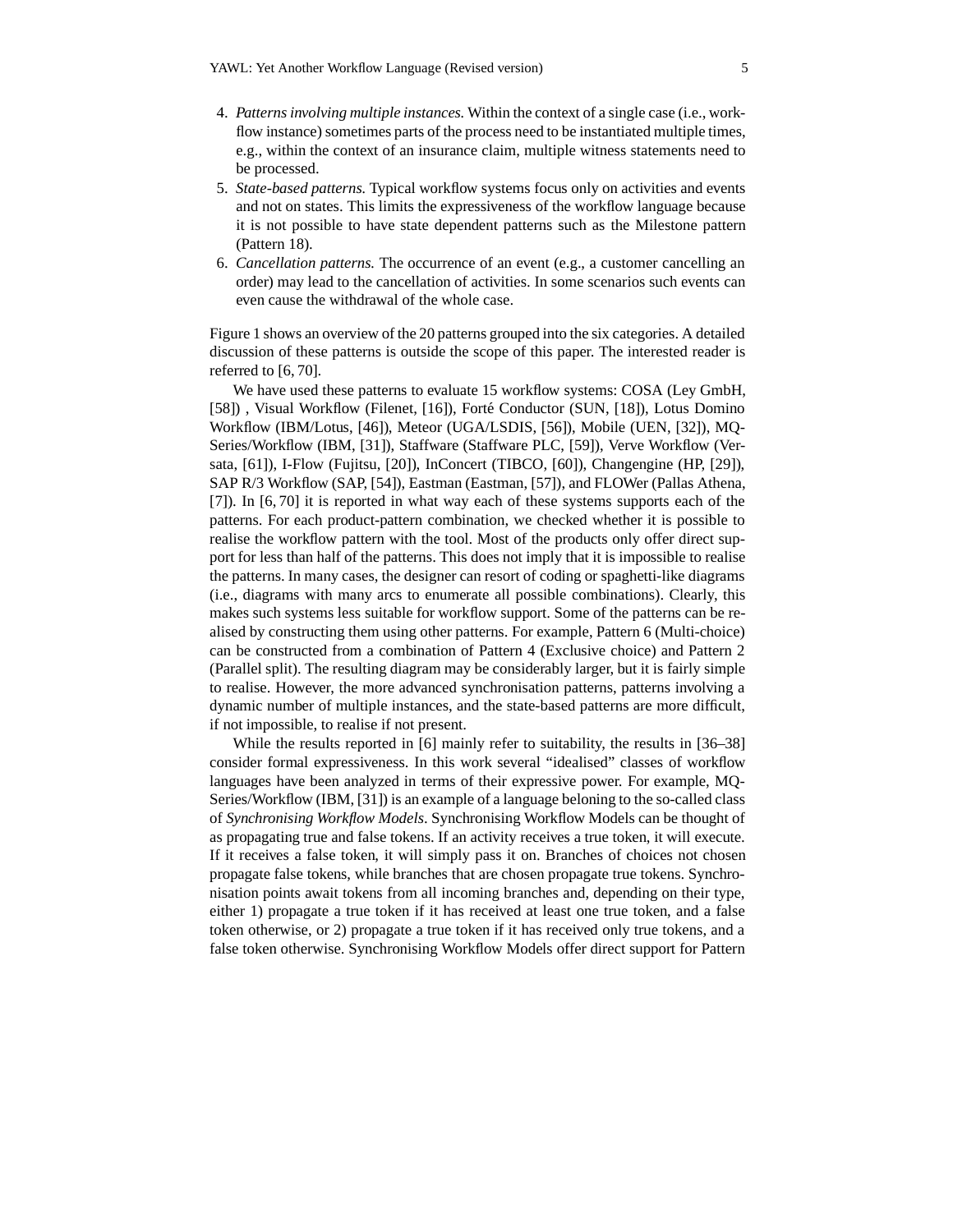7 (Synchronising merge) but have problems dealing with loops. A detailed discussion of the formal expressiveness is beyond the scope of this paper. However, it is important to note that there are striking differences between languages and many of the more advanced constructs cannot be realised by the basic control-flow patterns.

The lessons learned by both evaluating contemporary systems using a set of workflow patterns and a detailed analysis of the fundamental control-flow mechanisms provide a solid basis for YAWL. The remainder of this paper is organised as follows. In Section 3 we analyse the suitability of Petri nets as a workflow language. Based on this and the lessons learned, we present the control-flow perspective of a new workflow language named YAWL in Section 4. We give a formal definition, provide formal semantics, and introduce a correctness notion. Using this correctness notion we will show that it can be verified in a compositional way. To conclude the paper, we relate YAWL to existing approaches, summarise the main results, and discuss future plans.

# **3 Limitations of Petri Nets as a control-flow language for workflows**

Given the fact that workflow management systems have problems dealing with workflow patterns it is interesting to see whether established process modelling techniques such as Petri nets can cope with these patterns. The table listed in the appendix shows an evaluation of high-level Petri nets with respect to the patterns. (Ignore the column under YAWL for the time being.) We use the term high-level Petri nets to refer to Petri nets extended with colour (i.e., data), time, and hierarchy [5]. Examples of such languages are the coloured Petri nets as described in [34], the combination of Petri nets and Z specification described in [27], and many more. These languages are used by tools such as Design/CPN (University of Aarhus, http://www.daimi.au.dk/designCPN/) and ExSpect (EUT/D&T Bakkenist, http://www.exspect.com/). Although these languages and tools have differences when it comes to for example the language for data transformations (e.g., arc inscriptions) there is a clear common denominator. When we refer to highlevel Petri nets we refer to this common denominator. To avoid confusion we use the terminology as defined in [34] as much as possible.

Compared to existing languages high-level Petri nets are quite expressive when it comes to supporting the workflow patterns. Recall that we use the term "expressiveness" not in the formal sense. High-level Petri nets are Turing complete, and therefore, can do anything we can define in terms of an algorithm. However, this does not imply that the modelling effort is acceptable. High-level nets, in contrast to many workflow languages, have no problems dealing with state-based patterns. This is a direct consequence of the fact that Petri nets use places to represent states explicitly. Although high-level Petri nets outperform most of the existing languages when it comes to modelling the control flow, the result is not completely satisfactory. As indicated in the introduction we see serious limitations when it comes to (1) patterns involving multiple instances, (2) advanced synchronisation patterns, and (3) cancellation patterns. In the remainder of this section we discuss these limitations in more detail.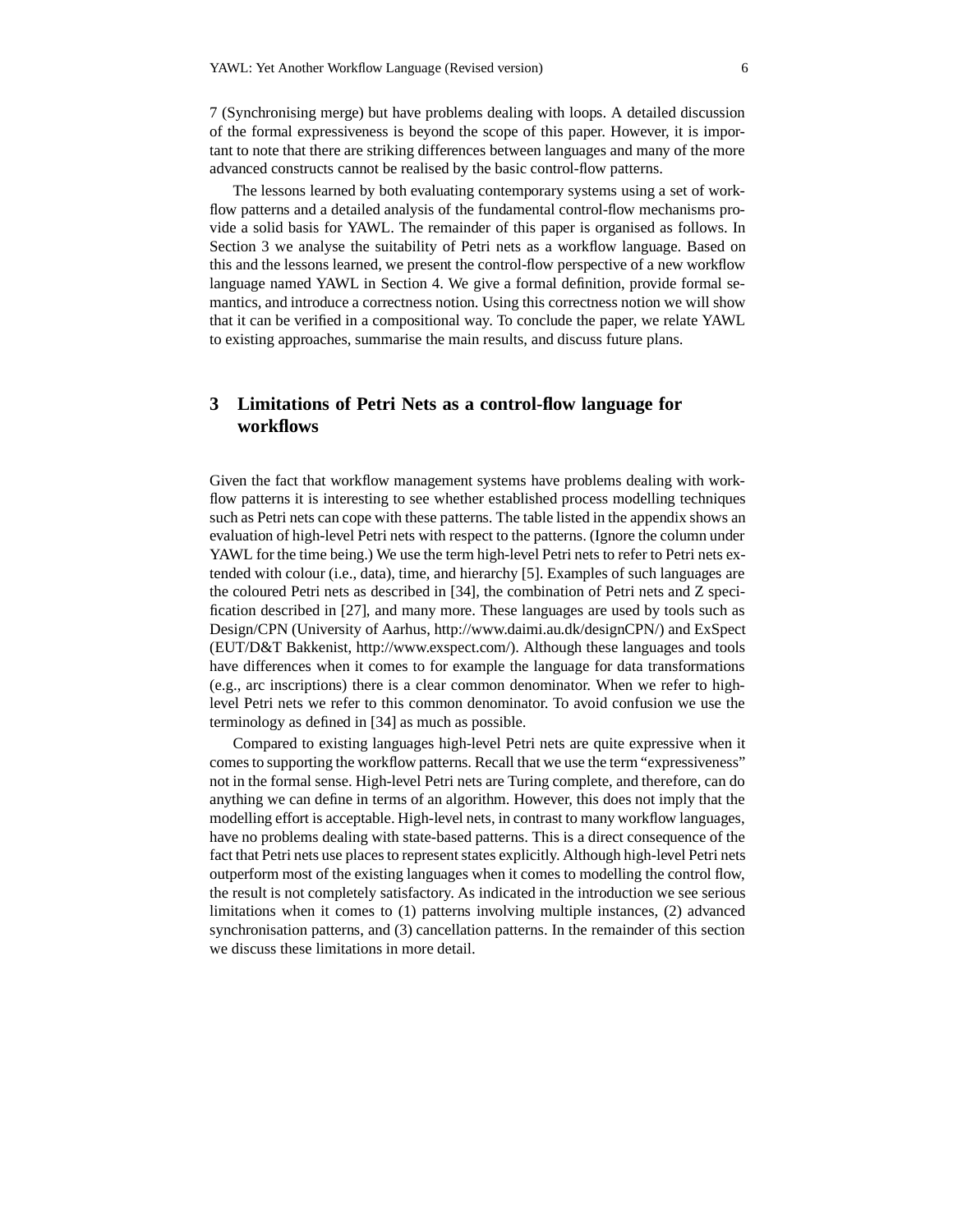#### **3.1 Patterns involving multiple instances**

Suppose that in the context of a workflow for processing insurance claims there is a subprocess for processing witness statements. Each insurance claim may involve zero or more witness statements. Clearly the number of witness statements is not known at design time. In fact, while a witness statement is being processed other witnesses may pop up. This means that within one case a part of the process needs to be instantiated a variable number of times and the number of instances required is only known at run time. The required pattern to model this situation is Pattern 15 (Multiple instances without a priori runtime knowledge). Another example of this pattern is the process of handling journal submissions. For processing journal submissions multiple reviews are needed. The editor of the journal may decide to ask a variable number of reviewers depending on the nature of the paper, e.g., if it is controversial, more reviewers are selected. While the reviewing takes place, the editor may decide to involve more reviewers. For example, if reviewers are not responsive, have brief or conflicting reviews, then the editor may add an additional reviewer. Other examples of multiple instances include orders involving multiple items (e.g., a customer orders three books from an electronic bookstore), a subcontracting process with multiple quotations, etc.

It is possible to model a variable number of instances executed in parallel using a high-level Petri net. However, the designer of such a model has to keep track of two things: (1) case identities and (2) the number of instances still running.

At the same time multiple cases are being processed. Suppose  $x$  and  $y$  are two active cases. Whenever, there is an AND-join only tokens referring to the same case can be synchronised. If inside  $x$  part of the process is instantiated  $n$  times, then there are  $n$ "child cases"  $x \cdot 1 \ldots x \cdot n$ . If for y the same part is also instantiated multiple times, say m, then there are  $m$  "child cases"  $y \cdot 1 \cdot y \cdot m$ . Inside the part which is instantiated multiple times there may again be parallelism and there may be multiple tokens referring to one child case. For a normal AND-join only tokens referring to the same child case can be synchronised. However, at the end of the part which is instantiated multiple times all child cases having the same parent should be synchronised, i.e., case  $x$  can only continue if for each child case  $x \cdot 1 \cdot \cdot x \cdot n$  the part has been processed. In this synchronisation child cases  $x \cdot 1 \cdot \cdot x \cdot n$  and child cases  $y \cdot 1 \cdot \cdot \cdot y \cdot m$  should be clearly separated. To complicate matters the construct of multiple instances may be nested resulting in child-child cases such as x.5.3 which should be synchronised in the right way. Clearly, a good workflow language does not put the burden of keeping track of these instances and synchronising them at the right level on the workflow designer.

Besides keeping track of identities and synchronising them at the right level, it is important to know how many child cases need to be synchronised. This is of particular relevance if the number of instances can change while the instances are being processed (e.g., a witness which points out another witness causing an additional witness statement). In a high-level Petri net this can be handled by introducing a counter keeping track of the number of active instances. If there are no active instances left, the child cases can be synchronised. Clearly, it is also not acceptable to put the burden of modelling such a counter on the workflow designer.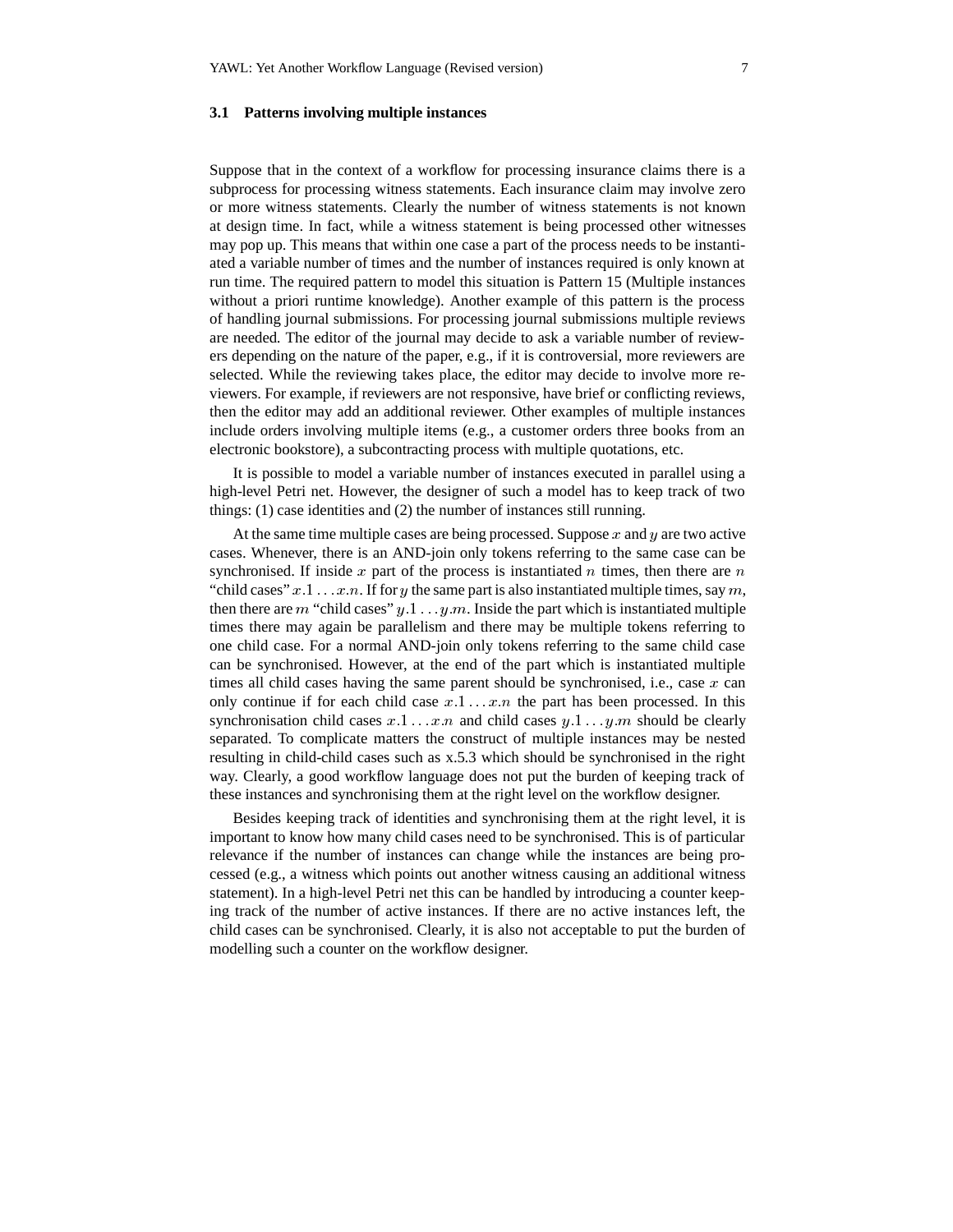#### **3.2 Advanced synchronisation patterns**

Consider the workflow process of booking a business trip. A business trip may involve the booking of flights, the booking of hotels, the booking of a rental car, etc. Suppose that the booking of flights, hotels, and cars can occur in parallel and that each of these elements is optional. This means that one trip may involve only a flight, another trip may involve a flight and a rental car, and it is even possible to have a hotel and a rental car (i.e., no flight). The process of booking each of these elements has a separate description which may be rather complex. Somewhere in the process, these optional flows need to be synchronised, e.g., activities related to payment are only executed after all booking elements (i.e., flight, hotel, and car) have been processed. The problem is that it is not clear which subflows need to be synchronised. For a trip not involving a flight, one should not wait for the completion of booking the flight. However, for a business trip involving all three elements, all flows should be synchronised. The situation where there is sometimes no synchronisation (XOR-join), sometimes full synchronisation (ANDjoin), and sometimes only partial synchronisation (OR-join) needed is referred to as Pattern 7 (Synchronising merge).

It is interesting to note that the Synchronising merge is directly supported by InConcert, Eastman, Domino Workflow, and MQSeries Workflow. In each of these systems, the designer does not have to specify the type of join; this is automatically handled by the system.

In a high-level Petri net each construct is either an AND-join (transition) or an XOR-join (place). Nevertheless, it is possible to model the Synchronising merge in various ways. First of all, it is possible to pass information from the split node to the join node. For example, if the business trip involves a flight and a hotel, the join node is informed that it should only synchronise the flows corresponding to these two elements. This can be done by putting a token in the input place of the synchronisation transition corresponding to the element car rental. Secondly, it is possible to activate each branch using a "Boolean" token. If the value of the token is true, everything along the branch is executed. If the value is false, the token is passed through the branch but all activities on it are skipped. Thirdly, it is possible to build a completely new scheduler in terms of high-level Petri nets. This scheduler interprets workflow processes and uses the following synchronisation rule: "Fire a transition  $t$  if at least one of the input places of  $t$ is marked and from the current marking it is not possible to put more tokens on any of the other input places of  $t$ ." In this last solution, the problem is lifted to another level. Clearly, none of the three solutions is satisfactory. The workflow designer has to add additional logic to the workflow design (case 1), has to extend the model to accommodate true and false tokens (case 2), or has to model a scheduler and lift the model to another level (case 3).

It is interesting to see how the problem of the Synchronising merge has been handled in existing systems and literature. In the context of MQSeries Workflow the technique of "dead-path elimination" is used [41, 31]. This means that initially each input arc is in state "unevaluated". As long as one of the input arcs is in this state, the activity is not enabled. The state of an input arc is changed to true the moment the preceding activity is executed. However, to avoid deadlocks the input arc is set to false the moment it becomes clear that it will not fire. By propagating these false signals, no deadlock is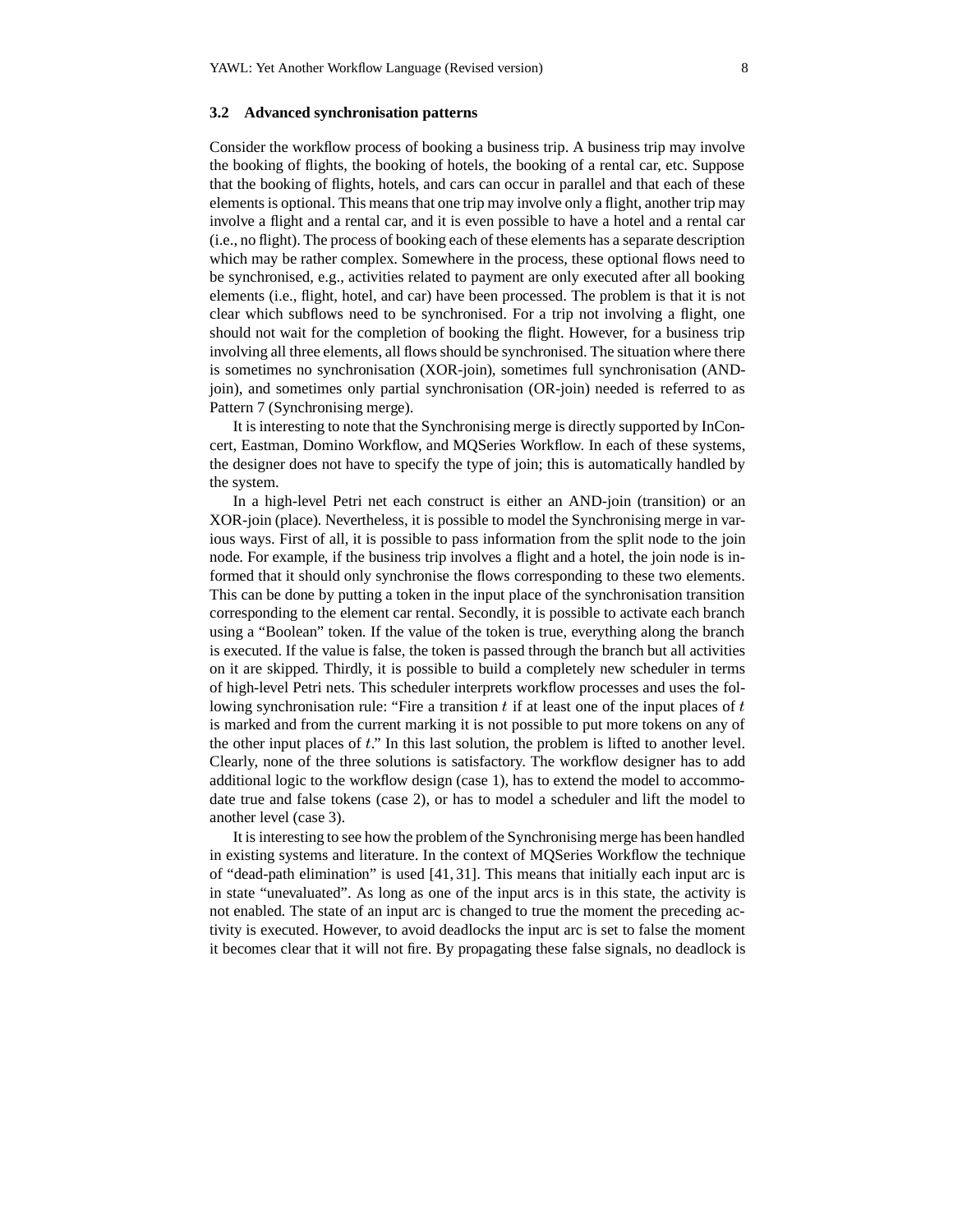possible and the resulting semantics matches Pattern 7. The solution used in MQSeries Workflow is similar to having true and false tokens (case 2 described above). The idea of having true and false tokens to address complex synchronisations was already raised in [23]. However, the bipolar synchronisation schemes presented in [23] are primarily aimed at avoiding constructs such as the Synchronising merge, i.e., the nodes are pure AND/XOR-splits/joins and partial synchronisation is not supported nor investigated. In the context of Event-driven Process Chains (EPC's, cf. [35]) the problem of dealing with the Synchronising merge also pops up. The EPC model allows for so-called  $\vee$ -connectors (i.e., OR-joins which only synchronise the flows that are active). The semantics of these  $\vee$ -connectors have been often debated [3, 11, 39, 51, 53]. In [3] the explicit modelling is advocated (case 1). Dehnert and Rittgen [11] advocate the use of a weak correctness notion (relaxed soundness) and an intelligent scheduler (case 3). Langner et al. [39] propose an approach based on Boolean tokens (case 2). Rump [53] proposes an intelligent scheduler to decide whether an  $\vee$ -connector should synchronise or not (case 3). In [51] three different join semantics are proposed for the  $\vee$ -connector: (1) *wait for all to come* (corresponds to the Synchronising merge, Pattern 7), (2) *wait for first to come and ignore others* (corresponds to the Discriminator, Pattern 9), and (3) *never wait, execute every time* (corresponds to the Multi merge, Pattern 8). The extensive literature on the synchronisation problems in EPC's and workflow systems illustrates that patterns like the Synchronising merge are relevant and far from trivial.

#### **3.3 Cancellation patterns**

Most workflow modelling languages, including high-level nets, have local rules directly relating the input of an activity to output. For most situations such local rules suffice. However, for some events local rules can be quite problematic. Consider for example the processing of Customs declarations. While a Customs declaration is being processed, the person who filed the declaration can still supply additional information and notify Customs of changes (e.g., a container was wrecked, and therefore, there will be less cargo than indicated on the first declaration). These changes may lead to the withdrawal of a case from specific parts of the process or even the whole process. Such cancellations are not as simple as they seem when for example high-level Petri nets are used. The reason is that the change or additional declaration can come at any time (within a given time frame) and may affect running and/or scheduled activities. Given the local nature of Petri net transitions, such changes are difficult to handle. If it is not known where in the process the tokens reside when the change or additional declaration is received, it is not trivial to remove these tokens. Inhibitor arcs allow for testing whether a place contains a token. However, quite some bookkeeping is required to remove tokens from an arbitrary set of places. Consider for example 10 parallel branches with 10 places each. To remove 10 tokens (one in each parallel branch) one has to consider  $10^{10}$  possible states. Modelling a "vacuum cleaner", i.e., a construct to remove the 10 tokens, is possible but results in a spaghetti-like diagram. Therefore it is difficult to deal with cancellation patterns such as Cancel activity (Pattern 19) and Cancel case (Pattern 20) and anything in-between.

In this section we have discussed limitations of high-level Petri nets when it comes to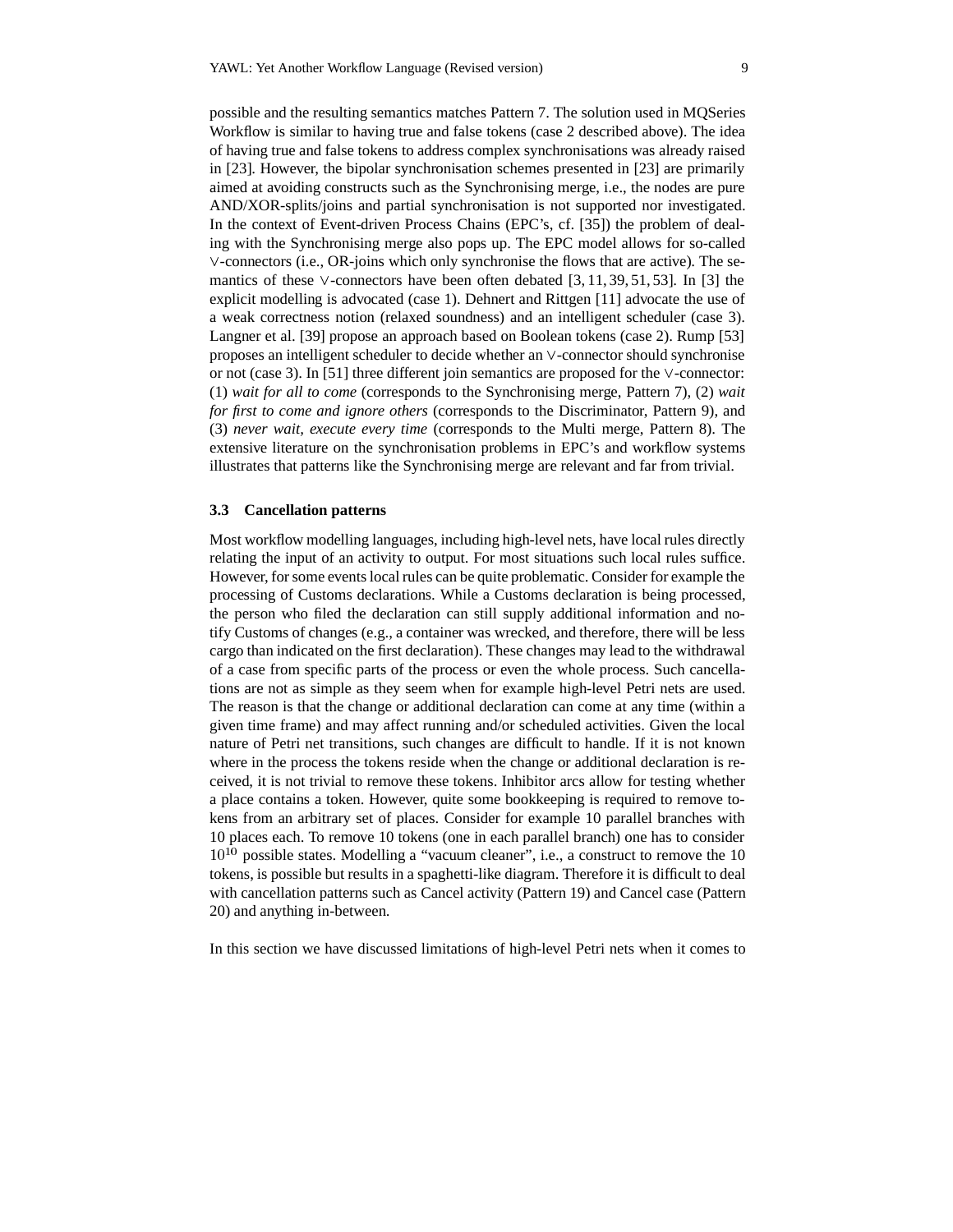(1) patterns involving multiple instances, (2) advanced synchronisation patterns, and (3) cancellation patterns. Again, we would like to stress that high-level Petri nets are able to express such routing patterns. However, the modelling effort is considerable, and although the patterns are needed frequently, the burden of keeping track of things is left to the workflow designer.

### **4 YAWL: Yet Another Workflow Language**

In the preceding sections we have demonstrated that contemporary workflow management systems are less suitable and that high-level Petri nets, although providing a good starting point, do not solve all of these problems. This triggered the development of the language named *YAWL (Yet Another Workflow Language)*. The goal of this joint effort between Eindhoven University of Technology and Queensland University of Technology is to overcome the limitations mentioned in the previous section. The starting point will be Petri nets extended with constructs to address the multiple instances, advanced synchronisation, and cancellation patterns. In this section, we define the language and provide operational semantics.

#### **4.1 Definition**

Figure 2 shows the modelling elements of YAWL. YAWL extends the class of workflow nets described in [2, 5] with multiple instances, composite tasks, OR-joins, removal of tokens, and directly connected transitions. YAWL is inspired by Petri nets but is not just a macro package built on top of high-level Petri nets: It is a completely new language with independent semantics.<sup>1</sup>

A *workflow specification* in YAWL is a set of *extended workflow nets* (EWF-nets) which form a hierarchy, i.e., there is a tree-like structure. *Tasks* <sup>2</sup> are either *atomic tasks* or *composite tasks*. Each composite task refers to a unique EWF-net at a lower level in the hierarchy. Atomic tasks form the leaves of the tree-like structure. There is one EWF-net without a composite task referring to it. This EWF-net is named the *top level workflow* and forms the root of the tree-like structure.

Each EWF-net consists of *tasks* (either composite or atomic) and *conditions* which can be interpreted as places. Each EWF-net has one unique *input condition* and one unique *output condition* (see Figure 2). In contrast to Petri nets, it is possible to connect "transition-like objects" like composite and atomic tasks directly to each other without using a "place-like object" (i.e., conditions) in-between. For the semantics this construct can be interpreted as a hidden condition, i.e., an implicit condition is added for every direct connection.

Each task (either composite or atomic) can have multiple instances as indicated in Figure 2. It is possible to specify a lower bound and an upper bound for the number

<sup>&</sup>lt;sup>1</sup> Note that YAWL can be mapped onto high-level Petri nets. However, this mapping is far from trivial and YAWL can also be mapped to any other Turing complete language. Therefore, we would like to emphasise that the semantics of YAWL is independent from high-level Petri nets.

<sup>2</sup> Note that in YAWL we use the term *task* rather than *activity* to remain consistent with earlier work on workflow nets [2, 5].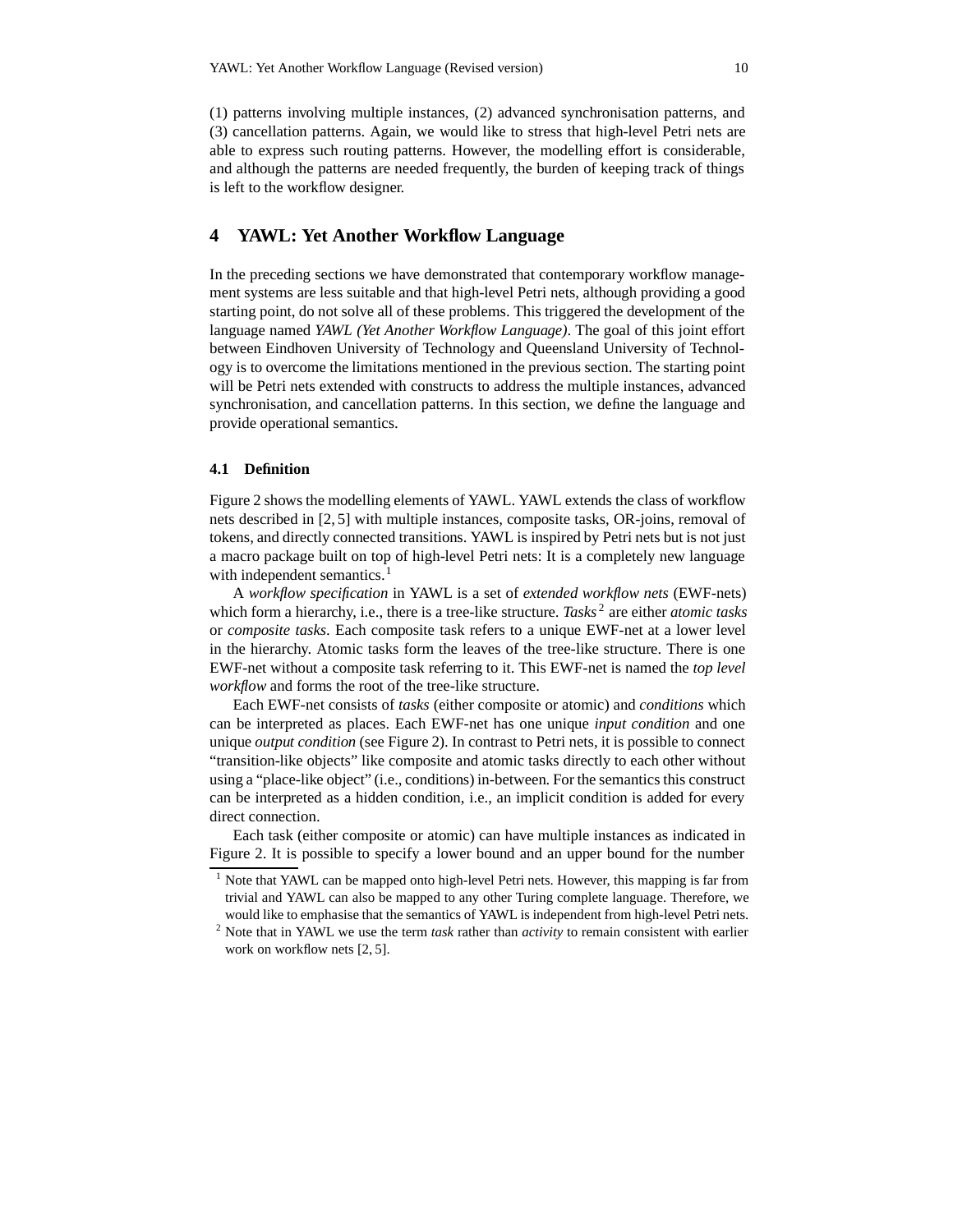

**Fig. 2.** Symbols used in YAWL.

of instances created after initiating the task. Moreover, it is possible to indicate that the task terminates the moment a certain threshold of instances has completed. The moment this threshold is reached, all running instances are terminated and the task completes. If no threshold is specified, the task completes once all instances have completed. Finally, there is a fourth parameter indicating whether the number of instances is fixed after creating the initial instances. The value of the parameter is "static" if after creation no instances can be added and "dynamic" if it is possible to add additional instances while there are still instances being processed. Note that by extending Petri-nets with a construct having these four parameters (lower bound, upper bound, threshold, and static/dynamic), we directly support all patterns involving multiple instances (cf. Section 3.1), and in addition, the Discriminator pattern (Pattern 9) under the assumption of multiple instances of the same task. In fact, we also support the more general  $n$ -out-of $m$  join [6].

We adopt the notation described in [2, 5] for AND/XOR-splits/joins as shown in Figure 2. Moreover, we introduce OR-splits and OR-joins corresponding respectively to Pattern 6 (Multi choice) and Pattern 7 (Synchronising merge), cf. Section 3.2.

Finally, we introduce a notation to remove tokens from places irrespective of how many tokens there are. As Figure 2 shows this is denoted by dashed rounded rectangles and lines. The enabling of the task does not depend on the tokens within the dashed area. However, the moment the task executes all tokens in this area are removed. Clearly, this extension is useful for the cancellation patterns, cf. Section 3.3. Independently, this extension was also proposed in [9] for the purpose of modelling dynamic workflows.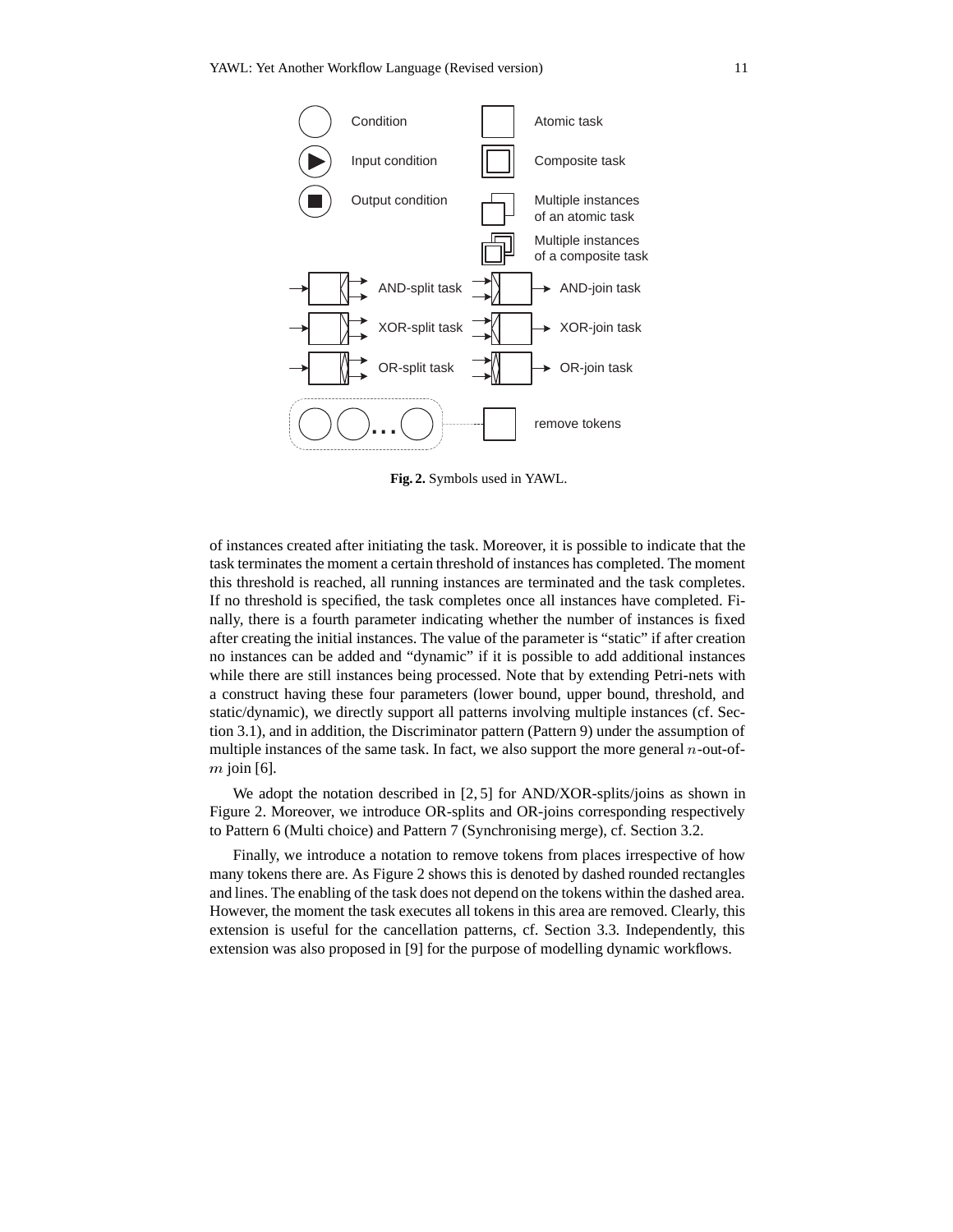A workflow specification is composed of one or more extended workflow nets (EWFnets). Therefore, we first formalise the notion of an EWF-net.

**Definition 1 (EWF-net).** An extended workflow net (EWF-net) N is a tuple  $(C, i, o, T,$  $F$ , split, join, rem, nofi) such that:

- **–** *is a set of conditions,*
- $-$  **i**  $\in$  *C* is the input condition,
- $\mathbf{o} \in C$  *is the output condition,*
- **–** *is a set of tasks,*
- $F \subseteq (C \setminus \{o\} \times T) \cup (T \times C \setminus \{i\}) \cup (T \times T)$  is the flow relation,
- $-$  every node in the graph  $(C \cup T, F)$  is on a directed path from i to  $o$ ,
- $-$  split :  $T \rightarrow \{AND, XOR, OR\}$  specifies the split behaviour of each task,
- $-$  join :  $T \rightarrow \{AND, XOR, OR\}$  specifies the join behaviour of each task,
- $-$  rem :  $T \nrightarrow \mathbb{P}(T \cup C \setminus \{\mathbf{i}, \mathbf{o}\})$  specifies the additional tokens to be removed by *emptying a part of the workflow, and*
- $-$  nofi :  $T \nrightarrow \mathbb{N} \times \mathbb{N}^{int} \times \mathbb{N}^{int} \times \{d$ ynamic, static} specifies the multiplicity of each *task (minimum, maximum, threshold for continuation, and dynamic/static creation of instances).*

The tuple  $(C, T, F)$  corresponds to a classical Petri net [49] where C (the set of conditions) corresponds to places,  $T$  (the set of tasks) corresponds to transitions, and  $F$  is the flow relation. There are however two differences. First of all, there are two special conditions/places: i and o. Secondly, the flow relation also allows for direct connections between tasks/transitions. Note that the idea to have a special input condition/place and a special output condition/place o has been adopted from the class of workflow nets  $[2, 5]$ . The four functions  $split, join, rem,$  and  $nof$  specify the properties of each task. The first two functions (i.e.,  $split$  and  $join$ ) are used to specify whether a task is an AND/OR/XOR-split/join. The third function  $rem$  is a partial function specifying which parts of the net should be emptied. Emptying a part of an EWF-net is like removing tokens from a selected set of places.<sup>3</sup> Note that the range of  $rem$  includes tasks.  $P(T \cup C \setminus \{i, o\})$  is the set of all sets including conditions in  $C \setminus \{i, o\}$  and tasks in  $T$ . Removing tokens from a task corresponds to aborting the execution of that task. However, if a task is a composite task, its removal implies the removal of all tokens it contains.<sup>4</sup> nofi is a partial function specifying the attributes related to multiple instances.

Whenever we introduce an EWF-net N we assume  $C$ , i, o, T, F, split, join, rem, and nofi defined as  $N = (C, \mathbf{i}, \mathbf{o}, T, F, \text{split}, \text{join}, \text{rem}, \text{nof}).$  If ambiguity is possible, we use subscripts, i.e.,  $C_N$ ,  $i_N$ ,  $o_N$ ,  $T_N$ ,  $F_N$ ,  $split_N$ ,  $join_N$ ,  $rem_N$ , and  $nof_N$ . We use  $\pi_1(nofi(t))$  to refer to the minimal number of instances initiated,  $\pi_2(nofi(t))$  to

<sup>&</sup>lt;sup>3</sup> Note that we did not formalise the *token* concept in the context of YAWL. This is just a reference to tokens as they are used to represent states in a Petri net. This reference should support readers familiar with Petri nets. Other readers should just think of tokens as objects indicating the partial state of a process. We will formalise the concept of a state in Section 4.3.

<sup>&</sup>lt;sup>4</sup> Note that in an EWF-net there are no composite tasks. Composite tasks are created by relating EWF-nets using the  $map$  function as shown in Definition 2.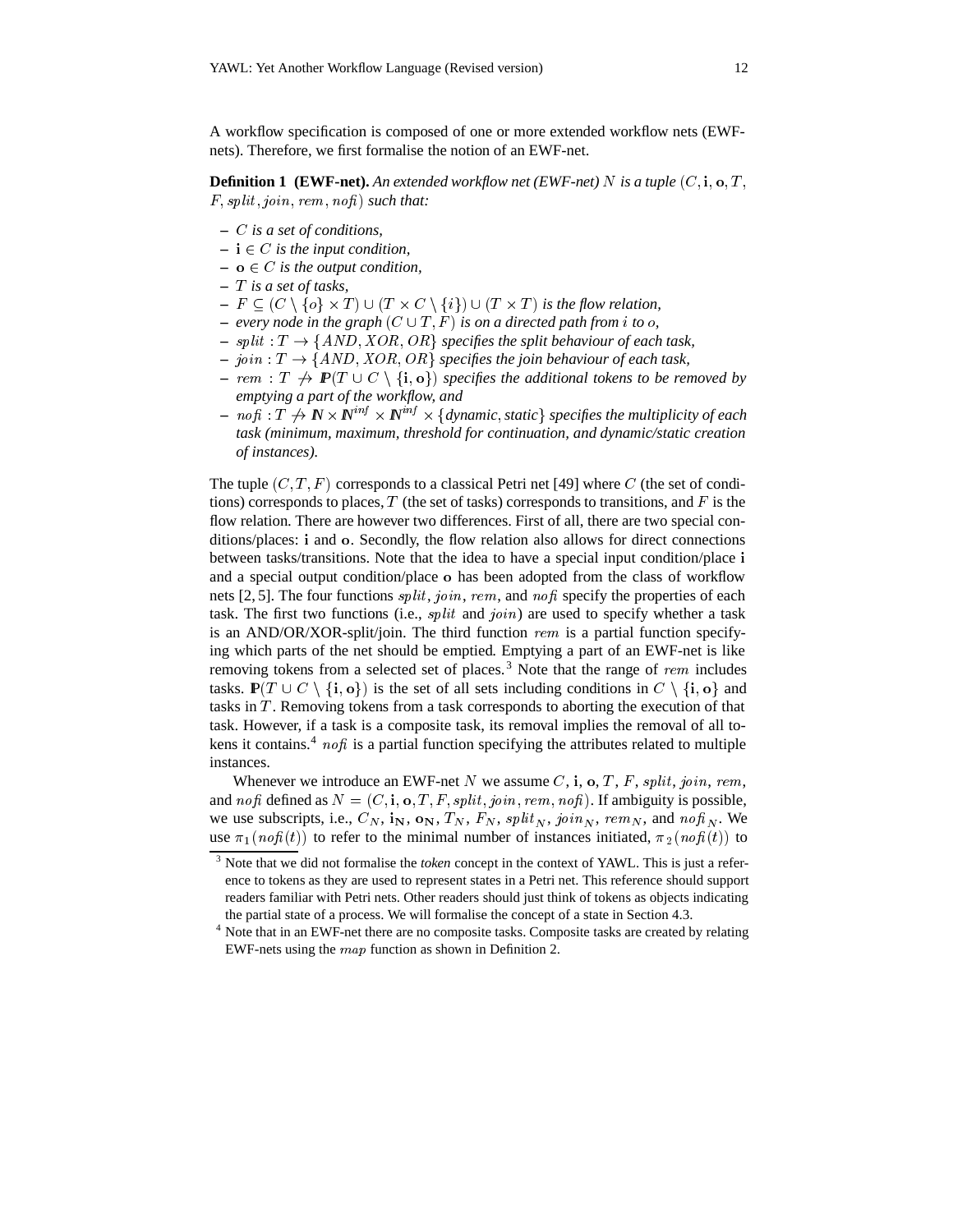refer to the maximal number of instances initiated,  $\pi_3(nofi(t))$  is the threshold value (to terminate before all instances have completed), and  $\pi_4(nofi(t))$  indicates whether it is possible to add instances while handling the other instances.

For convenience, we extend the functions  $rem$  and  $nof$  in the following way. If  $t \in T \setminus dom(rem)$ , then  $rem(t) = \emptyset$ . If  $t \in T \setminus dom(nof(t))$ , then  $\pi_1(nof(t)) = 1$ ,  $\pi_2(nofi(t)) = 1, \pi_3(nofi(t)) = \infty, \pi_4(nofi(t)) = static$ . This allows us to treat these partial functions as total functions in the remainder (unless we explicitly inspect their domains).

Now we define a workflow specification.<sup>5</sup> Recall that a workflow specification is composed of EWF-nets such that they form a tree-like hierarchy.

**Definition 2.** A workflow specification S is a tuple  $(Q, top, T^{\circ}, map)$  such that:

- **–** *is a set of EWF-nets,*
- $-$  *top*  $\in$  *Q is the top level workflow,*
- $T^{\circ} = \bigcup_{N \in Q} T_N$  is the set of all tasks,
- $\forall_{N_1,N_2 \in Q} N_1 \neq N_2 \Rightarrow (C_{N_1} \cup T_{N_1}) \cap (C_{N_2} \cup T_{N_2}) = \emptyset$ , *i.e., no name clashes,*
- $\,$   $map$   $:$   $T^{\diamond}$   $\,\neq$   $Q \setminus \{top\}$  is a surjective injective function which maps each compos*ite task onto an EWF net, and*
- $-$  *the relation*  $\{(N_1, N_2) \in Q \times Q \mid \exists_{t \in dom(\{map_{N_1}\}}) map_{N_1}(t) = N_2\}$  *is a tree.*

 $Q$  is a non-empty set of EWF-nets with a special EWF-net  $top$ . Composite tasks are mapped onto EWF-nets such that the set of EWF-nets forms a tree-like structure with *top* as root node.  $T^{\circ}$  is the set of all tasks. Tasks in the domain of map are composite tasks which are mapped onto EWF-nets. Throughout this paper we will assume that there are no name clashes, e.g., names of conditions differ from names of tasks and there is no overlap in names of conditions and tasks originating from different EWFnets. If there are name clashes, tasks/conditions are simply renamed.

To illustrate the definitions in this section, we apply YAWL to some of the examples used in the previous section.

**Example: Patterns involving multiple instances** Figure 3 shows three workflow specifications dealing with multiple witness statements in parallel. The first workflow specification (a), starts between 1 and 10 instances of the composite task *process witness statements* after completing the initial task *register witnesses*. When all instances have completed, task *archive* is executed. The second workflow specification shown in Figure 3(b), starts an arbitrary number of instances of the composite task and even allows for the creation of new instances. The third workflow specification (c) starts between 1 and 10 instances of the composite task *process witness statement* but finishes if all have completed or at least three have completed. The three examples illustrate that YAWL allows for a direct specification of Multiple Instances With a Priori Runtime Knowledge (Pattern 14), Multiple Instances Without a Priori Runtime Knowledge (Pattern 15), and the Discriminator (Pattern 9).

<sup>&</sup>lt;sup>5</sup> Note that Definition 2 only refers to the control-flow perspective. Therefore, it should not be considered as a full specification of the workflow, e.g., data and organisational aspects are missing.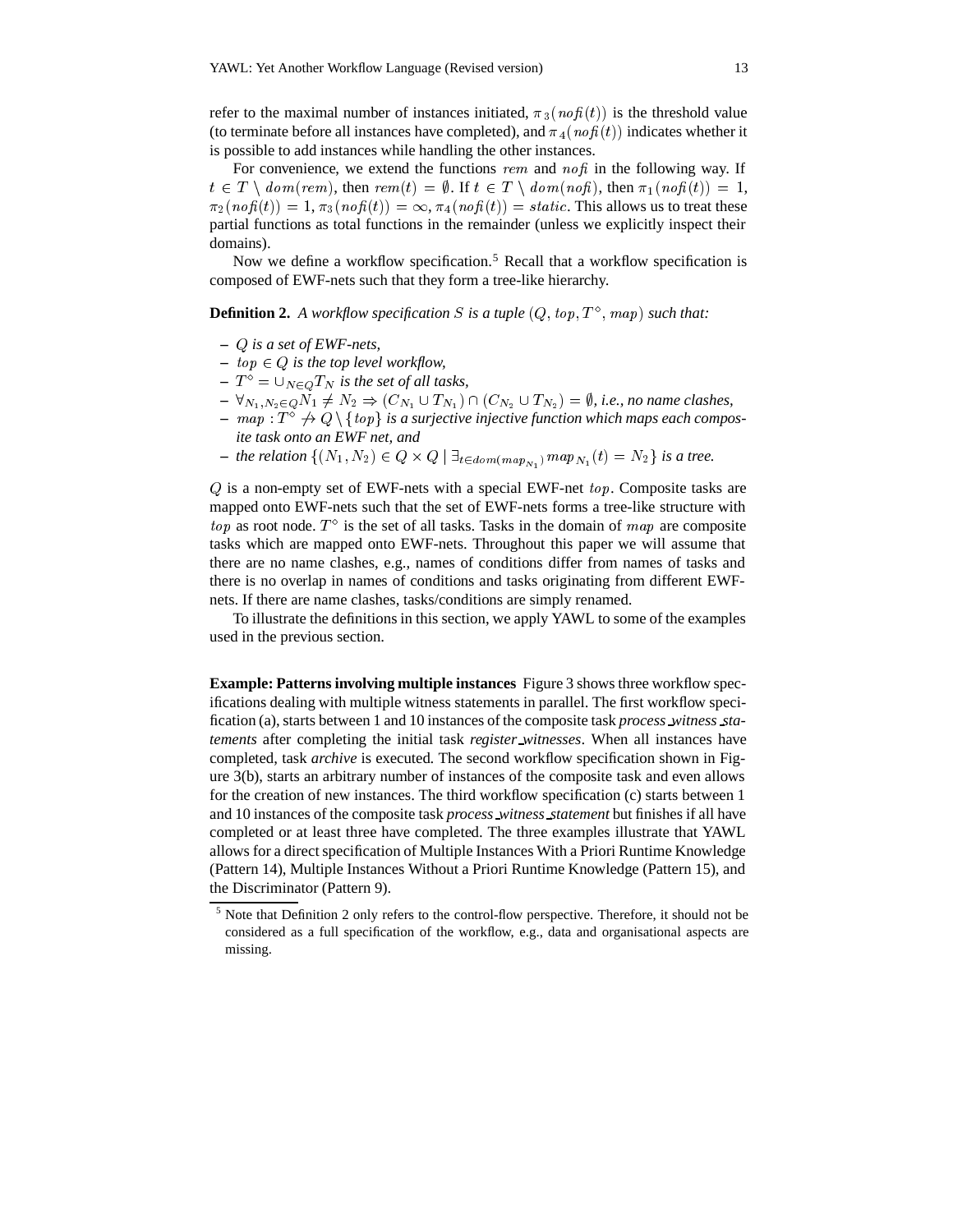









**(c)** A workflow processing between 1 and 10 witness statements with a threshold of 3 witnesses (extension of Pattern 9).

**Fig. 3.** Some examples illustrating the way YAWL deals with multiple instances.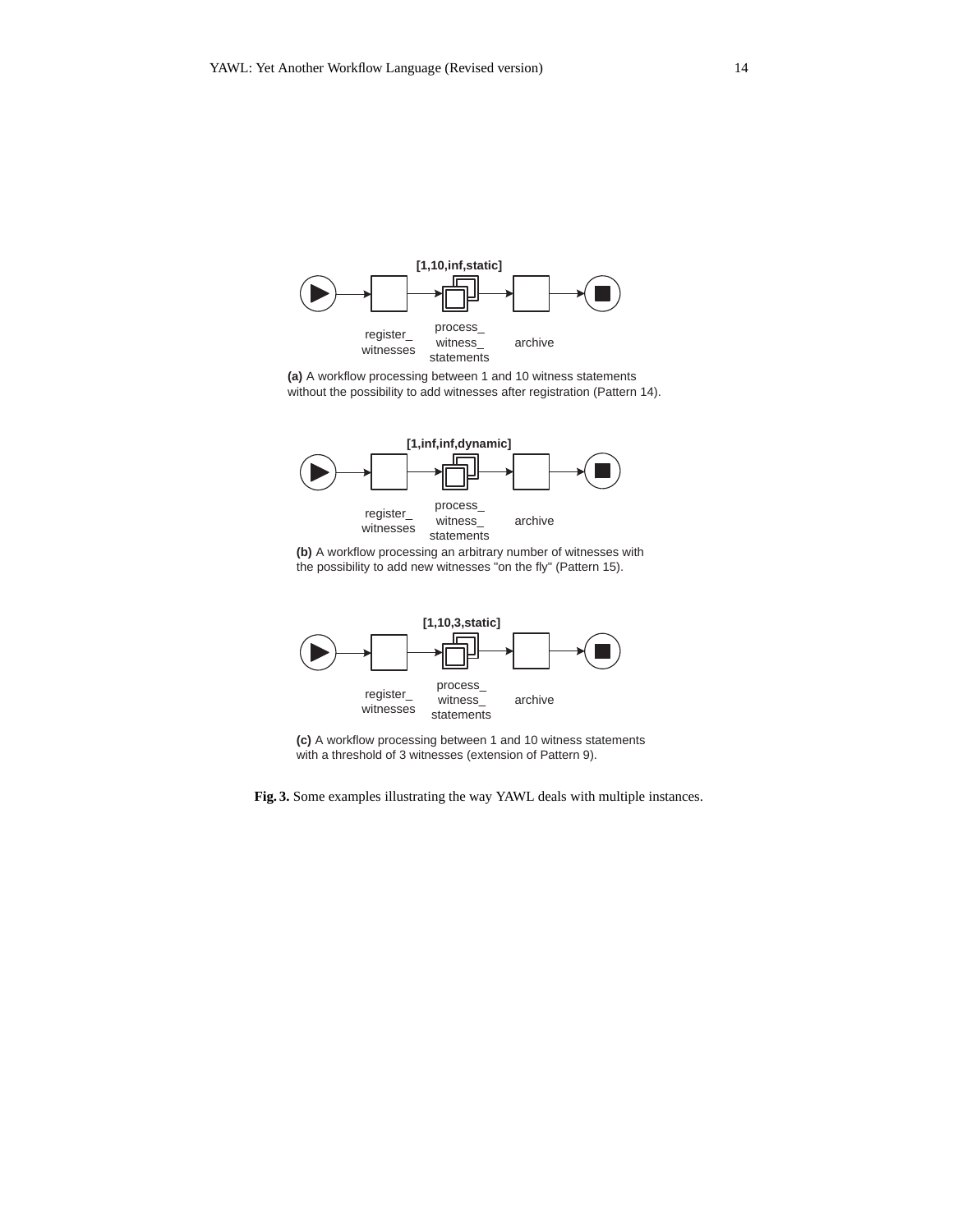**Example: Advanced synchronisation patterns** As explained in Section 3.2, an ORjoin can be interpreted in many ways. Figure 4 shows three possible interpretations using the booking of a business trip as an example. The first workflow specification (a) starts with an OR-split *register* which enables tasks *flight*, *hotel* and/or *car*. Task *pay* is executed for each time *one* of the three tasks (i.e., *flight*, *hotel*, and *car*) completes. This construct corresponds to the Multi merge (Pattern 8). The second workflow specification shown in Figure 4(b) is similar but combines the individual payments into one payment. Therefore, it waits until each of the tasks enabled by *register* completes. Note that if only a flight is booked, there is no synchronisation. However, if the trip contains two or even three elements, task *pay* is delayed until all have completed. This construct corresponds to the Synchronising merge (Pattern 7). The third workflow specification (c) enables all three tasks (i.e., *flight*, *hotel*, and *car*) but pays after the first task is completed. After the payment all running tasks are cancelled. Although this construct makes no sense in this context it has been added to illustrate how the Discriminator can be supported (Pattern 9) assuming that all running threads are cancelled the moment the first one completes.

**Example: Cancellation patterns** Figure 5 illustrates the way YAWL supports the two cancellation patterns (patterns 19 and 20). The first workflow specification (a) shows the Cancel activity pattern which removes all tokens from the input conditions of task *activity*. In the second workflow specification (b) there is a task removing all tokens and putting a token in the output condition thus realising the Cancel case pattern.

The examples given in this section illustrate that YAWL solves many of the problems indicated in Section 3. The table in the appendix shows that YAWL supports 19 of the 20 patterns used to evaluate contemporary workflow systems. Implicit termination (i.e., multiple output conditions) is not supported to force the designer to think about termination properties of the workflow. It would be fairly easy to extend YAWL with this pattern (simply connect all output conditions with an OR-join having a new and unique output condition). However, implicit termination also hides design errors because it is not possible to detect deadlocks. Therefore, there is no support for this pattern.

To conclude this section, we consider some more examples and discuss the role of constructs involving time. Figure 6 shows three fragments of a process where as a result of the booking of a flight, a hotel, and/or a car, task *pay* and/or task *cancel* are/is executed. The first workflow specification (a) starts with an AND-split *register* which enables tasks *flight*, *hotel* and/or *car*. The latter three tasks can have a positive or a negative outcome. Task *pay* can only be executed if all three booking tasks have a positive result. Task *cancel* can only occur if at least one of the booking tasks failed and the others have been completed. Note that in Figure 6(a) task *cancel* has to wait even if it is clear that there will never a payment. Moreover, tokens can get "stuck" in-between the three middle tasks (*flight*, *hotel* and *car*) and *pay*. The second workflow specification (b) improves this by making task *cancel* an XOR-join rather than an OR-join and removing all tokens from the relevant part of the process after cancellation. Figure 6(c) shows an even more sophisticated control flow. Unlike the first two specifications, the tasks *flight*, *hotel* and/or *car* are optional. Therefore, task *pay* can no longer be represented by an AND-join since not all three input tasks have to be executed. To solve this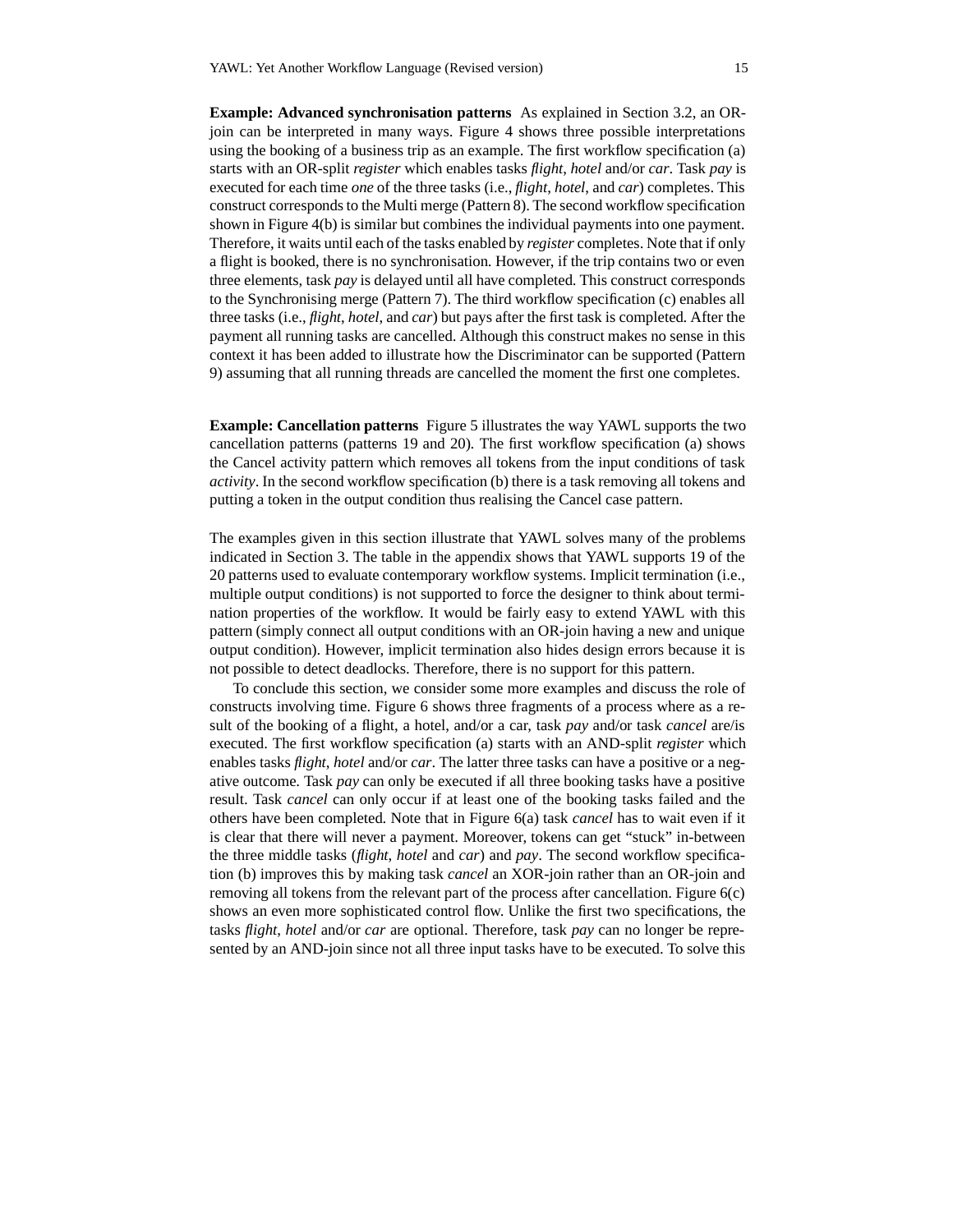

**(a)** Task pay is executed each time one of the three preceding task completes (Pattern 8).







completed (Pattern 9).

**Fig. 4.** Some examples illustrating the way YAWL deals with advanced synchronisation patterns.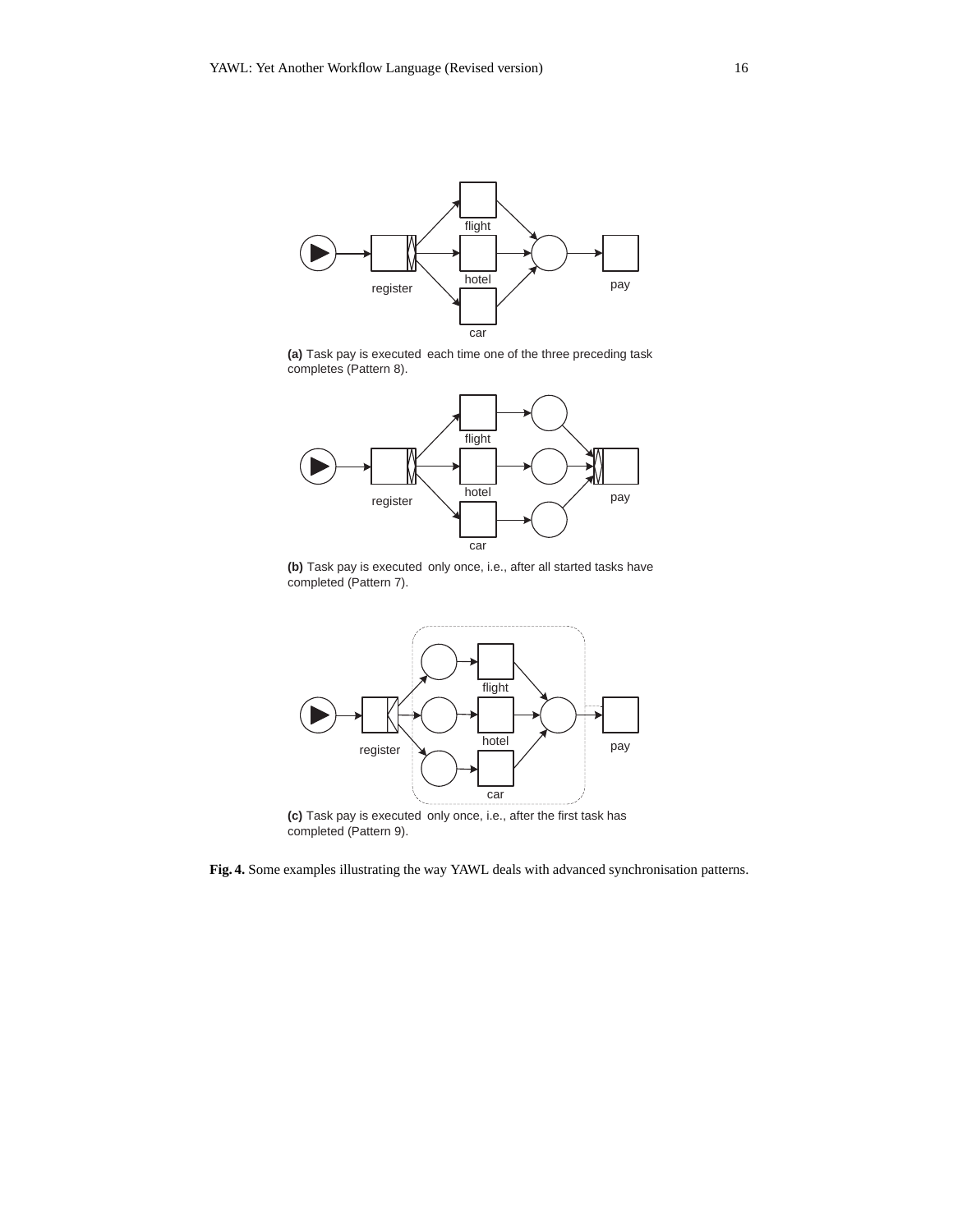



**(b)** Cancel case (Pattern 20).

**Fig. 5.** Some examples illustrating the way YAWL deals with cancellation patterns.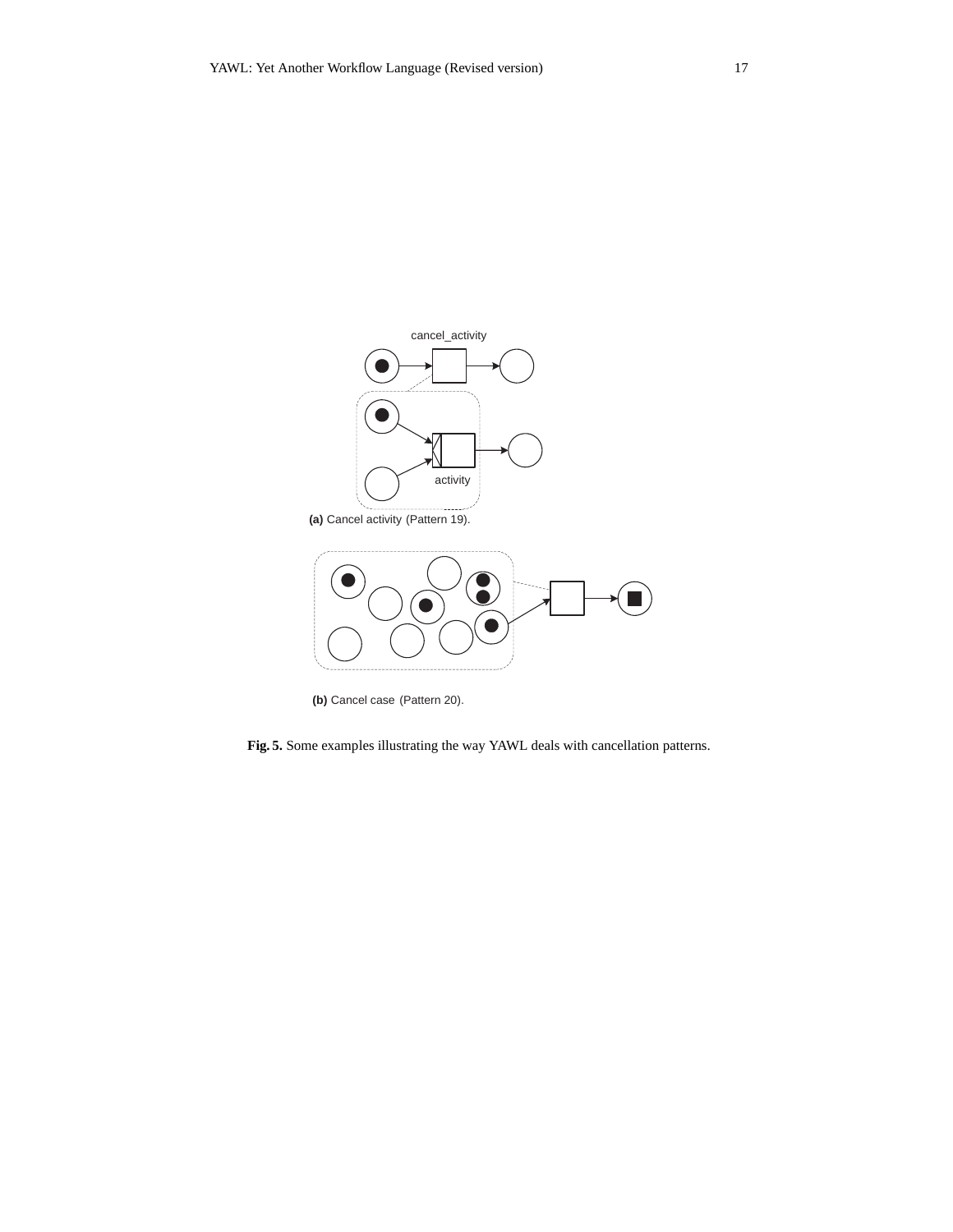





**(b)** Task pay is executed if all three bookings succeed, if one of the bookings fails all other bookings are cancelled by task cancel.



**(c)** Task cancel is executed if one of the bookings fails. Task decide will only be executed if no more bookings can succeed, and then decides whether to pay or wait for cancellation.

**Fig. 6.** Some more examples illustrating the more subtle behaviour of YAWL.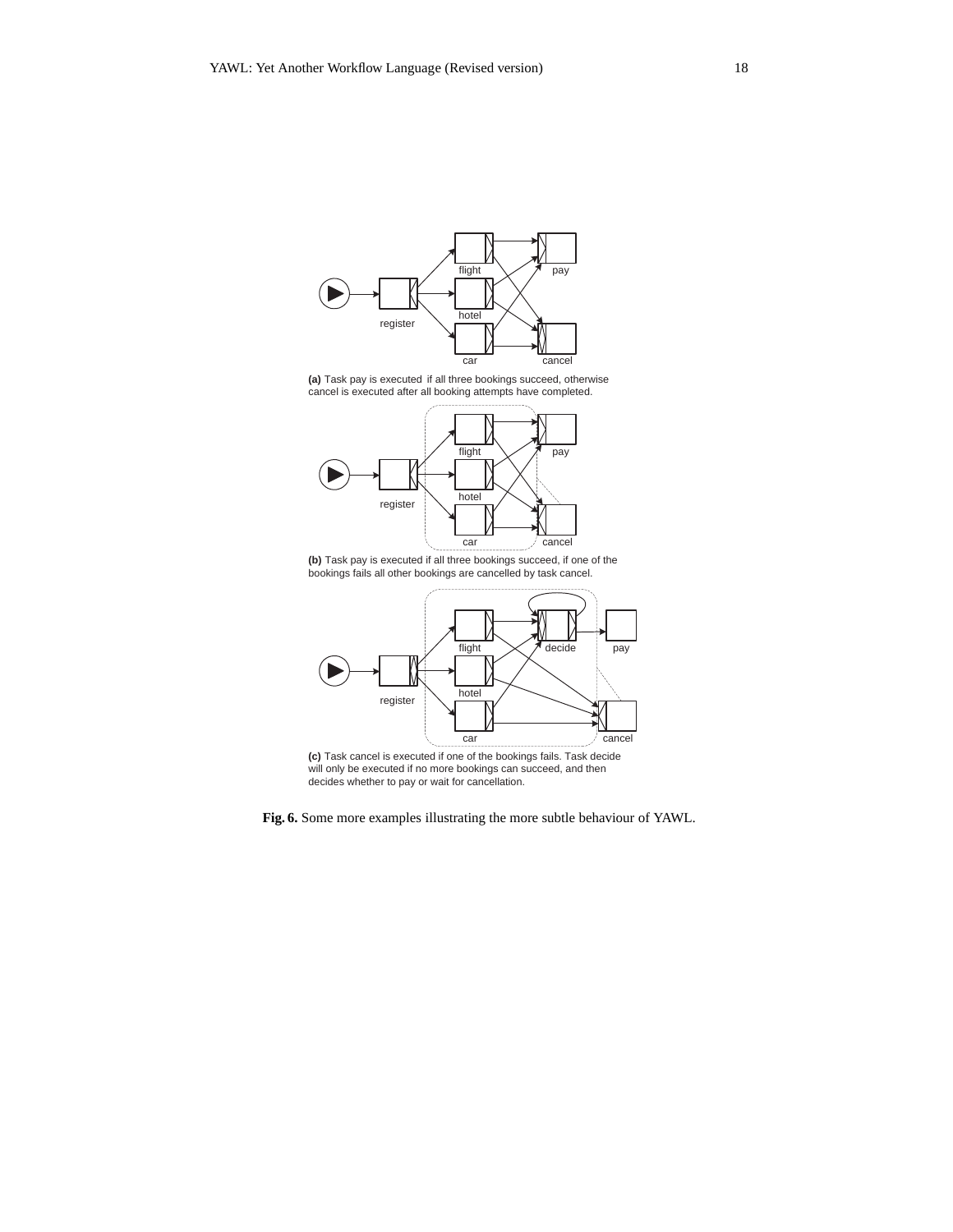problem an additional task is introduced: *decide*. Task *decide* occurs only if all bookings that were enabled by *register* have been completed. Cancel may occur if one of the bookings failed. Note that both *decide* and *cancel* may be enabled at the same time. If *cancel* occurs before *decide*, there is no need to make a decision because one of the results was negative anyway. If *decide* occurs before *cancel*, it will decide to pay if all bookings were completed successfully. If one of the bookings failed, it should wait for the cancellation and therefore the one of the output arcs of *decide* also an input arc. This way the payment subprocess is fixed so that it can be cancelled. Figure 6 does not model any compensation, i.e., to cancel a booking it is often not sufficient to stop the control flow but one needs to initiate additional tasks to compensate previous steps in the process. It should be obvious that such aspects can be modelled by YAWL. <sup>6</sup>

Thus far, we do not consider the role of time and events. Clearly a workflow language should able to receive events and model timed constructs such as time-outs. Given the expressive power of YAWL we do not need to add explicit routing constructs for catching events and time-outs. We simply offer tasks which can handle these things. For example, we can offer various types of timed tasks, i.e., tasks that do nothing but wait for some specified time, and event tasks, i.e., tasks that do nothing other than waiting for an event to occur. For notational convenience we will label event tasks with the letter "E" and timed tasks with the letter "T". To clarify this consider Figure 7. In each of the four examples, task *pay* is an event task which indicates that it is an automatic task triggered by the occurrence of some event (e.g., the arrival of a message). Task *time out* is a timed task, i.e., an automatic task that only waits for some time to complete. Since this is simply a task and not part of the YAWL language, there may be several predefined tasks offering such a service. The delay (i.e., the time the task takes to complete) may be absolute ("Wait until the due date of the order.") or relative ("Wait for 1 week from now.") and may depend on data or external conditions. In all four examples, there is a "race" between the payment and the time-out which starts after sending the bill. Figure 7(a) shows the situation where task *time out* cancels the payment process when it completes. Note that even if the payment is being processed, the top branch may be cancelled. Also note that the condition between *send bill* and *pay* is shown explicitly. This way it is possible to clearly indicate that also waiting payments are withdrawn when *time\_out* completes. Figure 7(b) shows the situation where task *time out* only cancels the payment process when it did not start yet. In Figure 7(a) and (b) the time-out process does not need to be cancelled after processing the payment because if the time-out occurs after payment there is nothing to cancel. However, if the task *time out* does not just withdraw tokens but also represents some real work or triggers other tasks to further handle the cancellation process, then task *pay* needs to cancel the cancellation process as is shown in Figure 7(c). Task *cancel order* is a task initiated after the time-out occurred to compensate the effect of not receiving the payment within the prespecified time. When task *pay* completes it cancels the whole lower branch. Note that *time out* has an explicit input condition to indicate that if, for some reason, the task was not started when the payment is completed, the cancellation process is still cancelled properly. Figure 7(d) shows an extension of (c) where before

<sup>6</sup> Another approach would be to extend YAWL with transactional features (cf. Section 6). For the moment, we choose not to do so.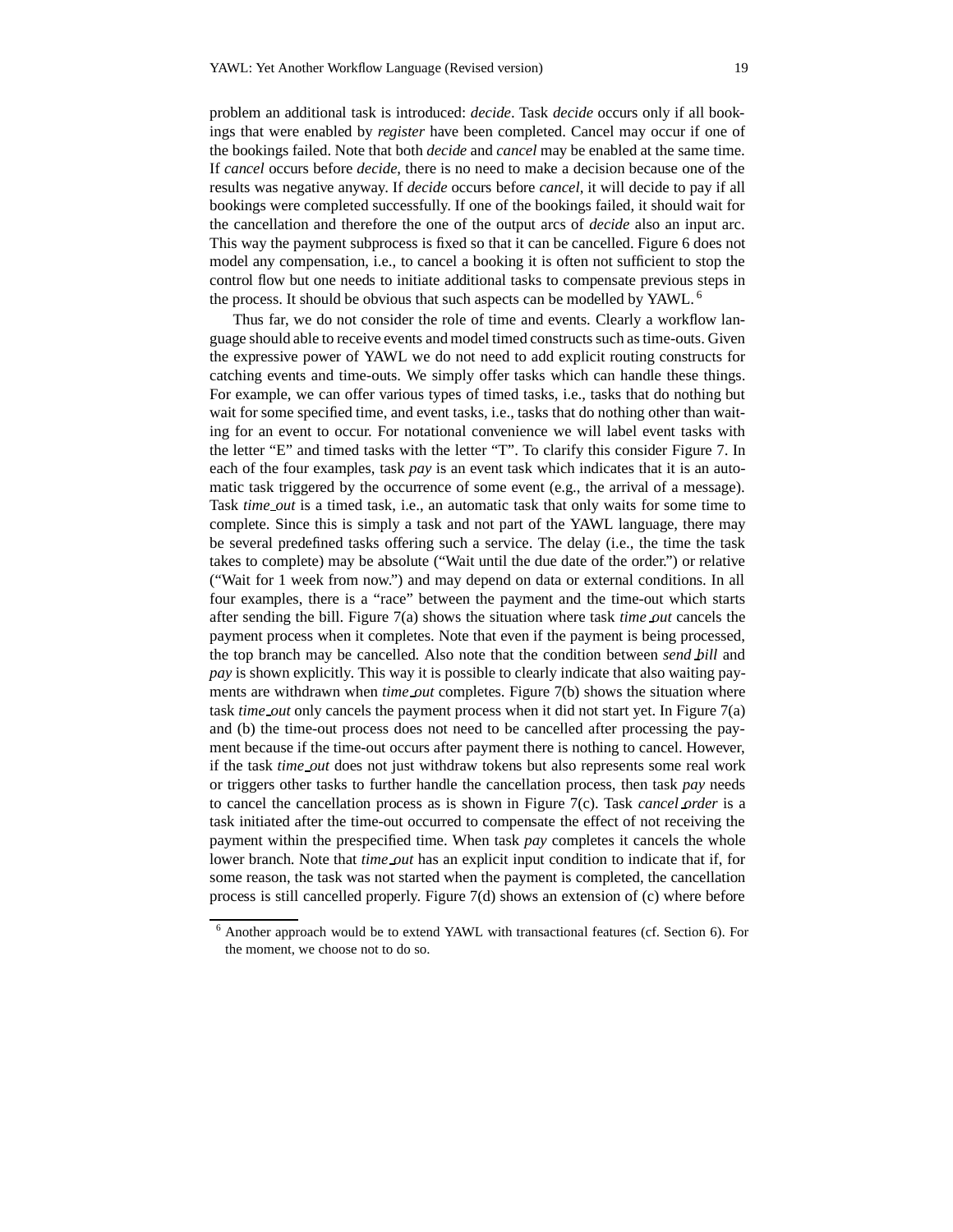

**(a)** Task time\_out is a timed activity, if it finishes before task pay is completed it cancels the payment subprocess .



**(b)** The payment process is only cancelled if the time-out occurs before task pay is started.



**(c)** As in (a) but now the payment cancels the cancellation subprocess.



**(d)** Instead of immediately cancelling the payment process when the time-out completes, a prespecified number of reminders is sent before cancelling the order.

**Fig. 7.** Some more examples illustrating that YAWL can deal with constructs involving time and external events without offering dedicated constructs.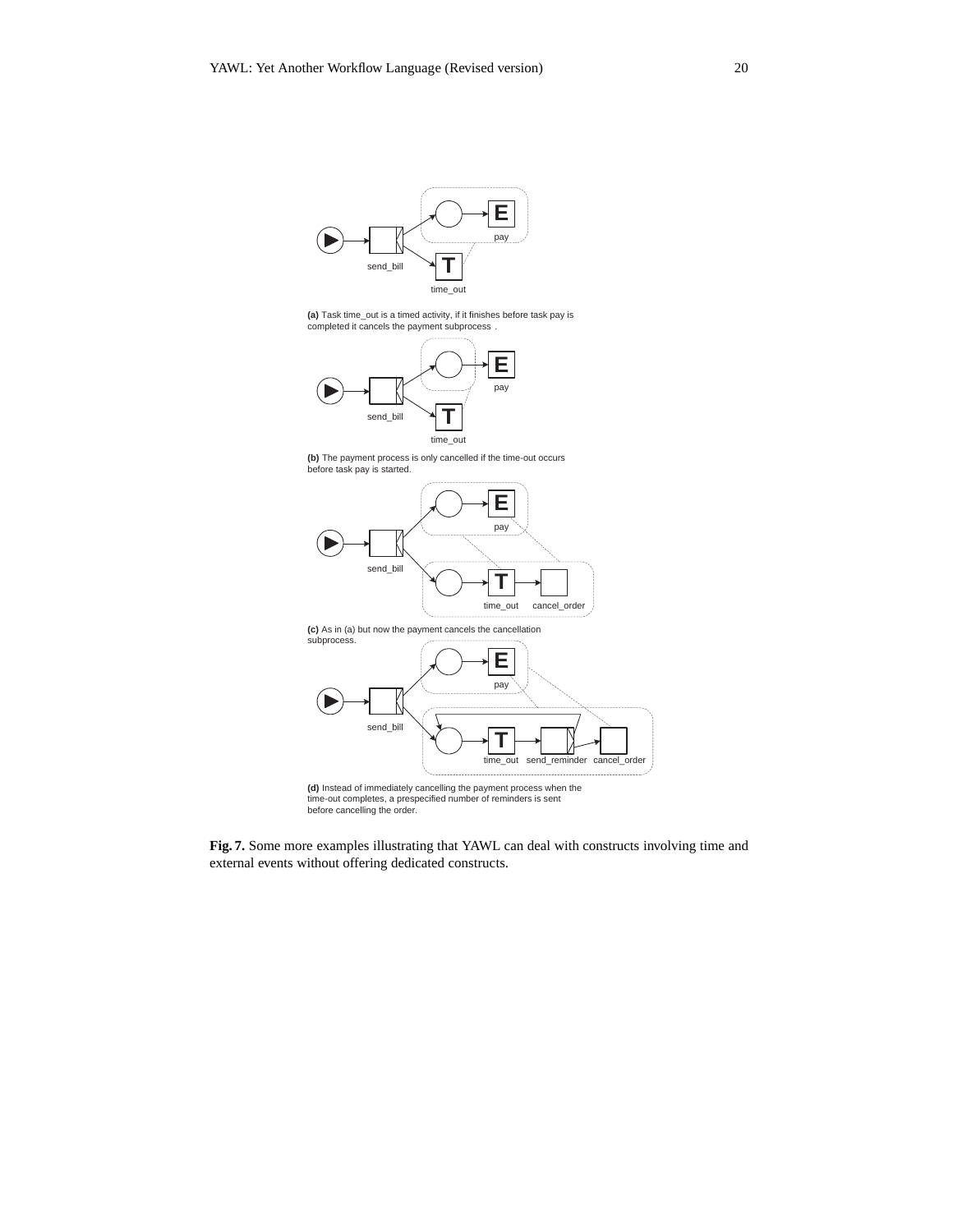cancellation a couple of reminders are sent to the customer. Task *send reminder* is an XOR-split which, based on the number of reminders already sent, decides to go for another reminder or cancel the payment process. Note that this way it is possible to model things like: "If the customer does not pay after one week, a reminder is sent. This is repeated four times or until the customer pays. If the customer did not pay after four reminders, the order is cancelled.".

The four examples shown in Figure 7 demonstrate that YAWL does not need specific constructs for patterns involving time and/or events. They also illustrate the ability of YAWL to specify complex workflow processes with challenging control-flow requirements.

#### **4.2 Notation**

Before describing the formal semantics of YAWL, we introduce some useful notations.

To navigate through an EWF-net it is useful to define the preset and postset of a node (i.e., either a condition or task). To simplify things we add an implicit condition  $c_{(t_1,t_2)}$  between two tasks  $t_1, t_2$  if there is a direct connection from  $t_1$  to  $t_2$ . For this purpose we define the extended set of conditions  $C^{ext}$  and the extended flow relation  $\frac{ext}{ }$ 

**Definition 3.** Let  $N = (C, \mathbf{i}, \mathbf{o}, T, F, \text{split}, \text{join}, \text{rem}, \text{nof})$  be an EWF-net.  $C^{ext} =$  $C \cup \{c_{(t_1,t_2)} \mid (t_1,t_2) \in F \cap (T \times T) \}$  and  $F^{ext} = (F \setminus (T \times T)) \cup \{ (t_1, c_{(t_1,t_2)}) \mid (t_1,t_2) \in F \}$  $F \cap (T \times T) \} \cup \{(c_{(t_1,t_2)}, t_2) \mid (t_1,t_2) \in F \cap (T \times T) \}$ . Moreover, auxiliary functions  $\bullet$ <sub>.</sub>,  $\bullet$  :  $(C^{ext} \cup T) \rightarrow \mathbb{P}(C^{ext} \cup T)$  are defined that assign to each node its preset *and postset, respectively. For any node*  $x \in C^{ext} \cup T$ ,  $\bullet x = \{y \mid (y, x) \in F^{ext}\}\$ and  $x \bullet = \{ y \mid (x, y) \in F^{ext} \}.$ 

Note that the preset and postset functions depend on the context, i.e., the EWF-net the function applies to.

**Definition 4.** Whenever we introduce a workflow specification  $S = (Q, top, T^{\circ}, map)$ , we assume  $T^A$ ,  $T^C$ ,  $T^{SI}$ ,  $T^{MI}$ ,  $C^{\diamond}$  to be defined as follows:

- $-I^A = \{ t \in T^\diamond \mid t \notin dom(map) \}$  is the set of atomic tasks,
- $\mathcal{I} = \{ t \in T^{\diamond} \mid t \in dom(map)\}$  is the set of composite tasks,
- $I T^{SI} = \{ t \in T^{\diamond} \mid \forall_{N \in Q} t \notin dom(nof_{N}) \}$  is the set of single instance tasks,
- $I T^{M} = \{ t \in T^{\diamond} \mid \exists_{N \in Q} t \in dom(nof_{N}) \}$  is the set of (potentially) multiple *instance tasks, and*
- $C^{\circ} = \bigcup_{N \in Q} C_N^{ext}$  is the extended set of all conditions.

If ambiguity is possible, we use subscripts, i.e.,  $T_S^A$ ,  $T_S^C$ ,  $T_S^{SI}$ ,  $T_S^{MI}$ , and  $C_S^{\diamond}$ . Within the context of a single workflow specification we will omit these subscripts. Moreover, since the domains of the functions  $split_N$ ,  $join_N$ ,  $rem_N$ , and  $nof_N$  do not overlap for different  $N \in Q$  we can omit the subscripts.

A workflow specification defines a tree-like structure. To navigate through this structure we define the function  $unfold$ . Given a set of nodes (i.e., tasks and conditions),  $unfold$  returns these nodes and all child nodes.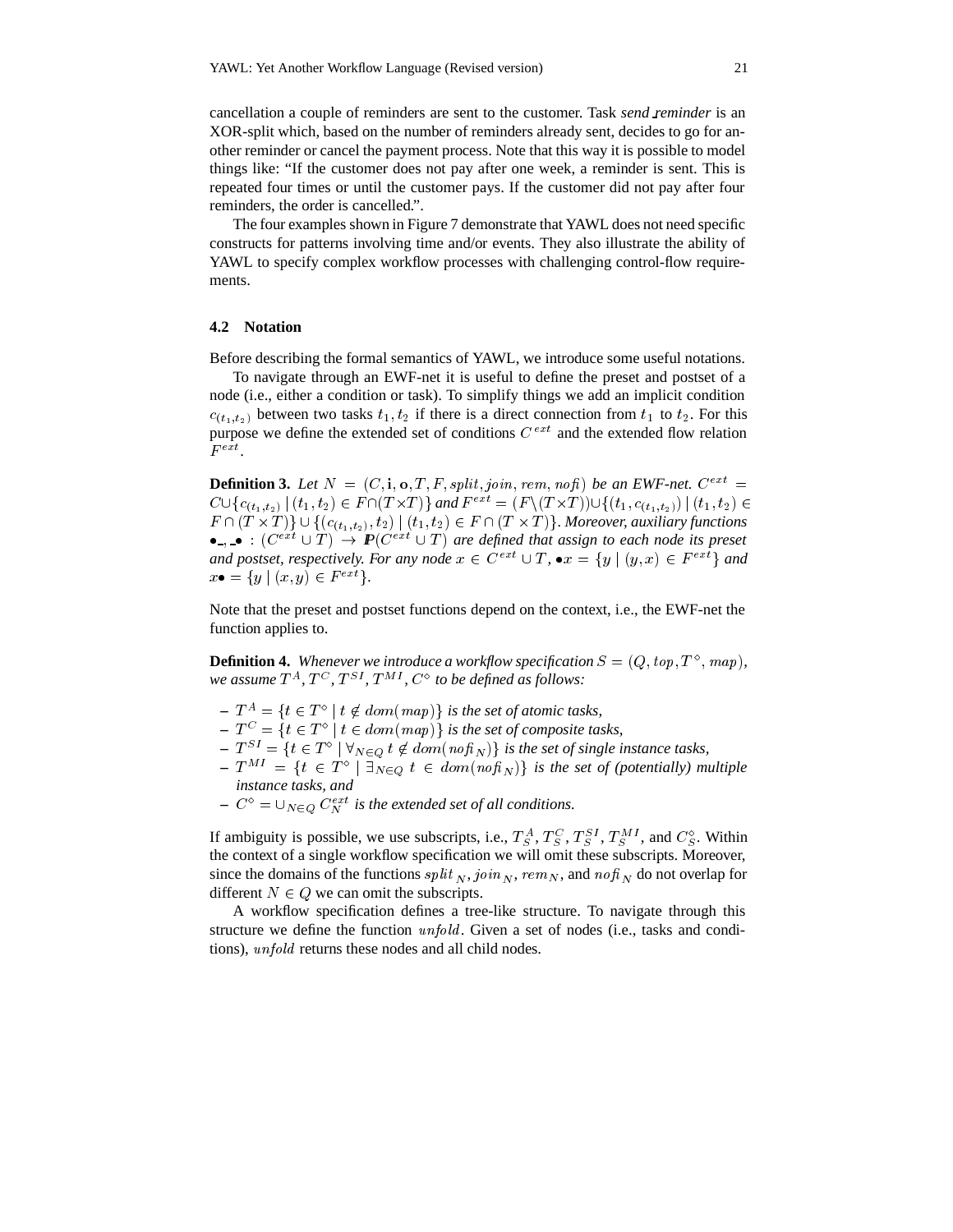**Definition 5.** Let  $S = (Q, top, T^{\circ}, map)$  be a workflow specification. We define the  $f$ *unction*  $\mathit{unfold}: \mathbb{P}(T^{\diamond} \cup C^{\diamond}) \to \mathbb{P}(T^{\diamond} \cup C^{\diamond})$  as follows. For  $X \subseteq T^{\diamond} \cup C^{\diamond}$ :

$$
unfold(X) = \begin{cases} \emptyset & \text{if } X = \emptyset \\ \{x\} \cup \operatorname{unfold}(X \setminus \{x\}) & \text{if } x \in X \cap (C^{\diamond} \cup T^A) \\ \{x\} \cup \operatorname{unfold}((X \setminus \{x\}) \cup T_{map(x)} \cup C_{map(x)}^{ext}) & \text{if } x \in X \cap T^C \end{cases}
$$

Note that the  $\mathit{unfold}(X)$  returns each node in X and all nodes contained by the nodes in  $X$ . For atomic tasks and conditions, no unfolding is needed. For composite tasks, all nodes contained by these tasks are included in the result, i.e.,  $unfold(X)$  recursively traverses all composite tasks in  $X$ .



**Fig. 8.** An example.

Figure 8 shows an example of a workflow specification to illustrate the notations.  $T^A = \{A, B, E, F, G, H, I, J\}$  is the set of atomic tasks and  $T^C = \{C, D\}$  is the set of composite tasks.  $T^{SI} = \{A, B, C, E, F, G, H, I, J\}$  and  $T^{MI} = \{D\}$ , i.e., D is the only task (potentially) having multiple instances. Apart from input and output conditions, there are only two explicit conditions  $(c_1$  and  $c_2$ ). All other conditions in the set  $C^{\diamond}$  are implicit, e.g.,  $c_{(A,B)}$  is an implicit condition corresponding to the arc connecting A and B. unfold  $(\{B, c_2, D\}) = \{B, c_2, D, i_2, I, J, o_2, c_{(I,J)}\}$ , i.e., if D is unfolded and all tasks and conditions (including the implicit ones) contained by  $D$  are added.

#### **4.3 Semantics**

Definition 2 defines, in mathematical terms, the syntax of a workflow specification. Based on this definition it is straightforward to give a concrete workflow language, e.g.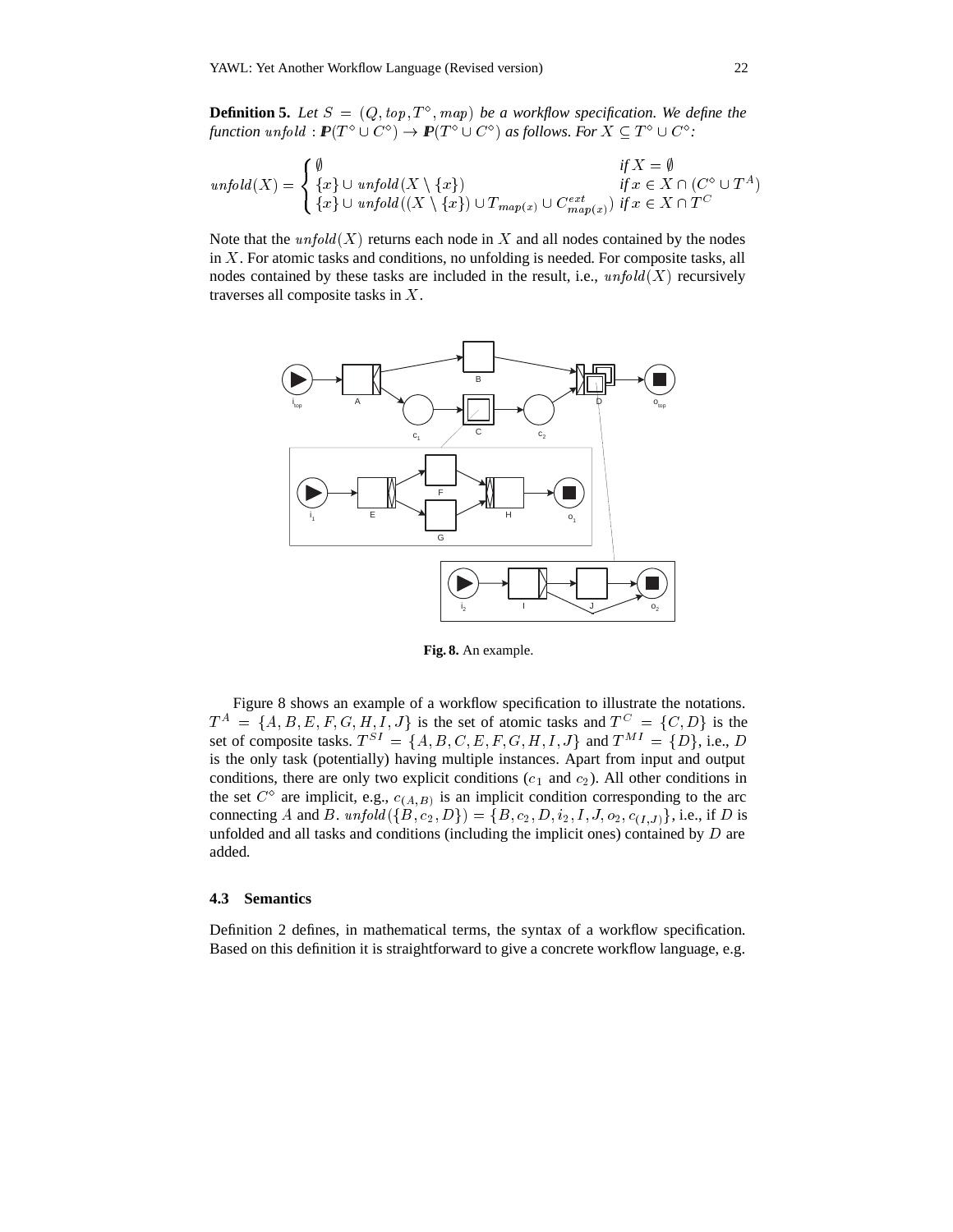in terms of XML. However, Definition 2 does not give any semantics. Thus far we have only given intuitive descriptions of the dynamic behaviour of a workflow specification . In the remainder of this section we will provide a formal semantics. We will do this in three steps. First, we introduce some preliminaries (bags and identifiers). Then we define the state space corresponding to a workflow specification  $S$ . Finally, we specify the state transitions possible.

**Preliminaries** The definition of the state space corresponding to a workflow specification is inspired by the concept of tokens in coloured Petri nets. The state space consists of a collection of tokens having a value. Since we abstract from data in this paper, it suffices that each token has an *identity*. To deal with multiple tokens in the same place having the same identity, we need to resort to *bags*. Moreover, we need to structure the set of case identifiers to relate child instances to parent instances. The latter is needed to deal with multiple instances.

In this paper, bags are defined as finite multi-sets of elements from some alphabet  $A$ . A bag over alphabet  $A$  can be considered as a function from  $A$  to the natural numbers  $\mathbb N$  such that only a finite number of elements from  $A$  are assigned a non-zero function value. For some bag X over alphabet A and  $a \in A$ ,  $X(a)$  denotes the number of occurrences of  $a$  in  $X$ , often called the cardinality of  $a$  in  $X$ . The set of all bags over A is denoted  $\mathcal{B}(A)$ . For the explicit enumeration of a bag, a notation similar to the notation for sets is used, but using square brackets instead of curly brackets and using superscripts to denote the cardinality of the elements. For example,  $[a^2, b, c^3]$  denotes the bag with two elements a, one b, and three elements c; the bag  $[a^2 | P(a)]$  contains two elements a for every a such that  $P(a)$  holds, where P is some predicate on symbols of the alphabet under consideration. To denote individual elements of a bag, the same symbol " $\in$ " is used as for sets: For any bag X over alphabet A and element  $a \in A$ ,  $a \in A$ X if and only if  $X(a) > 0$ . The sum of two bags X and Y, denoted  $X \oplus Y$ , is defined as  $[a^n \mid a \in A \land n = X(a) + Y(a)]$ . The difference of X and Y, denoted  $X - Y$ , is defined as  $[a^n \mid a \in A \land n = \max((X(a) - Y(a)), 0)]$ .  $size(X) = \sum_{a \in A} X(a)$  is the size of the bag. The binding of sum and difference is left-associative. The restriction of X to some domain  $D \subseteq A$ , denoted  $X \mid D$ , is defined as  $[a^{X(a)} \mid a \in D]$ . Restriction binds stronger than sum and difference. The notion of subbags is defined as expected: Bag X is a subbag of Y, denoted  $X \subseteq Y$ , if and only if, for all  $a \in A$ ,  $X(a) \le Y(a)$ .  $X \subset Y$ , if and only if,  $X \subseteq Y$  and for some  $a \in A$ ,  $X(a) \leq Y(a)$ . Note that any finite set of elements from  $A$  also denotes a unique bag over  $A$ , namely the function yielding 1 for every element in the set and 0 otherwise. Therefore, finite sets can also be used as bags. If X is a bag over A and Y is a finite subset of A, then  $X - Y$ ,  $X \oplus Y$ ,  $Y - X$ , and  $Y \oplus X$  yield bags over A. Moreover,  $X \subseteq Y$  and  $Y \subseteq X$  are defined in a straightforward manner.

Less straightforward is the way we deal with *case identifiers*. Each case (i.e., workflow instance) needs to have a unique identifier. Moreover, parts of the process may be instantiated multiple times. These sub-instances should again have unique identifiers, etc. To handle these issues, we assume an infinite set  $I$  extended with parent-child relationships.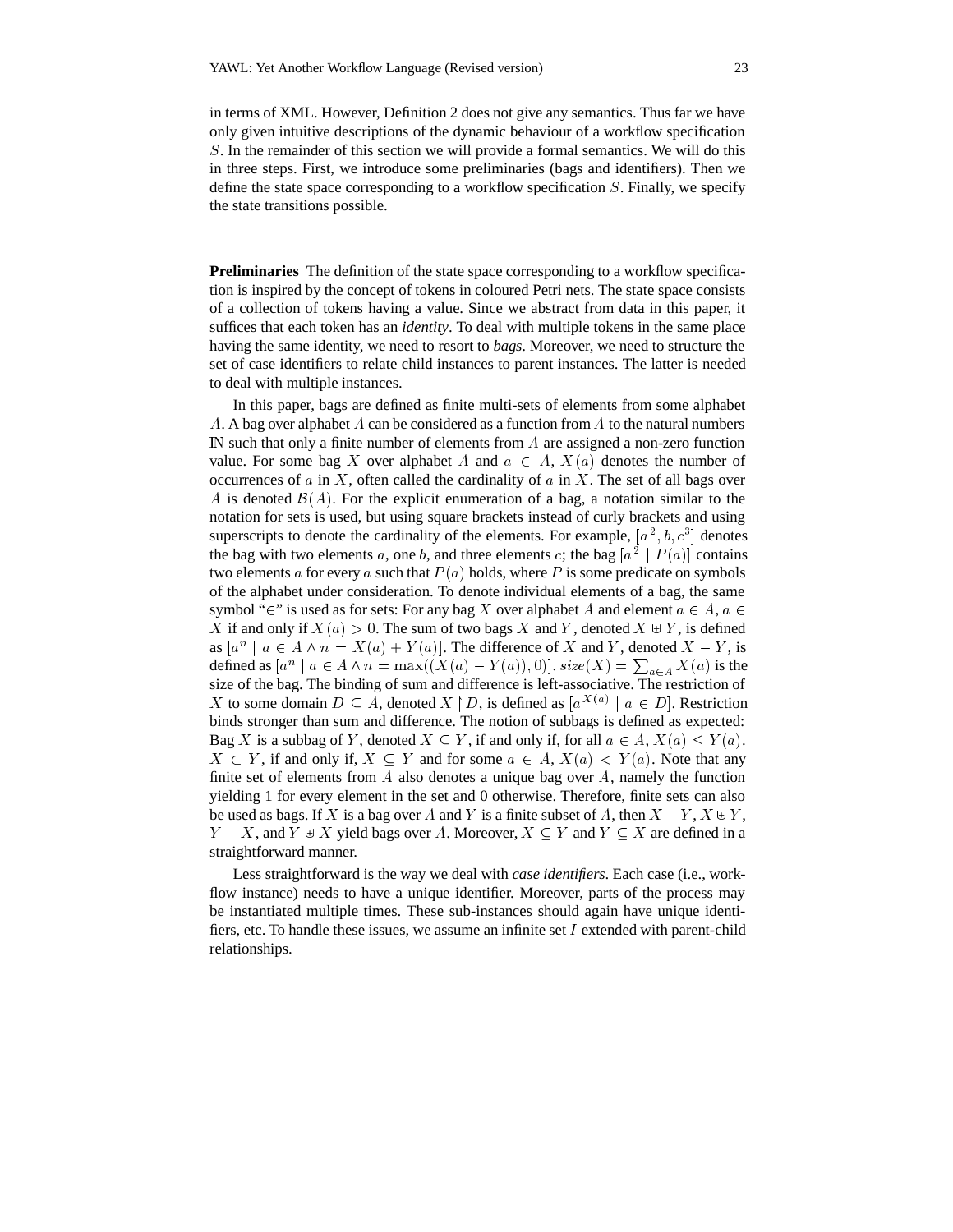**Definition 6.** *is an infinite set of case identifiers. We define the following functions on :*

- $-$  child :  $I \times \mathbb{N} \setminus \{0\} \rightarrow I$ . child  $(i, n)$  is the n-th child of i.
- $-$  children  $\colon I \to \mathbb{P}(I)$ ,  $j \in \text{children}(i)$  if and only if j is a child of i, i.e.,  $children(i) = \{child(i, n) \mid n \in \mathbb{N} \setminus \{0\}\}.$
- $-$  children<sup>\*</sup> :  $I \rightarrow I\!\!P(I)$  is the reflexive transitive closure of children, i.e.,  $children^*(i) = \bigcup_{n \in \mathbb{N}} children^n(i)$ , where  $children^0(i) = \{i\}$  and  $children^{n+1}(i) = children(children^n(i)).$ <sup>7</sup>

Function child is defined such that for any  $i, j \in I$  and  $n, m \in \mathbb{N}$ : child  $(i, n) =$  $child(j, m)$  implies  $i = j$  and  $n = m$ .

Each identifier has an infinite number of child instances. These child instances are ordered and non-overlapping, i.e.,  $child(i, n)$  is the *n*-th child of i and for any  $i, j \in I$ and  $n, m \in \mathbb{N}$ : child $(i, n) = child(j, m)$  implies  $i = j$  and  $n = m$ . Based on child the functions *children* and *children*<sup>\*</sup> provide the set of direct children and the set of all descendants respectively. Note that  $i \in children^*(i)$  and  $i \notin children(i)$  for any  $i \in I$ . It is possible to construct I and the corresponding functions as is shown in Chapter 11 of [27]. An example of an encoding of *I* is  $I = N^*$  (sequences of natural numbers) and  $child(i, n) = i.n$  where  $i \in \mathbb{N}^*$  and  $n \in \mathbb{N} \setminus \{0\}$ . 62.231.77 is an element of such *I*,  $child(62.231.77, 9) = 62.231.77.9, \text{ children}(62.231.77) =$  $\{62.231.77.1, 62.231.77.2, \ldots\}$ , and  $children^*(62.231.77) = \{62.231.77, 62.231.77.1,$ 62.231.77.2, ...,  $62.231.77.1.1$ ,  $62.231.77.1.2$ , ...}. Note that such encoding is similar to IP addresses on the Internet.

Using the notation for bags and the definition of  $I$  we can define the state space of a workflow specification.

**State space** We will use the set of case identifiers I to distinguish cases. Moreover, because of parallelism, a single case can be in multiple conditions and/or tasks. Therefore, we represent a state as a bag of objects where each object is represented by a location and an identity. Readers familiar with (coloured) Petri nets can think of these objects as (coloured) tokens. Readers not familiar with Petri nets can think of these objects as "substates" or "threads of control". In the remainder we will use the term token.<sup>8</sup> For reasons of simplicity we will assume that each task has four states:  $exec_t$  (for a task (instance) being executed),  $mi_a_t$  (for a task (instance) being active),  $mi_e_t$  (for a task being entered, i.e., task instances which have been created but not yet being executed), and  $mi_{c_t}$  (for a task (instance) that has completed). The states  $mi_{d_t}$ ,  $mi_{e_t}$ , and  $mi_{i}$  have been added to deal with multiple instances. If there would not be multiple instances, the state  $exec_t$  would have been sufficient. State  $mi_e$  keeps track of task instances that have been created but still are waiting to be executed. State  $mi \mathcal{L}_t$  keeps track of task instances that have been completed. Task instances move from  $mi \neq t$ , to

<sup>&</sup>lt;sup>7</sup> Note that we have applied the function *children* to a set of identifiers rather than a single element. This extended use, however, is straightforward.

<sup>&</sup>lt;sup>8</sup> In spite of the use of Petri-net terminology, it is important to note that we do not use standard Petri-net semantics, e.g., the firing rule is modified considerably.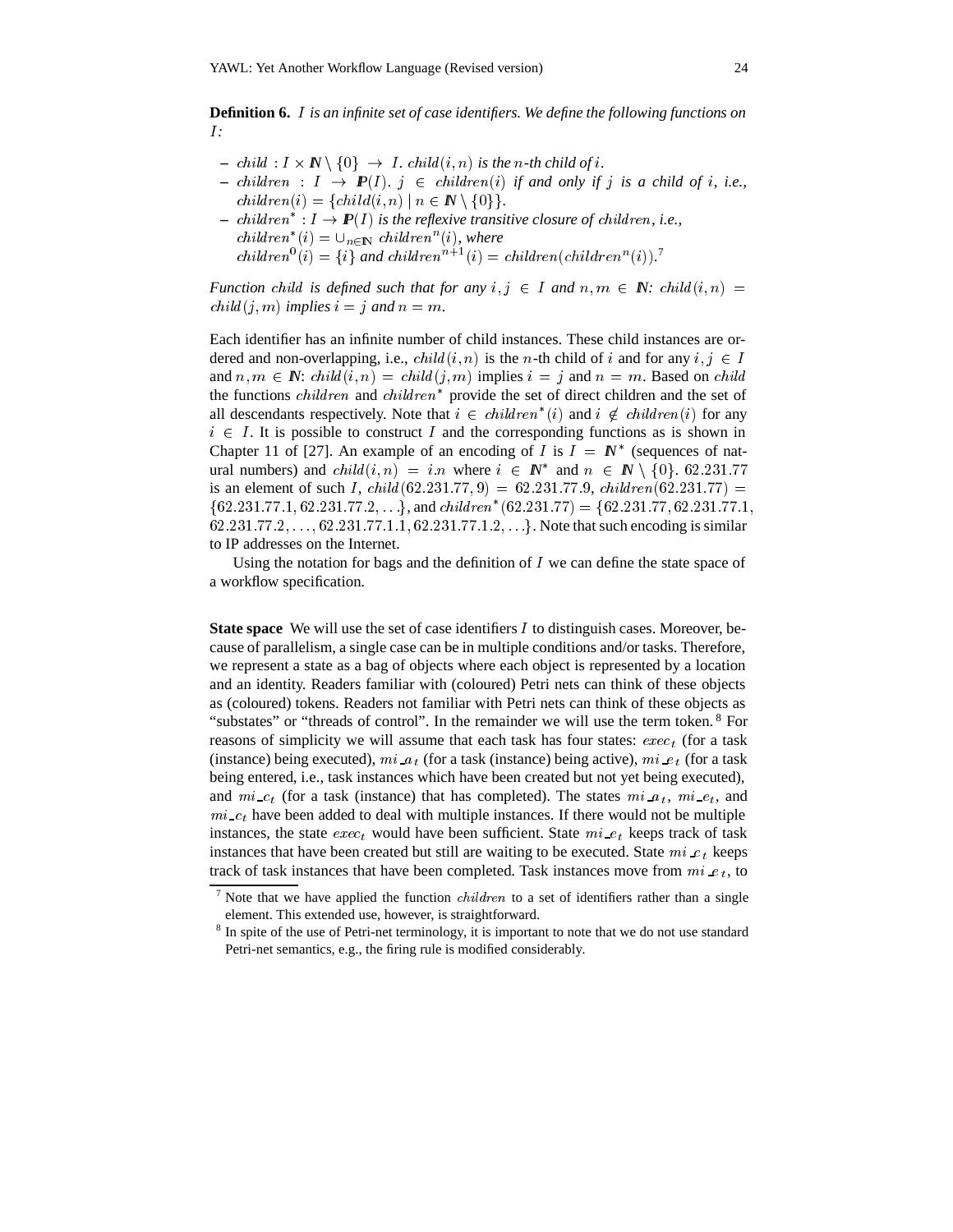$exec_t$ , to  $mi_c_t$ . For any token residing in any of these three states there is a corresponding token in state  $mi_a_t$  to keep track of all instances.

**Definition 7.** A workflow state s of a specification  $S = (Q, top, T^{\circ}, map)$  is a multiset  $over\,Q^{\circ}\times I$  where  $Q^{\circ}=C^{\circ}\cup(\cup_{t\in T^{\circ}}\{\mathit{exec}_{t},\mathit{mi\_a}_{t},\mathit{mi\_e}_{t},\mathit{mi\_c}_{t}\}),$  i.e.,  $s\in\mathcal{B}(Q^{\circ}\times I)$ *I*).

A workflow state  $s$  is a bag of tokens where each token is represented by a pair consisting of a condition from  $Q^{\circ}$  and an identifier from *I*, i.e.,  $s \in \mathcal{B}(Q^{\circ} \times I)$ . For a token  $(x, i) \in s$ , x denotes the *location* of the token and i denotes the *identity* of the token. Location x is either (1) an implicit or explicit condition ( $x \in Q^{\circ}$ ) or (2) a task state of some task  $t \in T^{\diamond}(x \in \{exec_t, mi_a_t, mi_e_t, mi_c_t\})$ . When defining the state transitions it will become clear that reachable workflow states will satisfy the invariant that the number of tokens in  $mi_a_t$  equals the sum of tokens in  $exec_t$ ,  $mi_e_t$ , and  $mi_c_t$ , i.e., the number of active instances equals the number of executing, entered, and completed instances.

Note that in the workflow state we do not distinguish between atomic and composite tasks. We could have omitted task states for composite tasks. For reasons of simplicity, we did not do so. For similar reasons we do not distinguish between tasks having a single instance and tasks (potentially) having multiple instances. We could have omitted  $mi_a t, mi_e t$ , and  $mi_c t$  for each  $t \in T^{SI}$ . However, this would have complicated things without changing the semantics. Instead we assume that for  $t \in T^{SI}$ :  $\pi_1(\mathit{nofi}(t)) = 1,\, \pi_2(\mathit{nofi}(t)) = 1,\, \pi_3(\mathit{nofi}(t)) = \infty,\, \pi_4(\mathit{nofi}(t)) = \mathit{static}.$ 

To query workflow states (or parts of workflow states), we define three projection functions.

**Definition 8.** Let  $s \in \mathcal{B}(Q^{\diamond} \times I)$  be a workflow state and  $x \in Q^{\diamond}$ .  $id(s) = \{i \mid (y, i) \in I\}$  $s$ ,  $id(s, x) = [i^n | i \in I \land n \in \mathbb{N} \land n = \sum_{(x, i) \in s} s(x, i)]$ , and  $q(s) = [y^n | y \in \mathbb{N}$  $Q^{\diamond} \wedge n \in \mathbb{N} \wedge n = \sum_{i \in I} \mathop{\downarrow} (n,i) \in s} s(y,i)$ .

 $id(s)$  returns the set of all identities appearing in state s.  $id(s, x)$  returns a bag of identities appearing in location x in state s.  $q(s)$  returns a bag of locations marked in state s by some token.

**State transitions** To complete the semantics of a workflow specification, we need to specify all possible state transitions. The state space combined with the transition relation defines a transition system.

Figure 9 shows all possible transitions for an atomic task  $t$  using a Petri-net-like notation.<sup>9</sup> There are five types of transitions: *enter*, *start*, *complete*, *exit*, and *add*. Each of these transitions is relative to some task  $t$ . Figure 9 also shows the four task states  $mi_a a_t$ ,  $exec_t$ ,  $mi_e a_t$ , and  $mi_e c_t$ . The decomposition of an atomic task into five transitions is independent of the hierarchical structure of the model. Therefore, Figure 9 should not be confused with the YAWL diagrams shown before. It should only be considered as a "roadmap" for reading the subsequent definitions.

<sup>9</sup> Although some of the terminology (e.g. token and transition) is borrowed from Petri nets, the diagram should not be read as a normal Petri net, e.g., *enter* produces a variable number of tokens and  $exit$  consumes a variable number of tokens as indicated by the "thick" arcs.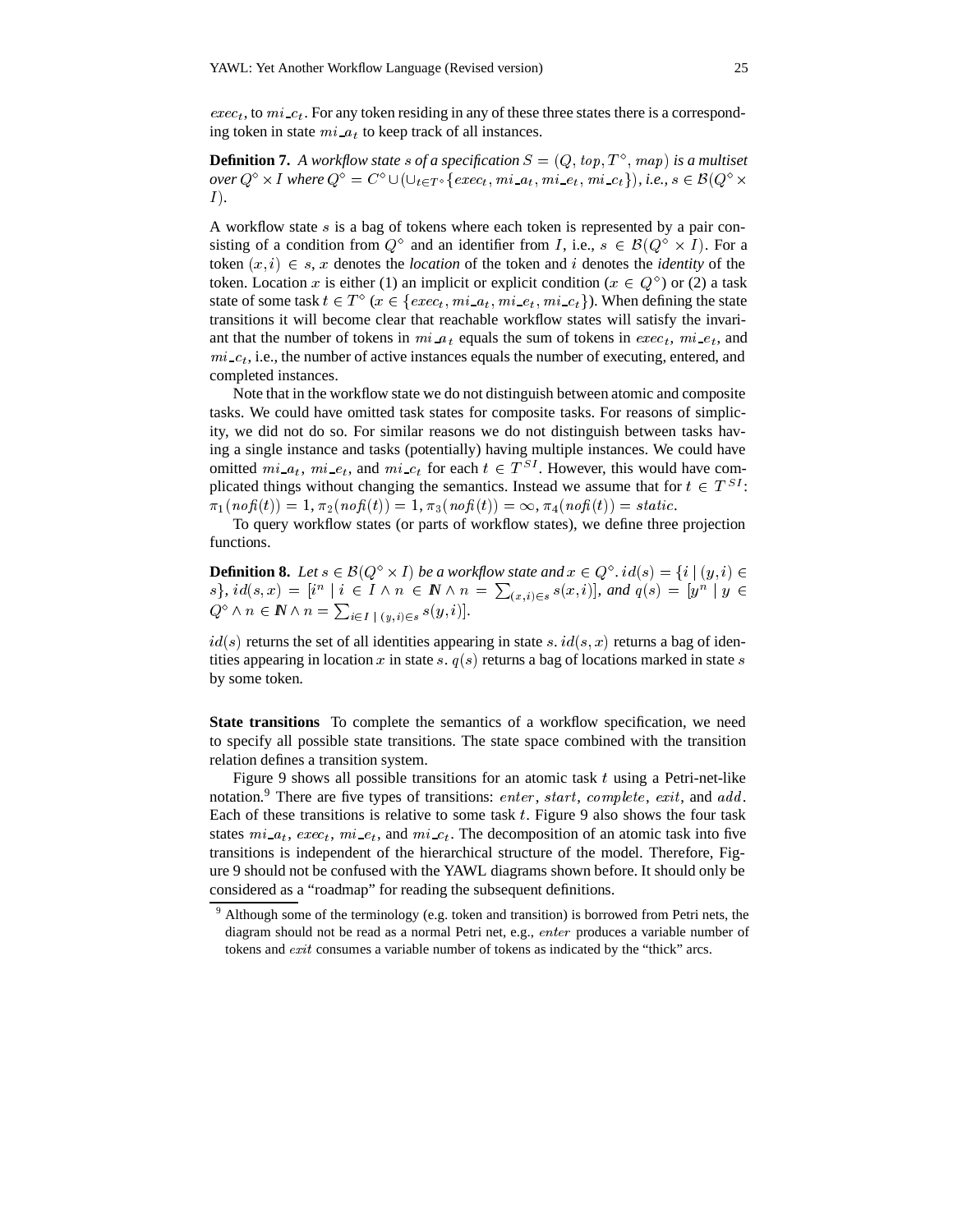

**Fig. 9.** Illustration of the semantics of an atomic task  $t$ .

Transition *enter* occurs when it is time to execute task t. If  $join(t) = XOR$ , it suffices if one of the conditions in the preset of t holds a token. If  $join(t) = AND$ , each of the input conditions needs to hold a token corresponding to the same case/instance (i.e., all input tokens need to have the same identity). If  $\delta \text{sin}(t) = \text{OR}$ , the number of input tokens is in-between the number of tokens needed for the XOR-join and ANDjoin. (We will come back to this later.) As in an ordinary Petri net, transition enter removes the tokens that enabled the task. The number of tokens produced depends on the number of instances that needs to be created. If  $t \in T^{SI}$ , two tokens are produced: one for  $mi_a_t$  and one for  $mi_e_t$ . If more instances need to be created, more tokens are produced. However, the number of tokens produced for  $mi_a a_t$  always matches the number of tokens produced for  $mi$   $e_t$ . Similarly, the identities match.

Transition  $start$  occurs when the execution of the task starts. This transition is enabled for each token in  $mi$ <sub>- $e_t$ </sub>. When this transition fires it consumes a token from  $mi\_e_t$  and produces a token for  $exec_t$ .

Transition *complete* occurs when the execution is completed. When this transition fires it consumes a token from  $exec_t$  and produces a token for  $mi$ <sub>-Ct</sub>.

Transition  $exit$  occurs when all instances corresponding to the same parent have completed. This transition is not like an ordinary Petri-net transition in the sense that the number of tokens consumed depends on the number of instances created. In addition, this transition removes tokens from selected parts of the specification as indicated by  $rem(t)$ . The number of tokens produced depends on  $split(t)$ .

Transition add is only relevant for tasks t with  $t \in T^{M}$  and  $\pi_4(n \circ f(t)) =$ dynamic. As long as the maximum number is not reached, the transition can create new instances by adding a token to  $mi$   $e_t$ . The transition removes all tokens having the same parent from  $mi_{a_t}$  and returns these tokens to  $mi_{a_t}$  including an additional token corresponding to the new child instance. This may seem to be a complicated way of adding a single token. However, it is done this way to make sure that the token gets the right identifier.

Figure 9 only considers atomic tasks. If  $t$  is a composite task, there is a corresponding subnet  $map(t)$ . Figure 10 illustrates how the composite task t is connected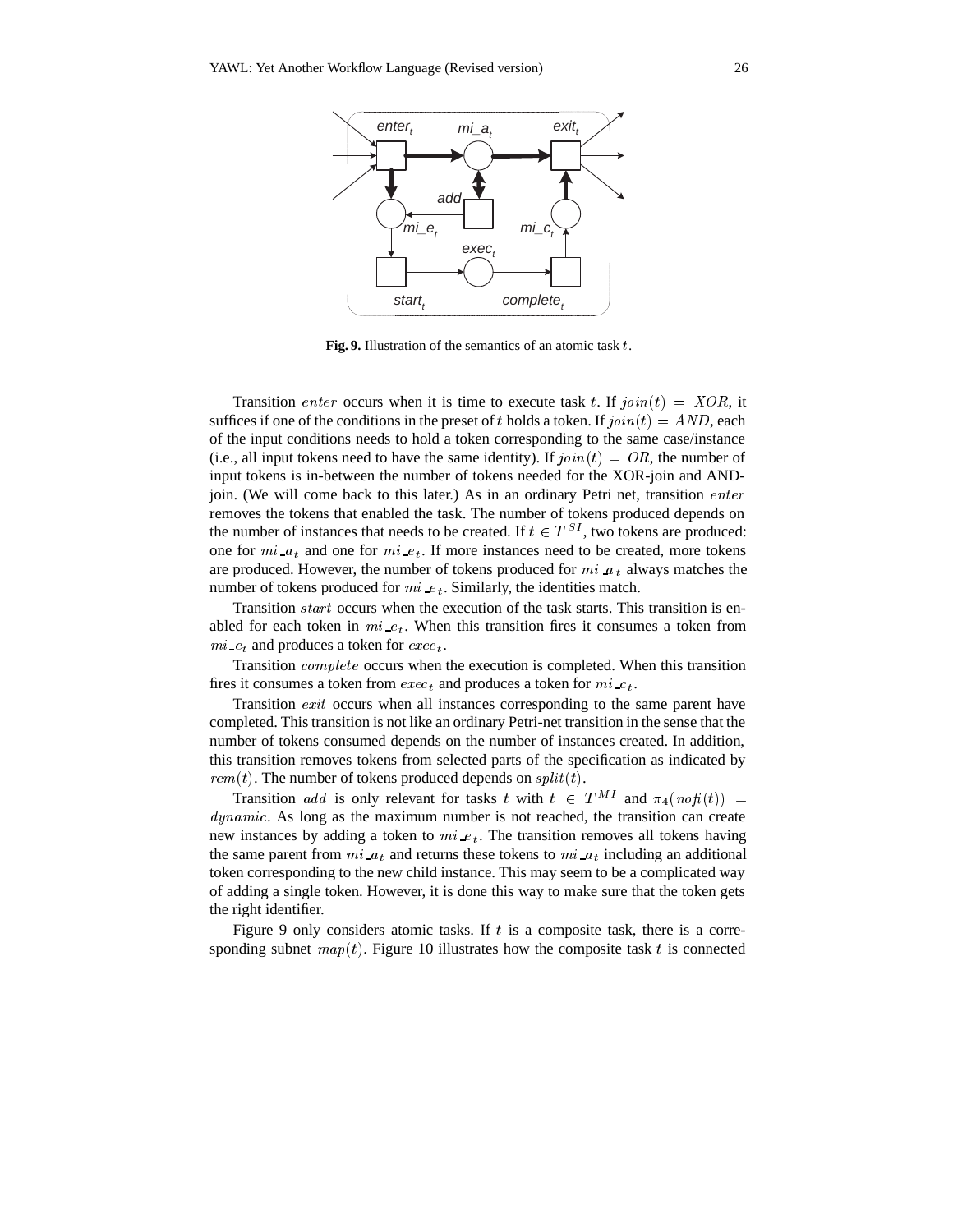

**Fig. 10.** Illustration of the semantics of a composite task t.

through the input and output conditions ( $\mathbf{i}_{map(t)}$  and  $\mathbf{o}_{map(t)}$ ) to the subnet  $map(t)$ . At the semantical level each composite task is decomposed into the structure shown in Figure 10. If  $t \in T^C$ , then start produces an additional token for the input condition of the corresponding subnet. Moreover, if  $t \in T^C$ , then *complete* can only fire if the output condition of the corresponding subnet holds a token with the right identity (i.e., the identities of the tokens in  $exec_t$  and  $o_{map(t)}$  match). Again we would like to stress that Figure 10 is not a YAWL model, it is only used to illustrate the semantics which will be defined in this section. Workflow designers using YAWL do not need to see this internal behaviour. Moreover, it is important to note that although YAWL borrows some of the concepts of Petri nets it is not some extension built on top of high-level Petri nets. It is a completely new language having independent semantics as will be shown in the remainder.

The following definitions formalise the set of transitions possible in a given state by specifying so-called *binding relations*. The first binding relation is  $\text{binding}_{enter}$ .  $binding_{enter}(t, i, c, p, s)$  is a Boolean expression which evaluates to true if *enter* can occur for task  $t$ , case/instance  $i$ , in state  $s$ , while consuming the bag of tokens  $c$  and producing the bag of tokens  $p$ .

**Definition 9.** Let  $S = (Q, top, T^{\diamond}, map)$  be a specification and  $t \in T^{\diamond}, i \in I, c, p, s \in I$  $\mathcal{B}(Q^\diamond \times I)$ . The Boolean function  $\mathit{binding}_{enter}(t,i,c,p,s)$  yields true if and only if an  $n \in \mathbb{N}$  exists such that all of the following conditions hold:

**–** *Tokens to be consumed are present in the state:*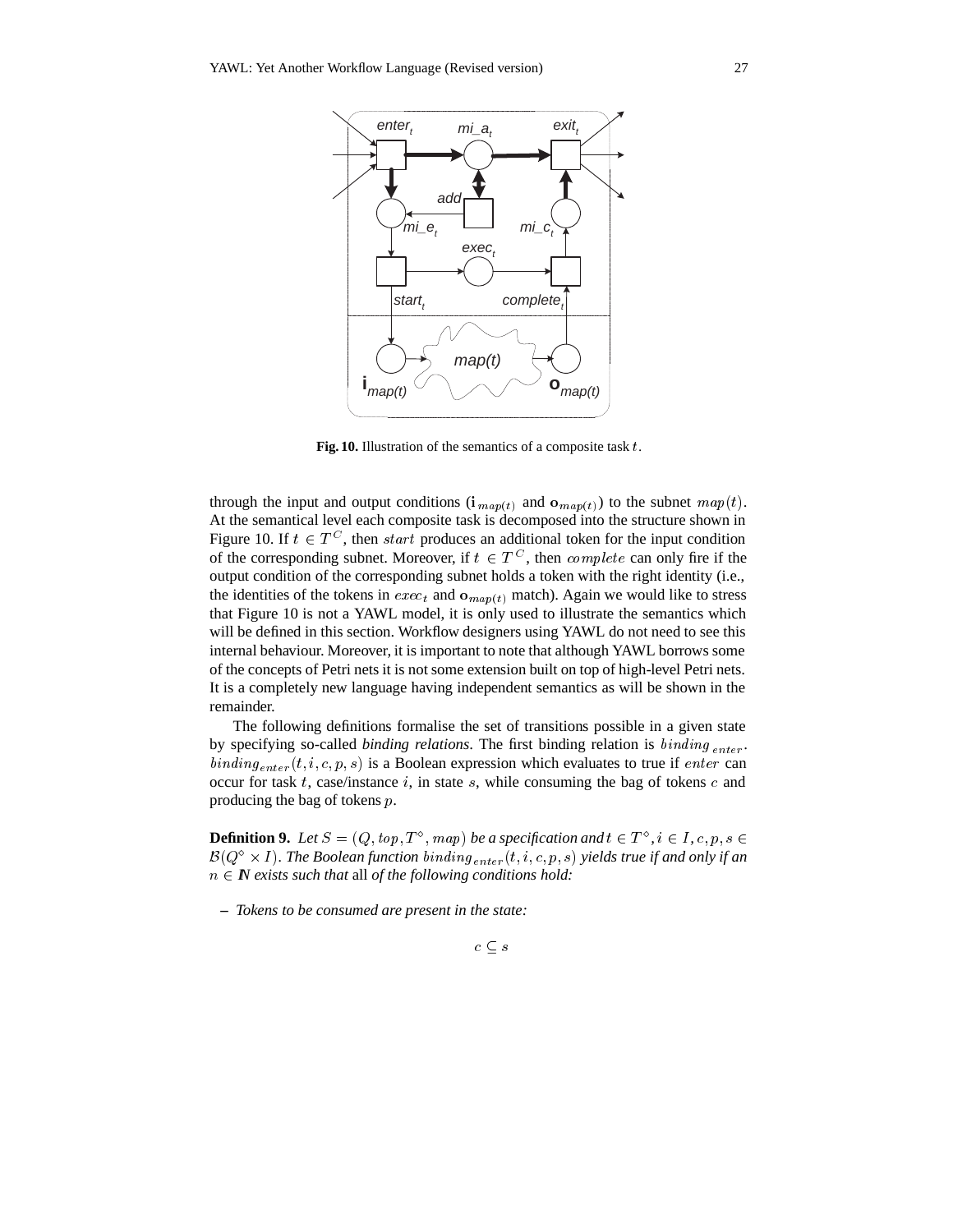**–** *Tokens are consumed from the input conditions of the task involved and at most one token can be consumed from each condition of the preset:*

$$
q(c) \subseteq \bullet t
$$

**–** - *tokens are created both for the* active task state *and the* entered task state *of the task involved:*

$$
p = [(mi_a, j) | j = child(i, k) \land 1 \le k \le n] \uplus
$$
  

$$
[(mi_e, j) | j = child(i, k) \land 1 \le k \le n]
$$

 $-$  The number  $n$  of tokens created is not less than the lower bound and not more than *the upper bound specified for the task involved:*

$$
\pi_1(nofi(t))) \le n \le \pi_2(nofi(t))
$$

**–** *Tokens to be produced were not already in the state, i.e., a task is instantiated only once for a given identifier:*

$$
s\cap p=\emptyset
$$

**–** *Tokens to be consumed all refer to the same identity:*

 -

**–** *For AND-join behaviour, all input conditions need to have tokens:*

$$
join(t) = AND \Rightarrow q(c) = \bullet t
$$

**–** *For OR-join behaviour, at least one input condition needs to have tokens:*

$$
join(t) = OR \Rightarrow q(c) \neq \emptyset
$$

**–** *For XOR-join behaviour, only one input condition should have a token, and, in addition, this input condition should not have more than one token:*

$$
join(t) = XOR \Rightarrow q(c)
$$
 is a singleton

Similarly, the other binding relations are given and  $binding(t, i, c, p, s)$  is the overall binding relation. The next binding relation is  $\text{binding}_{start}$ .

**Definition 10.** Let  $S = (Q, top, T^{\circ}, map)$  be a specification and  $t \in T^{\circ}, i \in I$ ,  $c, p, s \in \mathcal{B}(Q^{\diamond} \times I)$ . The Boolean function binding  $_{start}(t, i, c, p, s)$  yields true if and *only if* all *of the following conditions hold:*

**–** *Tokens to be consumed are present in the state:*

 $c\subset s$ 

**–** *Just one token is consumed which was in the* entered task state *of the task involved:*

$$
c = [(mi\_e_t, i)]
$$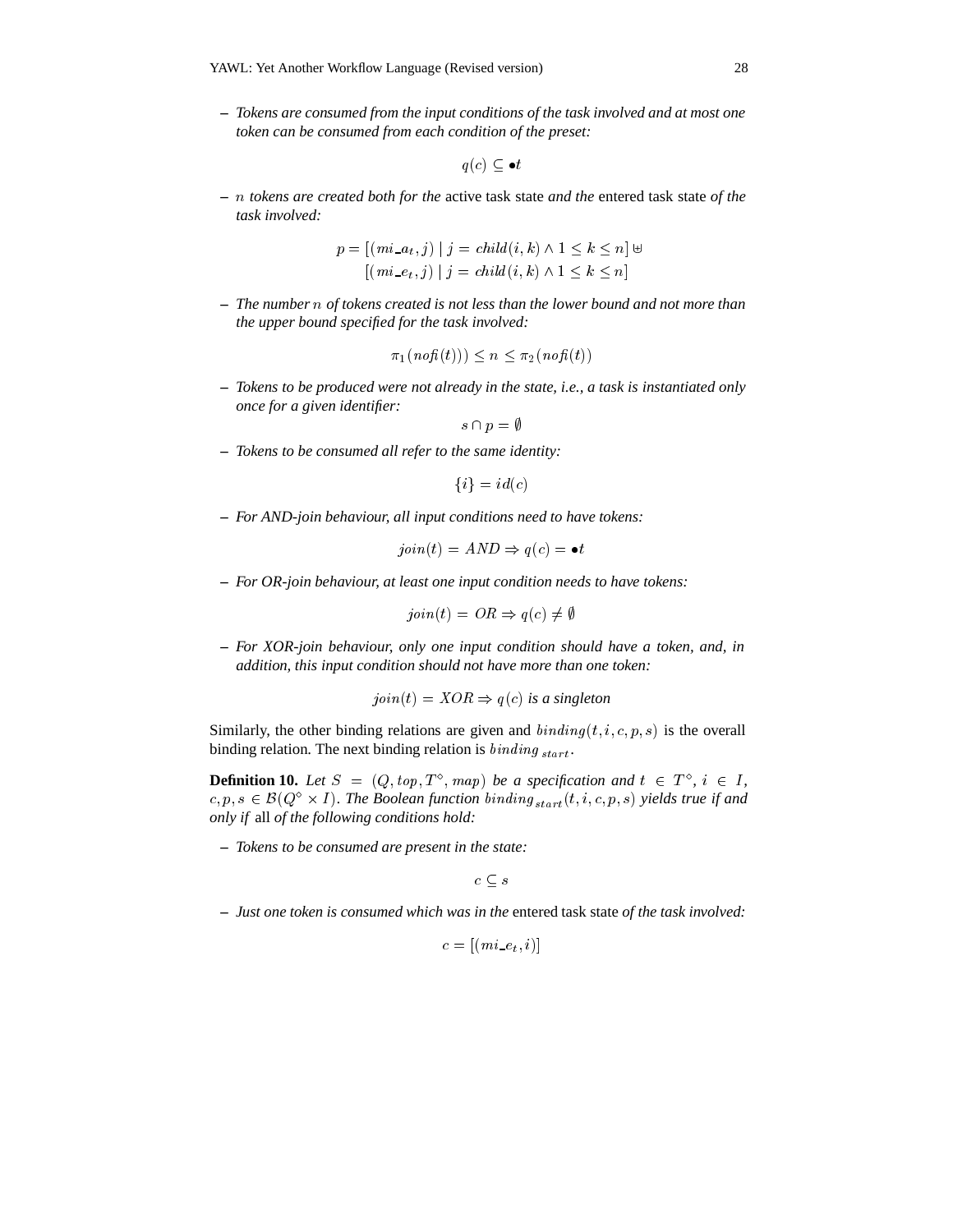**–** *A token is produced for the input condition of the corresponding decomposition (if existing) and a token is produced for the* executing task state *of the task involved:*

$$
p = [(exec_t, i)] \uplus [(i_{map(t)}, i) | t \in T^C]
$$

The counterpart of  $\text{binding}_{start}$  is  $\text{binding}_{complete}$ .

**Definition 11.** Let  $S = (Q, top, T^{\circ}, map)$  be a specification and  $t \in T^{\circ}, i \in I$ ,  $c, p, s \in \mathcal{B}(Q^{\circ} \times I)$ . The Boolean function binding  $_{complete}(t, i, c, p, s)$  yields true if *and only if* all *of the following conditions hold:*

**–** *Tokens to be consumed are present in the state:*

 $c \subseteq s$ *<u>All Contracts and All Contracts and All Contracts and All Contracts and All Contracts and All Contracts and All Contracts and All Contracts and All Contracts and All Contracts and All Contracts and All Contracts and All*</u>

**–** *For a token to be able to complete, it has to be in the* executing task state *of the task involved and its decomposition (if present) needs to be finished:*

$$
c = [(exec_t, i)] \uplus [(\mathbf{o}_{map(t)}, i)] \mid t \in T^C]
$$

**–** *Completing implies producing a token for the* completed task state *of the task involved:*

$$
p = [(mi_c, i)]
$$

Next we define the binding relation for the *exit* transition. This is done in two steps.  $binding_{exit}(t, i, c, p, s)$  (Definition 12) does not take the removal of additional tokens into account, i.e.,  $rem(t)$  is ignored. However,  $binding_{exit}^{rem}(t, i, c, p, s)$  (Definition 13) extends  $\text{binding}_{exit}(t, i, c, p, s)$  to remove these additional tokens.

**Definition 12.** Let  $S = (Q, top, T^{\circ}, map)$  be a specification and  $t \in T^{\circ}, i \in I$ ,  $c, p, s \in \mathcal{B}(Q^{\diamond} \times I)$ . The Boolean function binding  $_{exit}(t, i, c, p, s)$  yields true if and *only if* all *of the following conditions hold:*

**–** *Tokens to be consumed are present in the state:*

 $c\subseteq s$ 

**–** *Tokens are produced only for output conditions of the task involved and at most one token can be produced for each condition in the postset:*

$$
q(p) \subseteq t \bullet
$$

**–** *Tokens to be consumed are children of the instance considered, and they occur in both the* active task state *and the* completed task state *of the task involved (and tokens in other task states are not affected):*

- - ! - ! ! - -

**–** *If a token is consumed from the* active task state *then its corresponding token is removed from the* completed task state *and vice versa:*

$$
id(c, mi\_a_t) = id(c, mi\_c_t)
$$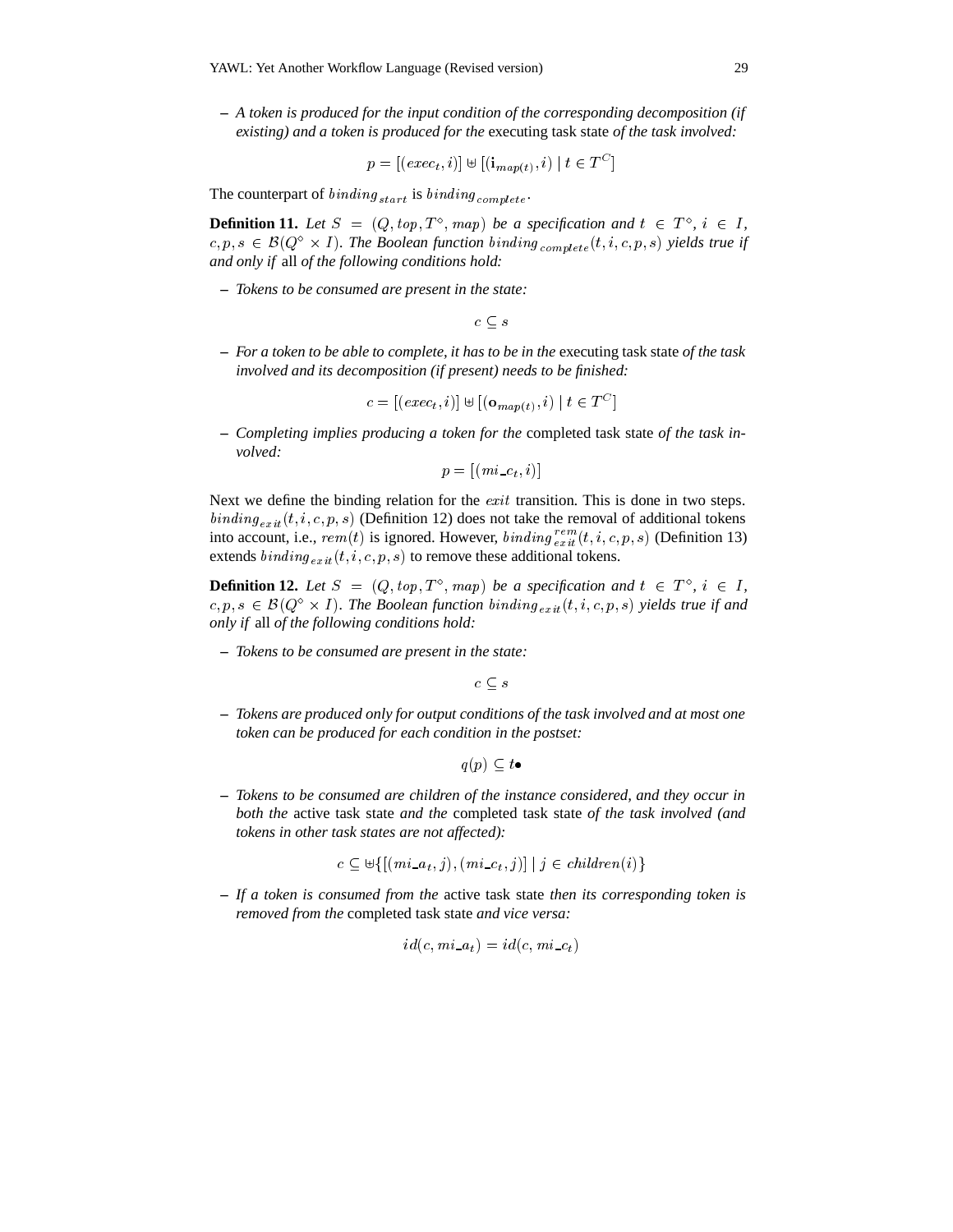**–** *All children of the identifier involved have completed or at least as many as required by the threshold of the task involved have completed:*

 $\mathcal{L}(\mathcal{L})$  is a substitute of  $\mathcal{L}(\mathcal{L})$  is a subset of  $\mathcal{L}(\mathcal{L})$  into  $\mathcal{L}(\mathcal{L})$  is a set of  $\mathcal{L}(\mathcal{L})$  is a set of  $\mathcal{L}(\mathcal{L})$  is a set of  $\mathcal{L}(\mathcal{L})$  is a set of  $\mathcal{L}(\mathcal{L})$  is a set of  $\$ 

**–** *The only tokens produced are those with the identifier involved:*

 -(

**–** *For AND-split behaviour, tokens are produced for all output conditions of the task involved:*

$$
split(t) = AND \Rightarrow q(p) = t \bullet
$$

**–** *For OR-split behaviour, tokens are produced for some of the output conditions of the task involved:*

$$
split(t) = OR \Rightarrow q(p) \neq \emptyset
$$

**–** *For XOR-split behaviour, a token is produced for exactly one of the output conditions of the task involved:*

$$
split(t) = XOR \Rightarrow q(p)
$$
 is a singleton

**Definition 13.** Let  $S = (Q, top, T^{\circ}, map)$  be a specification and  $t \in T^{\circ}, i \in I$ ,  $c, p, s \in \mathcal{B}(Q^{\diamond} \times I)$ . The Boolean function binding  $_{exit}^{rem}(t, i, c, p, s)$  yields true if and *only if a*  $c' \in B(Q^{\circ} \times I)$  exists with  $\text{binding}_{exit}(t, i, c', p, s)$  such that:

$$
c = c' \uplus [(x, j) \in s - c'] \quad j \in children^*(i) \land
$$
  

$$
((\exists_{t' \in unfold(rem(t) \cup \{t\}) \cap T^{\diamond}}x \in \{exec_{t'}, mi\_a_{t'}, mi\_e_{t'}, mi\_c_{t'}\}) \lor
$$
  

$$
x \in unfold(rem(t) \cup \{t\}) \cap C^{\diamond})]
$$

*I.e., from all conditions part of task (and its descendants, if it has a decomposition) and part of its removal set (and descendants of elements thereof) tokens are removed that correspond to children of identifier . Note that in case the threshold for continuation was reached, executing the* exit *part of the task involved implies cancellation of all child instances (if existing) which have not yet completed.*

**Definition 14.** Let  $S = (Q, top, T^{\circ}, map)$  be a specification and  $t \in T^{\circ}, i \in I$ ,  $c, p, s \in \mathcal{B}(Q^{\diamond} \times I)$ . The Boolean function  $\text{binding}_{add}(t, i, c, p, s)$  yields true if and *only if an*  $n \in \mathbb{N}$  exists such that all of the following conditions hold:

**–** *Tokens to be consumed are present in the state:*

 $c \subseteq s$ 

**–** *The tokens to be consumed are children of the identifier involved present in the* active task state *of the task involved:*

$$
c = [(mi_a, j) | j = child(i, k) \land 1 \le k \le n]
$$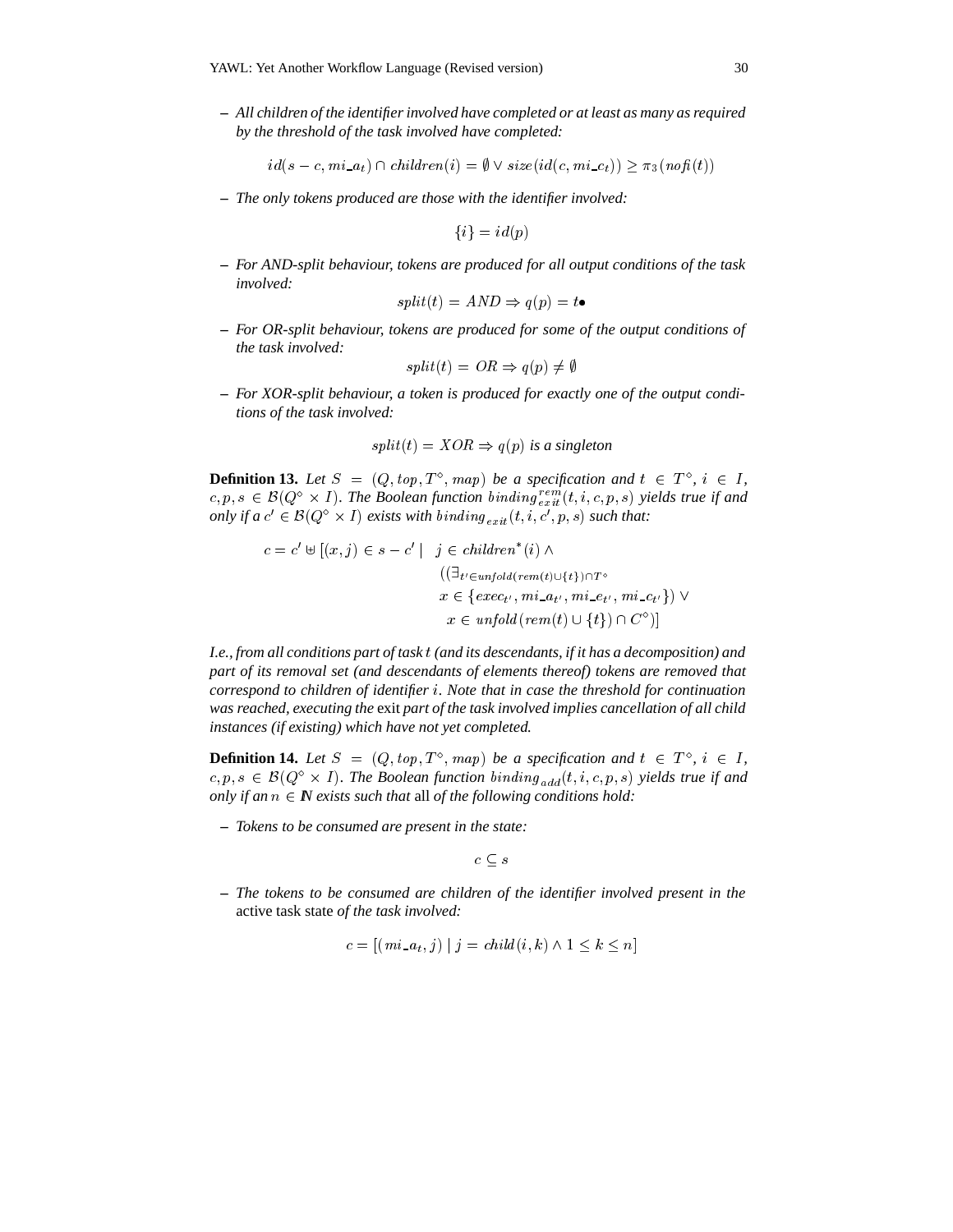**–** *All children of the identifier involved present in the* active task state *of the task involved are consumed:*

$$
id(s-c, mi_a_t) \cap children(i) = \emptyset
$$

**–** *It is still possible to create an extra token without violating the upper bound specified for the task involved:*

- 
- -

**–** *The task involved should allow for the creation of extra tokens while handling the other tokens:*

$$
\pi_4(nofi(t)) = dynamic
$$

**–** *An extra token is added to the* active task state *and to the* entered task state *of the task involved:*

$$
p = c \uplus [(mi_a_t, child(i, n+1)), (mi_e_t, child(i, n+1))]
$$

Note that *n* tokens are removed from  $mi_a a_t$  and  $n + 1$  are returned to this task state. This way the result is one additional token in the active task state. The same token is added to the entered task state  $mi$ <sub>- $e_t$ </sub>.

Now we can define the binding relation  $\text{binding}(t, i, c, p, s)$ . Note that this relation excludes OR-joins. OR-joins will be incorporated later.

**Definition 15.** Let  $S = (Q, top, T^{\circ}, map)$  be a specification and  $t \in T^{\circ}, i \in I$ ,  $c, p, s \in \mathcal{B}(Q^{\diamond} \times I)$ . The Boolean function  $\text{binding}(t, i, c, p, s)$  yields true if and only *if* any *of the following conditions holds:*

**–** *The* enter *part of a task is enabled, but the task does not have OR-join behaviour:*

 $\mathcal{L}$  .  $\mathcal{L}$  and  $\mathcal{L}$  and  $\mathcal{L}$  are  $\mathcal{L}$  ,  $\mathcal{L}$  ,  $\mathcal{L}$  ,  $\mathcal{L}$  ,  $\mathcal{L}$  ,  $\mathcal{L}$  ,  $\mathcal{L}$  ,  $\mathcal{L}$  ,  $\mathcal{L}$  ,  $\mathcal{L}$  ,  $\mathcal{L}$  ,  $\mathcal{L}$  ,  $\mathcal{L}$  ,  $\mathcal{L}$  ,  $\mathcal{L}$  ,  $\mathcal{L$ 

**–** *The* start *part of a task is enabled:*

$$
binding_{start}(t, i, c, p, s)
$$

**–** *The* complete *part of a task is enabled:*

$$
binding_{\it complete}(t,i,c,p,s)
$$

**–** *The* exit *part of a task is enabled:*

$$
\textit{binding}_{exit}^{\, rem}(t,i,c,p,s)
$$

**–** *The* add *part of a task is enabled:*

$$
binding_{add}(t,i,c,p,s)
$$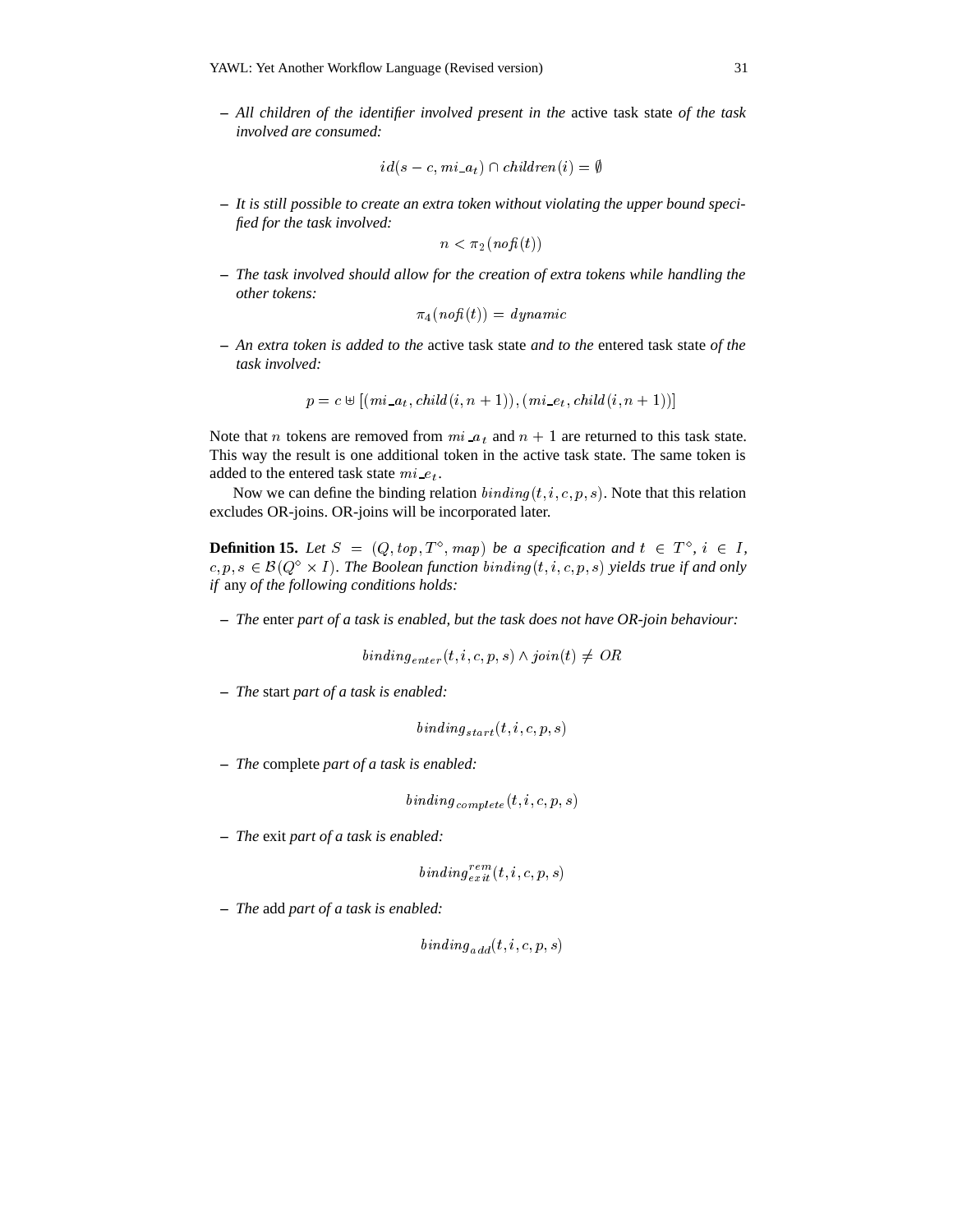Based on the explanations given before, the definitions of most bindings are straightforward. As indicated before,  $\text{binding}_{exit}^{rem}(t, i, c, p, s)$  extends  $\text{binding}_{exit}(t, i, c, p, s)$ and the overall binding relation  $\text{binding}(t, i, c, p, s)$  excludes OR-joins. It is important to note that Figure 10 is just added for illustration purposes: The transition rules are quite different from the standard firing rule in a (coloured) Petri net.

Using  $\text{binding}(t, i, c, p, s)$  we can define a partial transition relation excluding ORjoins.

**Definition 16.** Let  $S = (Q, top, T^{\circ}, map)$  be a specification and  $s_1$  and  $s_2$  two work*flow states of S.*  $s_1 \rightarrowtail s_2$  *if and only if there are*  $t \in T^{\circ}$ *,*  $i \in I$ *,*  $c, p \in \mathcal{B}(Q^{\circ} \times I)$  *such that*  $binding(t, i, c, p, s_1)$  and  $s_2 = (s_1 - c) \oplus p$ .

 $\rightarrow$  defines a partial transition relation on the states of workflow specification. The reflexive transitive closure of  $\rightarrow$  is denoted  $\rightarrow$  and  $R^{partial}(s) = \{s' \in \mathcal{B}(Q^{\diamond} \times I) \mid s \rightarrow$  $s'$  is the set of states reachable from state s without enabling any OR-joins (all in the context of some workflow specification).

Thus far, we excluded OR-joins from the transition relation because the OR-join implies a partial synchronisation. Whether there are enough tokens for such partial synchronisation cannot be decided locally (see Section 3.2). The required functionality is specified by Pattern 7 (Synchronising merge, [6, 70]) and can be described as follows: "an OR-join requires at least one token and waits until it is not possible to add any relevant tokens to the set of input conditions". This informal requirement is formalised in the following definition.

**Definition 17.** Let  $S = (Q, top, T^{\circ}, map)$  be a specification and  $s_1$  and  $s_2$  two work*flow states of S*.  $s_1 \leftrightarrow s_2$  *if and only if*  $s_1 \rightarrow s_2$  *or each of the following conditions is satisfied:*

- $-$  *There are*  $t \in T^{\diamond}$ ,  $i \in I$ ,  $c, p \in \mathcal{B}(Q^{\diamond} \times I)$  *such that*
- $\begin{aligned} \textit{join}(t) = \textit{OR}, \ \textit{binding}_{enter}(t, i, c, p, s_1), \ \textit{and}\ s_2 = (s_1 c) \uplus p. \end{aligned}$
- $-$  *For each*  $s \in R^{partial}(s_1)$ , there is no  $c' \in B(Q^{\diamond} \times I)$  such that  $\binom{binding}_{enter}(t, i, c', p, s)$  and  $c' > c$ .

 $\rightarrow$  is the transition relation which also takes OR-joins into account.  $\rightarrow$  includes all state transitions in  $\rightarrow$  and adds transitions of type *enter* if the number of consumed tokens cannot be increased by postponing the occurrence of the OR-join.

The reflexive transitive closure of  $\leftrightarrow$  is denoted  $\leftrightarrow$  and  $R(s) = \{s' \in B(Q^{\circ} \times$  $I(|s \leftrightarrow s'|)$  is the set of states reachable from state s. If ambiguity is possible, we will add subscripts, i.e.,  $\leftrightarrow_S$ ,  $\leftrightarrow_S$ , and  $R_S$ .

The state space  $\mathcal{B}(Q_S^{\diamond} \times I)$  and transition relation  $\Theta_{S}$  define a *transition system*  $(B(Q_S^{\diamond} \times I), \rightarrow_S)$  for S. It is also possible to define a *labelled* transition system by taking the bindings into account. For example, label a transition corresponding to  $\text{binding}_{start}(t, i, c, p, s)$  as  $\text{start}_{t,i}$ . Such a labelled transition system can be augmented with different notions of equivalence, e.g., branching bisimilarity [24]. It is also possible to abstract from certain actions by renaming them to  $\tau$  (silent action). For example, it may be useful to abstract from  $\, evit_t$  in the semantics. The choice of a good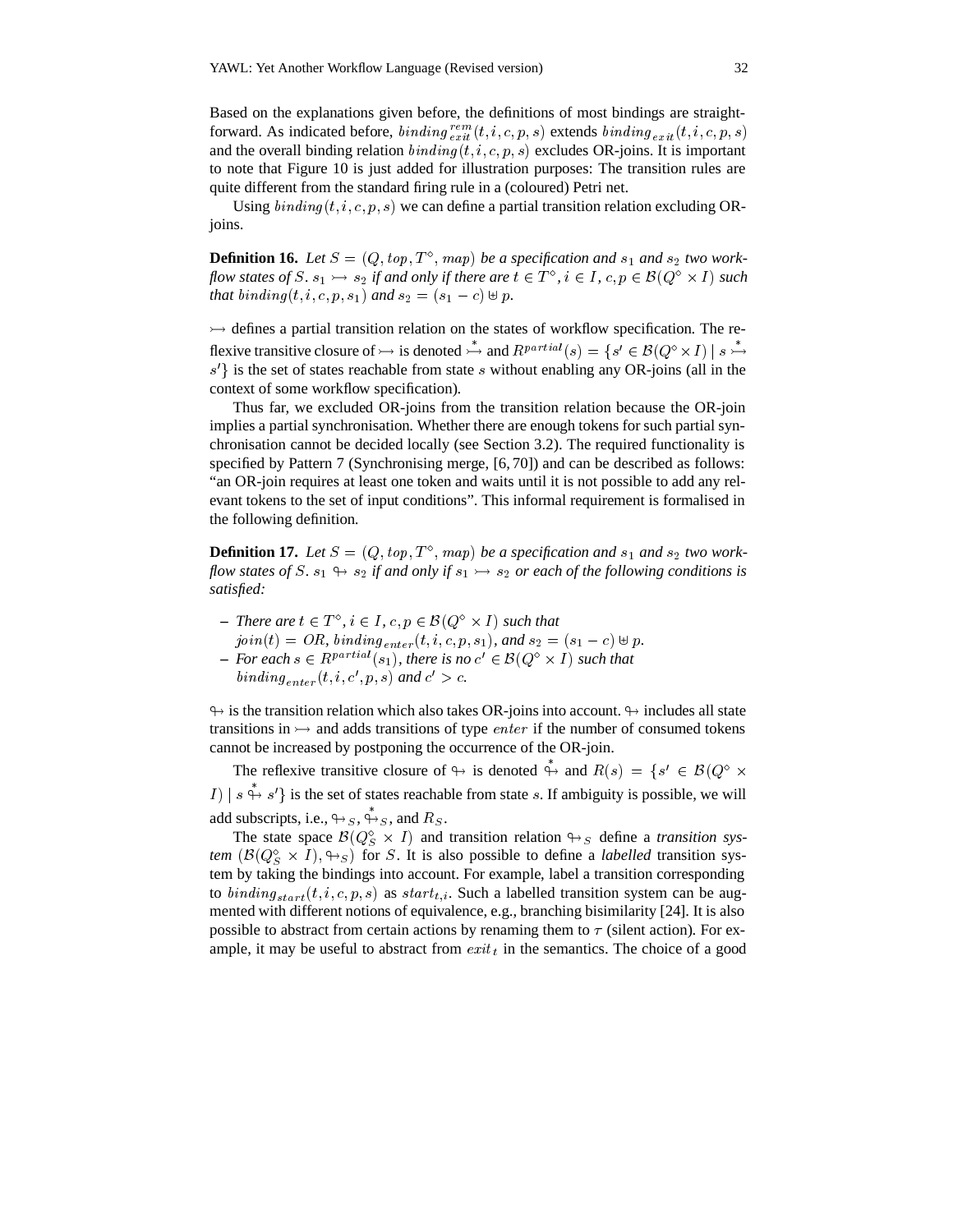equivalence relation for workflow management is a topic in itself [36]. Therefore, we restrict ourselves to giving the transition system  $(\mathcal{B}(Q_S^{\diamond}\times I), \looparrowright_S)$ .

Interesting initial states for  $(\mathcal{B}(Q_S^{\circ} \times I), \looparrowright_S)$  are  $[(i_{top}, i) | i \in X]$  where  $X \subseteq I$ such that for all  $i, j \in X$ :  $children^*(i) \cap children^*(j) = \emptyset$  if  $i \neq j$ . These initial states correspond to states with a number of cases marking the initial condition for the toplevel workflow. The requirement on  $X$  is needed to avoid interacting cases, i.e., tokens of different cases should not get mixed.

#### **4.4 Soundness**

Definition 17 specifies the semantics of any workflow specification as defined in Definition 2. However, some workflows may be less desirable. For example, it is possible to specify workflows that may deadlock, are unable to terminate, or have dead parts. Therefore, we define a notion of *soundness*. For the definition of soundness we assume an initial state with one case marking the initial condition of the top-level workflow.

**Definition 18.** Let  $S = (Q, top, T^{\diamond}, map)$  be a specification with initial state  $[(i_{top}, i)]$ *for some*  $i \in I$ .

S has the option to complete *iff for any state*  $s \in R([({\bf i}_{top}, i])$ :  $[({\bf o}_{top}, i)] \in R(s)$ .

S has no dead tasks *iff for any*  $t \in T$  there is a state  $s \in R([(\mathbf{i}_{top}, i)])$  such that  $exec_t \in q(s)$ .

S has proper completion *iff for any state*  $s \in R([[i_{top}, i)]):$  *if*  $s \geq [(\mathbf{o}_{top}, i)]$ , then  $s = [({\bf o}_{top}, i)].$ 

 *is* sound *iff has the option to complete, has no dead tasks, and has proper completion.*

The definition of the option to complete, absence of dead tasks, proper completion, and soundness are straightforward translations of the properties given in [2, 5] for WF-nets to workflow specifications. The four properties can be extended to initial states with  $n$ cases in the initial state. However, for interesting initial states this makes no difference. Let  $s_X = [(\mathbf{i}_{top}, i) \mid i \in X]$  where  $X \subseteq I$  such that  $X \neq \emptyset$  and for all  $i, j \in X$ : *children*<sup>\*</sup>(*i*)  $\cap$  *children*<sup>\*</sup>(*j*) =  $\emptyset$  if  $i \neq j$ . *S* has the option to complete iff for any state  $s \in R(s_X)$ :  $[(\mathbf{o}_{t \circ p}, j) \mid j \in X] \in R(s)$ . S has no dead tasks iff for any  $t \in T$  there is a state  $s \in R(s_X)$  such that  $exec_t \in q(s)$ . S has proper completion iff for any state  $s \in R(s_X)$ : if  $s \geq [(\mathbf{o}_{top}, j) | j \in X]$ , then  $s = [(\mathbf{o}_{top}, j) | j \in X]$ . One could also define a notion of *n*-soundness where  $n = size(X)$ . However, a workflow specification  $S$  is sound if and only if it is *n*-sound. This property can be verified using the argument that tokens of different cases cannot get mixed when starting in  $s<sub>X</sub>$ .

The notion of soundness for workflow specification can also be used to define soundness of EWF-nets.

**Definition 19.** Let  $N = (C, \mathbf{i}, \mathbf{o}, T, F, split, join, rem, nofi)$  be an EWF-net.  $S =$  $(\{N\}, N, T, \emptyset)$  is the corresponding workflow specification consisting of just this EWF*net. has the option to complete, has no dead tasks, and has proper completion if and only if has the option to complete, has no dead tasks, and has proper completion respectively. is sound if and only if is sound.*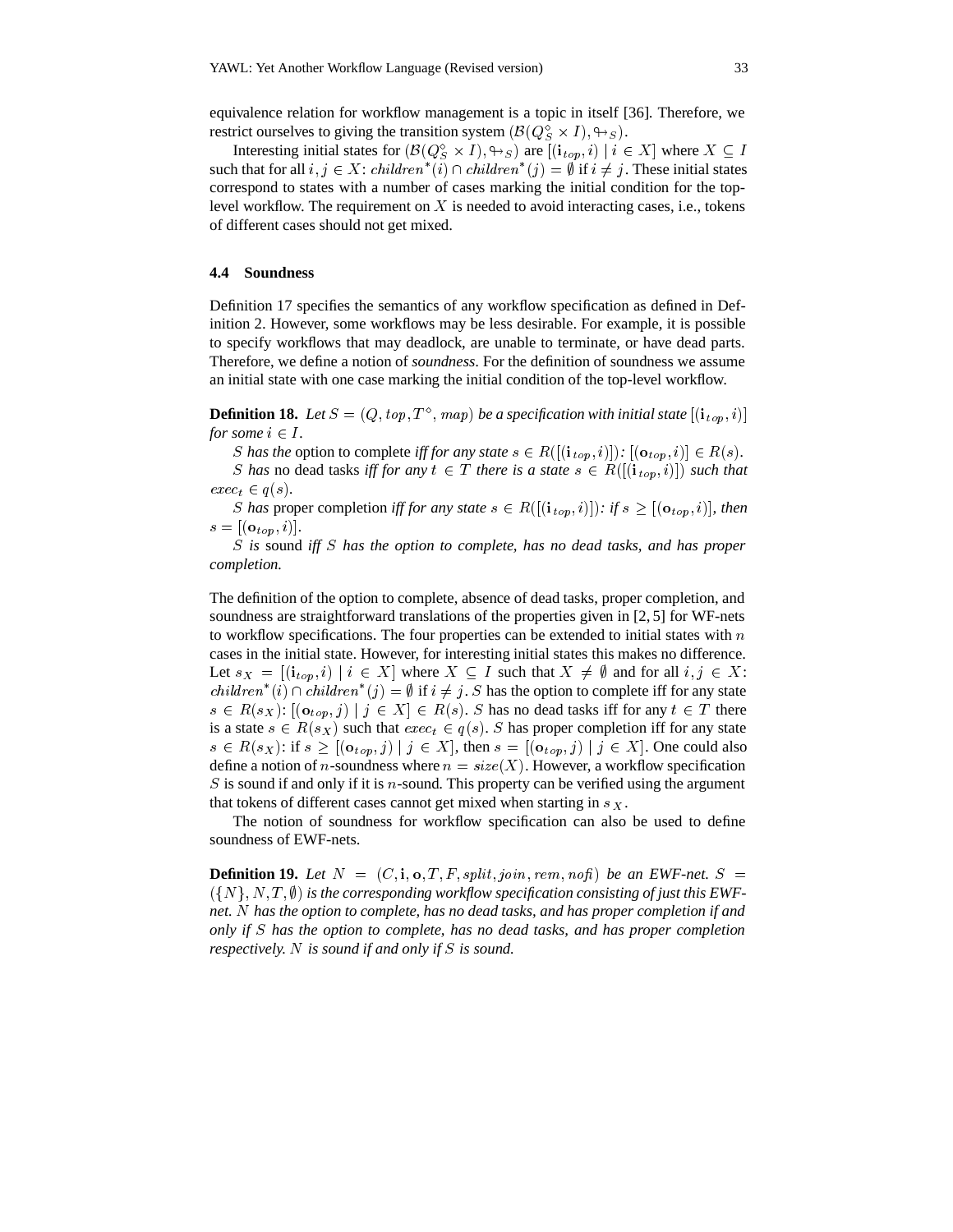In this section we have defined the YAWL language and its semantics. In Section 4.1 we defined the syntax of a workflow specification in mathematical terms. In Section 4.3 we defined the semantics of a workflow specification by providing a transition system. Finally, in Section 4.4 we defined soundness for both workflow specifications and EWFnets as the basic notion of correctness. Although YAWL is based on Petri nets, the language really extends (coloured) Petri nets as was shown in this section. Using YAWL it is easy, unlike Petri nets, to deal with patterns involving multiple instances, advanced synchronisation patterns, and cancellation patterns as was shown in this section.

# **5 Analysis**

YAWL is more suitable than (high-level) Petri nets in the sense that there is direct support for several patterns that are difficult to deal with using (coloured) Petri nets. Petri nets are known for the wide variety of available analysis techniques and tools. Therefore, it is interesting to see which results can be transferred from Petri nets to YAWL. In this section, we will not address this question in detail. Instead, we give an interesting compositionality result.

A workflow specification S is composed of a set of EWF-nets  $Q$  and soundness has been defined for both workflow specifications and EWF-nets. Therefore, it is interesting to investigate whether soundness of each EWF-net in  $Q$  implies soundness of the workflow specification  $S$ . The following theorem shows that this is indeed the case.

**Theorem 1.** Let  $S = (Q, top, T^{\circ}, map)$  be a specification. S is sound if each  $N \in Q$ *is sound.*

*Proof.* Let each  $N \in Q$  be sound. We need to prove that S is sound by showing that S has the option to complete, has no dead tasks, and has proper completion. To do this we use the fact that relation  $H = \{(N_1, N_2) \in Q \times Q \mid \exists_{t \in dom(map_{N_1})} map_{N_1}(t) = N_2\}$ is a tree. For each  $N \in Q$ :  $N \downarrow = \{ N' \in Q \mid (N, N') \in H \}$ , i.e.,  $N \downarrow$  is the set of EWFnets having N as a direct parent node in the tree structure.  $N \downarrow^* = \{ N' \in Q \mid (N, N') \in$  $H^*$  is the transitive variant, i.e., all descendents of N including N.

For each  $N \in Q$ , we define  $S_N$  as the specification composed of EWF-nets  $N \downarrow^*$ and top element  $N$ . It is easy to see that is a specification satisfying all the requirements stated in Definition 2. Using induction we will show that  $S_N$  is sound.

First we consider all leaf nodes. For each leaf node  $N: S<sub>N</sub>$  is sound because  $S =$  $({N}, N, T, \emptyset)$  and N is sound (cf. Definition 19).

Next we consider all nodes whose direct descendents have been shown to be sound, i.e., consider nodes N such that for each  $N' \in N \downarrow$ :  $S_{N'}$  is proven to be sound. In the remainder of this proof we show that for such an  $N$ ,  $S_N$  is sound.  $S_N$  has the *option to complete* because the only way to block the top level net is through blocking a complete<sub>t</sub> transition for some composite task t mapped onto some EWF-net N'. However, this is not possible because  $S_{N'}$  is sound. Moreover, there cannot be any tokens left in  $S_{N'}$  because the moment a token is put onto  $\mathbf{o}_{N'}, S_{N'}$  has no other tokens corresponding to the same instance.  $S_N$  has *no dead tasks* because each task  $t$  in  $N$ can be enabled. As a result any of the tasks in  $S_{N'}$  can be activated if t mapped onto some EWF-net  $N'$ .  $S_N$  has *proper completion* for similar reasons as it has the option to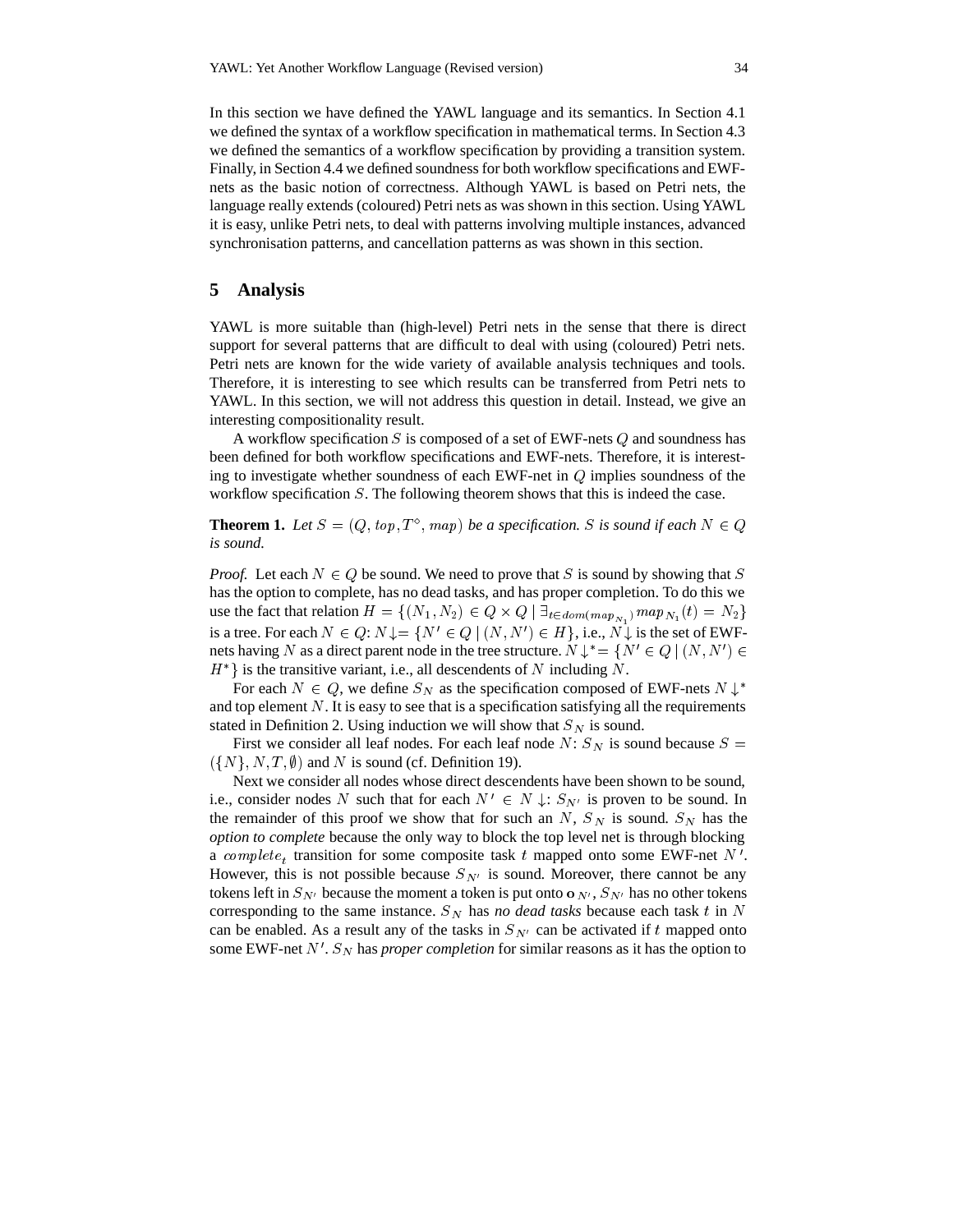complete. As a result  $S_N$  is *sound* because  $S_N$  has the option to complete, has no dead tasks, and has proper completion.

This can be repeated and using induction we can prove that  $S_{top} = S$  is sound.  $\Box$ 

This theorem shows that the correctness of a YAWL workflow specification can verified in a compositional way. This result has been included in this paper to demonstrate that the formal semantics of YAWL allow for the development of analysis methods and supporting theories. The goal is to transfer as many results from the Petri-net domain to YAWL as possible. Given the expressiveness of YAWL, these results are directly applicable to a range of existing workflow languages. For example, we expect that for restricted YAWL specifications we can use invariants comparable to place and transition invariants in Petri nets [12, 34, 49].

### **6 Related work**

In this section some workflow languages used in the literature will be analysed in terms of their support for the patterns as presented in [6]. The aim is to provide some insight into the relative strength of YAWL with respect to these approaches in terms of support for the control flow perspective. The results are summarised in Table 1. It should be noted that a pattern-based analysis of 13 commercial workflow offerings can be found in [6]. For an analysis of UML activity diagrams 1.4 in terms of (some of) the patterns, we refer to [14]. BPEL4WS, a proposed standard for web service composition, has been analysed in [69], while another such proposed standard, BPML, has been analysed in [4]. WfMC's XPDL [67] is assessed in terms of the patterns in the appendix. Note that the appendix also provides a general explanation of how to correctly interpret the various ratings.

The approach described in ADEPTflex [48] takes structured models as a starting point, hence splits and joins can be matched, and loops have a unique entry and a unique exit (hence arbitrary loops are not supported, and neither is implicit termination). In this structured context, the discriminator is supported through "parallel branching with final selection". The deferred choice is supported as decisions may be made by users in which case all possible options are offered and once one option is selected, the other options are withdrawn. One can use "soft synchronization" to capture the synchronising merge. It should be noted that the corresponding edge and the edge corresponding to "strict synchronization" can be used between different parallel branches, hence the approach goes beyond approaches that are fully structured. Apart from the deferred choice, other state-based patterns are not supported. In addition, there is no support for cancellation and multiple active instances of the same activity within the same case.

Apart from the basic control flow patterns, OPENflow [25] supports the multichoice and multiple instances with a priori design time knowledge (note though that this pattern always receives a "+" rating if parallelism/synchronisation is supported). Interestingly, it also supports the notion of recursive decomposition: "Genesis tasks can also be utilised to specify workflow applications that contain recursive executions, that is a task structure whose execution will potentially cause the execution of its own structure as one of its sub-tasks." [25]. There is no pattern corresponding to recursive decomposition.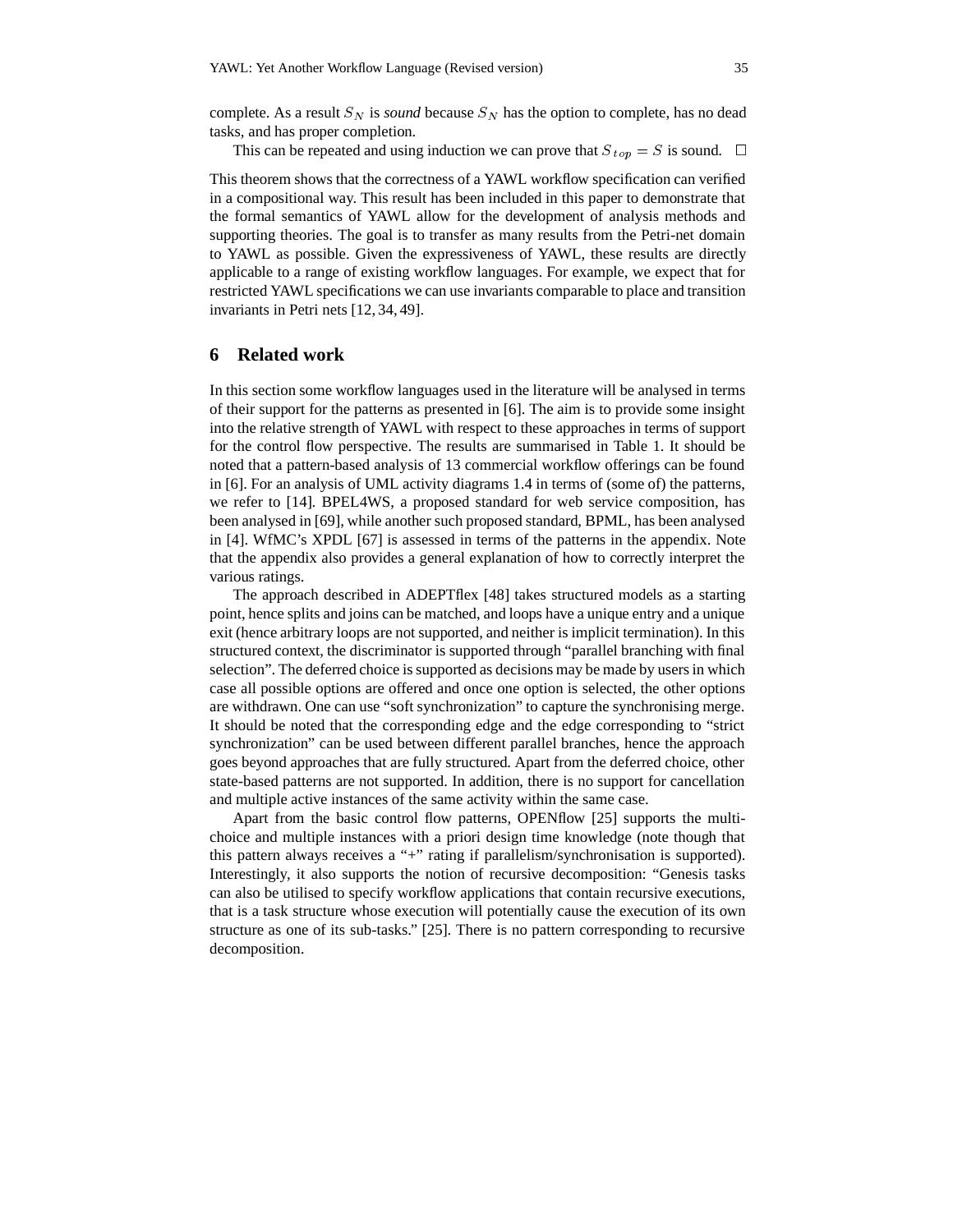| pattern                        | product             |                |           |                     |              |                |             |                  |              |              |
|--------------------------------|---------------------|----------------|-----------|---------------------|--------------|----------------|-------------|------------------|--------------|--------------|
|                                | $ADEPT_{flex}$ [48] | OPENflow [25]  | EPC [35]  | Mentor [68, 45, 44] | CTR [10, 55] | Meteor [56]    | Mobile [32] | <b>WASA</b> [65] | Exotica [43] | $CFs$ $[13]$ |
| $\overline{1}$ (seq)           | $\overline{+}$      | $^{+}$         | $\ddot{}$ | $^{+}$              | $^{+}$       | $^{+}$         | $^{+}$      | $^{+}$           | $^{+}$       | $^{+}$       |
| 2 (par-spl)                    | $+$                 | $^{+}$         | $\ddot{}$ | $^{+}$              | $^{+}$       | $\overline{+}$ | $^{+}$      | $^{+}$           | $^{+}$       | $^{+}$       |
| 3 (synch)                      | $+$                 | $^{+}$         | $^{+}$    | $^{+}$              | $^{+}$       | $^{+}$         | $^{+}$      | $^{+}$           | $^{+}$       | $^{+}$       |
| $4 (ex-ch)$                    | $^{+}$              | $^{+}$         | $^{+}$    | $^{+}$              | $\ddot{}$    | $^{+}$         | $^{+}$      | $^{+}$           | $^{+}$       | $^{+}$       |
| $5$ (simple-m) $ +$            |                     | $^{+}$         | $^{+}$    | $^{+}$              | $^{+}$       | $\overline{+}$ | $^{+}$      | $^{+}$           | $^{+}$       | $^{+}$       |
| 6 (m-choice) $\ \cdot^{(i)}\ $ |                     | $\overline{+}$ | $^{+}$    |                     | $^{+}$       | $^{+}$         | $\ddot{}$   | $^{+}$           | $^{+}$       |              |
| $7$ (sync-m)                   | $+(ii)$             |                | $^{+}$    |                     | $^{+}$       |                |             | $\ddot{}$        | $^{+}$       |              |
| 8 (multi-m)                    |                     |                |           |                     |              | $^{+}$         |             |                  |              |              |
| $9$ (disc)                     | $+$ <sup>(ii)</sup> |                |           | $^{+}$              |              | $+/-$          | $^{+}$      |                  |              |              |
| $10$ (arb-c)                   |                     | (i)            | $^{+}$    |                     |              | $^{+}$         |             |                  |              |              |
| $11$ (impl-t)                  |                     | (i)            | $^{+}$    |                     |              |                |             | $^{+}$           | $\,+\,$      | $\,+\,$      |
| $12 \text{ (mi-no-s)}$         |                     |                |           |                     |              | $^{+}$         |             |                  |              |              |
| $13$ (mi-dt)                   | $\overline{+}$      | $^{+}$         | $^{+}$    | $\,+\,$             | $^{+}$       | $^{+}$         | $^{+}$      | $^{+}$           | $^{+}$       | $^{+}$       |
| $14$ (mi-rt)                   |                     |                |           |                     |              |                |             |                  | (iii)        |              |
| $15$ (mi-no)                   |                     |                |           |                     |              |                |             |                  |              |              |
| $16$ (def-c)                   | $\overline{+}$      |                |           | $^{+}$              | $^+$         |                |             |                  |              |              |
| 17 (int-par)                   |                     |                |           |                     |              |                | $^{+}$      |                  |              |              |
| 18 (milest)                    |                     |                |           | $+/-$               |              |                |             |                  |              |              |
| $19$ (can-a)                   |                     |                |           | $\overline{+}$      |              |                |             |                  |              |              |
| $20$ (can-c)                   |                     |                |           | $^+$                |              |                |             |                  |              |              |

**Table 1.** Main results of evaluating workflow languages used in the literature using the workflow patterns [6, 70].  $(i)$  Support for this pattern could not be deduced from the paper.  $(ii)$  Only in a structured context. (iii) If the Bundle concept of FlowMark is used this "-" should change into a "+".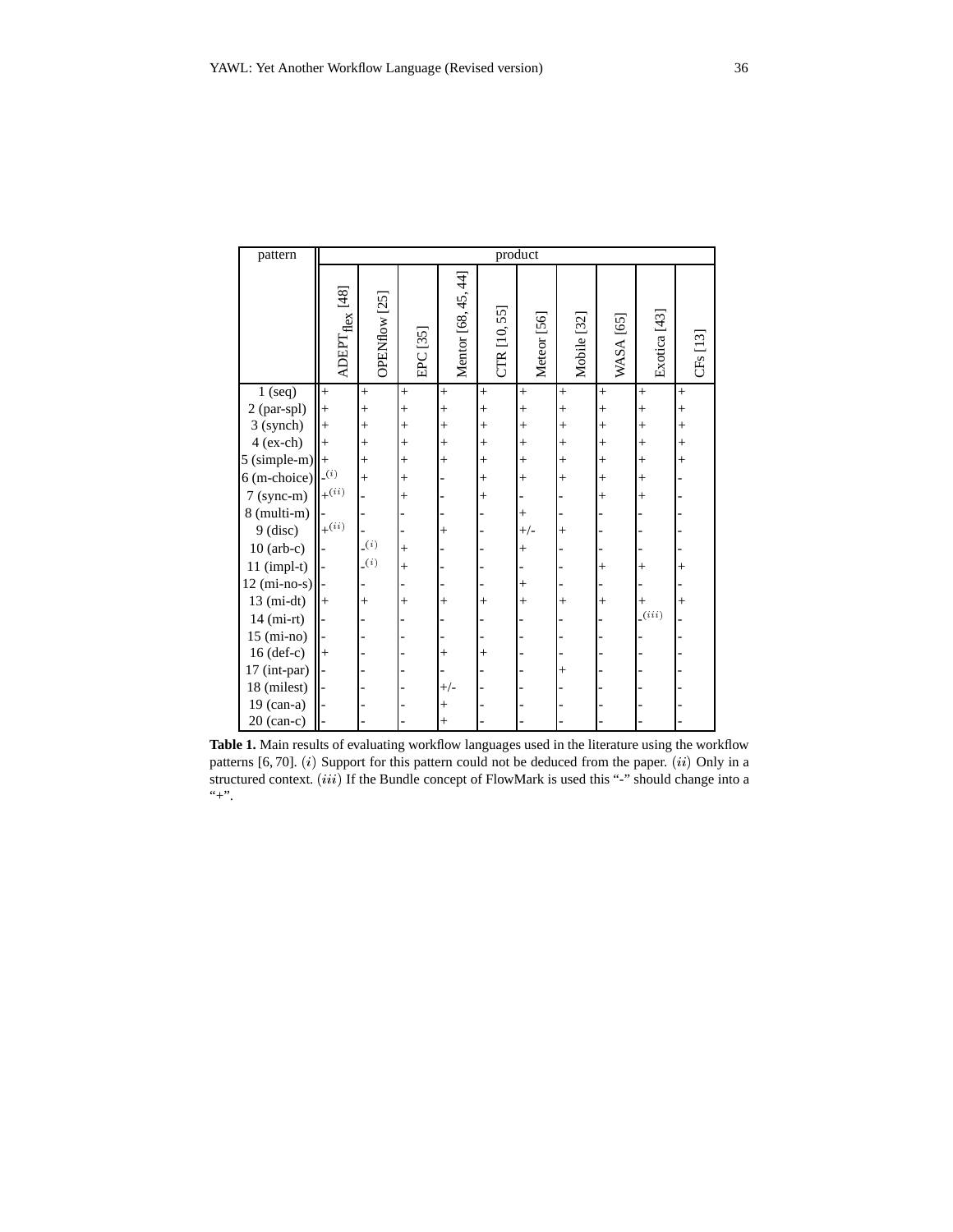EPCs [35] allow for arbitrary cycles, implicit termination, multi-choice, and the synchronising merge, but do not support multiple active instances of the same activity within the same case, the discriminator, the multi-merge, cancellation, and the statebased patterns. One could argue that the multi-choice is not supported because the ORsplit connector typically does not have a explicit specification. However, this also holds for some of the other constructs and is directly caused by the fact that it is typically used in an informal manner. As indicated in the discussion in Section 3.2 the semantics of the OR-join is also under-specified, and thus the support for the synchronising merge may also be debated.

In the Mentor project [68, 45, 44] state and activity charts are used for workflow specification. These languages were proposed in the context of the STATEMATE system described in [26]. The evaluation given here is based on this reference. Since state charts are defined in terms of classical automata, the notion of being in a state more than once at a given point in time (which would correspond to having mulitple tokens in the same place in a Petri net) is not supported. As a result, there is inherently no support for multiple active instances of the same activity within the same case, nor for the multi-merge. Also, there is no support for arbitrary cycles. Specifically, when a transition crosses the boundary of a concurrent region in a state chart, the semantics is that all the states in that region and in its sibling regions are exited if this transition is taken. Hence it is not possible to express arbitrary cycles crossing concurrent regions with the same semantics as in YAWL. State charts must have a single final state hence there is no support for implicit termination. Additionally, there are no constructs corresponding to the multi-choice, the synchronising merge, and interleaved parallel routing. Finally, the milestone pattern receives a " $+/-$ " as in the condition part of an ECA rule one can test whether the execution is in a given state through the predicate in. It should be remarked that state charts offer an operator called "History", which allows resumption of the state of execution that existed prior to a cancellation event. This feature does not have a corresponding pattern.

Concurrent Transaction Logic [8] (CTR) is used in [10, 55] for workflow specification. Apart from the basic control flow patterns, CTR supports the multi-choice, the synchronising merge, multiple instances with a priori design time knowledge, and the deferred choice. CTR goes beyond fully structured approaches when it comes to parallel structures as messaging can be used to achieve synchronisation between parallel branches (see Example 2.2 in [8]).

The evaluations of Meteor and Mobile are taken from [6]. Note that in [6] it is remarked that Mobile is extensible and that hence the evaluation restricts itself to the standard functionality offered.

In terms of support for the workflow patterns, WASA [63, 65, 66] corresponds to MQ/Series Workflow (which is evaluated in [6]). Contrary to MQ/Series Workflow, iteration in WASA is supported through recursion: "... a workflow schema *i* can appear as a sub-workflow schema of itself ..." [65] (page 50). As stated before, there is no pattern corresponding to this feature. Note that the focus of WASA is not on expressiveness but on supporting workflow change.

The Exotica Research Project is described in [43] where it is stated that "... we have focused on a particular commercial product, *FlowMark*, IBM's workflow product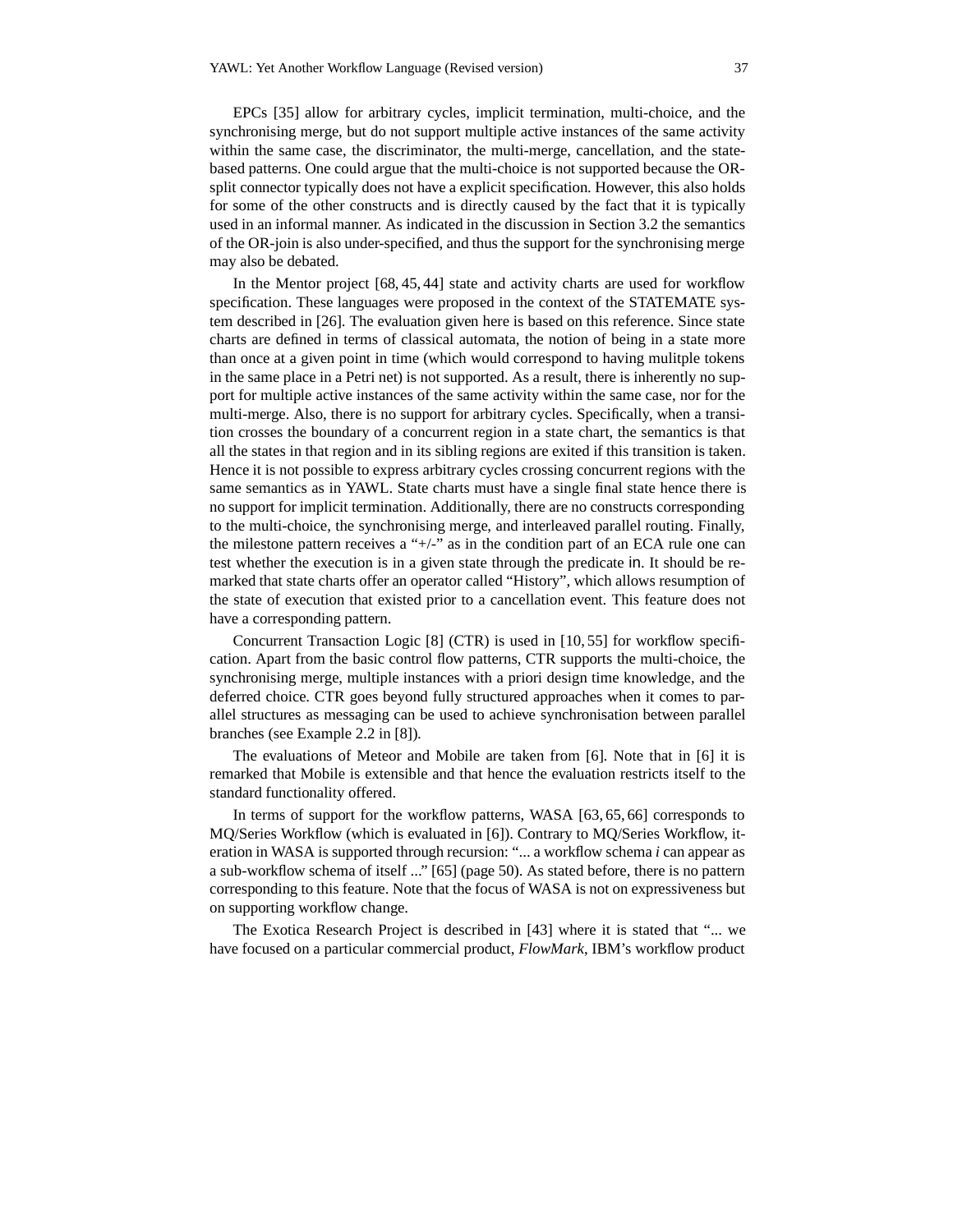...". As remarked in [6], the *Bundle* constructs is supported by FlowMark, but not by MQSeries/Workflow version 3.1. If this feature was used in Exotica, this would mean that in Table 1, support for multiple instances with a priori runtime knowledge, would change from a "-" to a "+".

The WASA and Exotica research projects illustrate that several research prototypes have been influenced by the IBM product FlowMark and its successors MQSeries Workflow and WebSphere MQ Workflow. See [41] for more details. It is also interesting to see that FlowMark-specific concepts such as "Death Path Elimination" have been adopted in web service composition languages such as WSFL and BPEL4WS.

Communicating Flowcharts (CFs) [13] support the basic control flow patterns, implicit termination, and multiple instances with a priori design time knowledge, but none of the other workflow patterns.

The Vortex approach described in [30] does not really amend itself to a patternbased analysis, as all control flow dependencies are captured through the data perspective.

A lot of work has been done in the area of transactional aspects of workflows, see e.g. [21, 28, 62, 64]. It seems that transactional aspects play a role at a different level than typical control flow aspects, though the separation between the two is not always clear-cut (consider e.g. the cancellation patterns). The relation between YAWL and transactional concepts needs to be researched.

# **7 Conclusion**

Through the analysis of a number of languages supported by workflow management systems a number of patterns was distilled in previous work. While all these patterns can be realised in high-level Petri nets, some of these patterns can only be realised in a rather indirect way requiring a lot of specification effort. The language YAWL was designed, based on Petri nets as to preserve their strengths for the specification of control-flow dependencies in workflows, with extensions that allowed for straightforward specification of these patterns.

YAWL can be considered a very powerful workflow language, built upon experiences with languages supported by contemporary workflow management systems. While not a commercial language itself it encompasses these languages, and, in addition, has a formal semantics. Such an approach is in contrast with e.g. WfMC's XPDL [67] which takes commonalities between various languages as a starting point and does not have formal semantics. Its design hopefully allows YAWL to be used for the purposes of the study of expressiveness and interoperability issues.

The definition of YAWL presented in this paper only supports the control-flow perspective. However, it is important that relations with the other perspectives relevant in the context of workflow, e.g., the data and the resource perspectives, are investigated and formalised. Therefore, YAWL has been extended with these perspectives. For YAWL to be more applicable in the area of web services and Enterprise Application Integration it is also desirable that support for communication patterns (e.g. the ones specified in [52]) is built-in. Another direction for future research is to extend YAWL with transaction capabilities.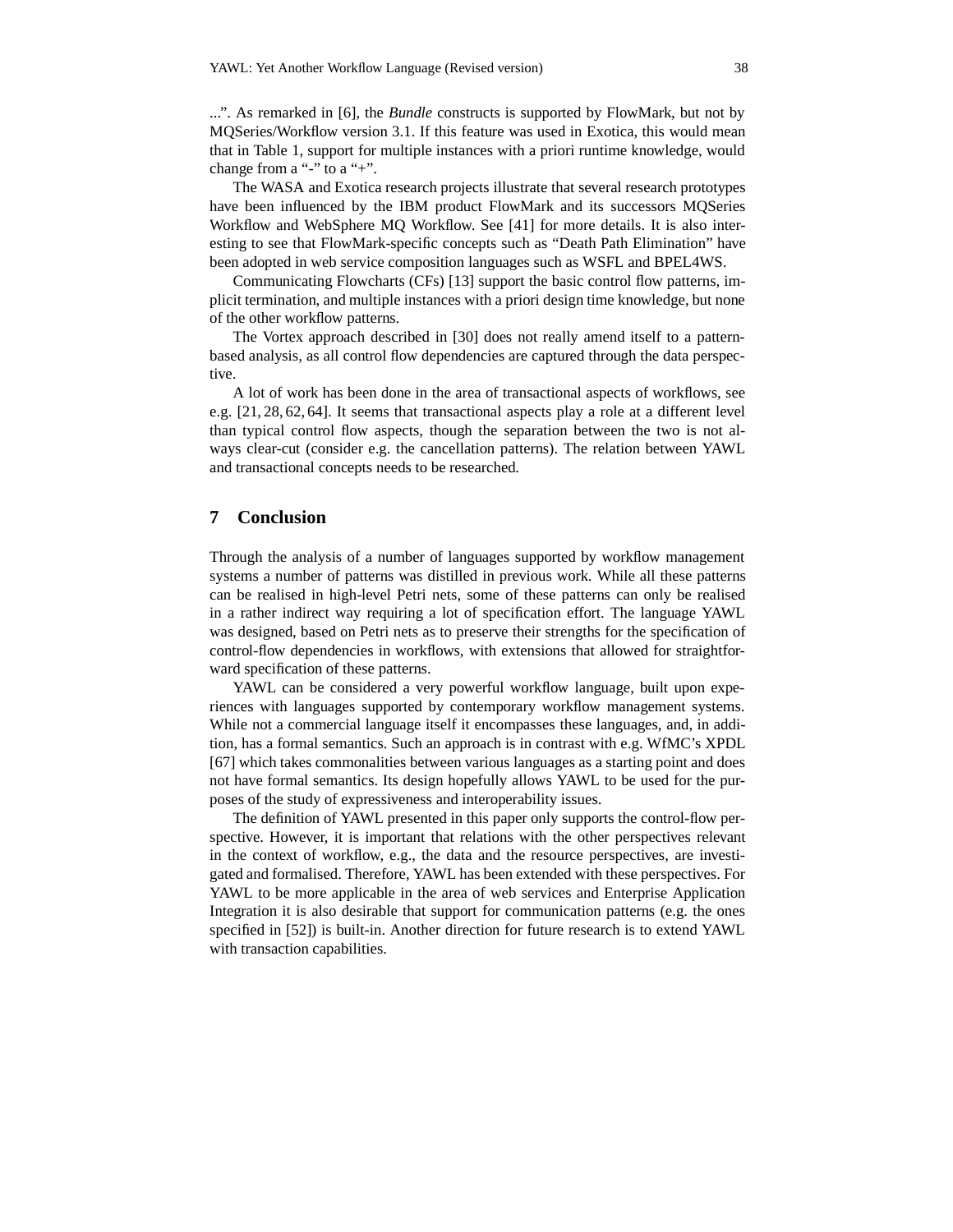Besides extending YAWL for other perspectives, we are also working on analysis techniques and tool support. We are building a design tool and engine for YAWL. At this point in time the engine of YAWL fully supports the language proposed in this paper.

**Acknowledgments.** The authors would like to thank Alistair Barros, Marlon Dumas, Bartek Kiepuszewski, and Petia Wohed for their collaborative work on the workflow patterns. We would also like to thank Marlon Dumas for his remarks in relation to the evaluation of state charts. Moreover, we would particularly like to thank Lachlan Aldred for implementing the YAWL engine and commenting on earlier versions of the paper. Finally, we would like to thank the reviewers for their valuable suggestions.

**Disclaimer.** We, the authors and the associated institutions, assume no legal liability or responsibility for the accuracy and completeness of any information about workflow products, workflow languages, and standards contained in this paper. However, we made all possible efforts to ensure that the results presented are, to the best of our knowledge, up-to-date and correct.

# **References**

- 1. W.M.P. van der Aalst. Chapter 10: Three Good reasons for Using a Petri-net-based Workflow Management System. In T. Wakayama, S. Kannapan, C.M. Khoong, S. Navathe, and J. Yates, editors, *Information and Process Integration in Enterprises: Rethinking Documents*, volume 428 of *The Kluwer International Series in Engineering and Computer Science*, pages 161– 182. Kluwer Academic Publishers, Boston, Massachusetts, 1998.
- 2. W.M.P. van der Aalst. The Application of Petri Nets to Workflow Management. *The Journal of Circuits, Systems and Computers*, 8(1):21–66, 1998.
- 3. W.M.P. van der Aalst. Formalization and Verification of Event-driven Process Chains. *Information and Software Technology*, 41(10):639–650, 1999.
- 4. W.M.P. van der Aalst, M. Dumas, A.H.M. ter Hofstede, and P. Wohed. Pattern-Based Analysis of BPML (and WSCI). QUT Technical report, FIT-TR-2002-05, Queensland University of Technology, Brisbane, Australia, 2002. Available via www.citi.qut.edu.au/pubs/technical/pattern based analysis BPML.pdf.
- 5. W.M.P. van der Aalst and K.M. van Hee. *Workflow Management: Models, Methods, and Systems*. MIT press, Cambridge, MA, 2002.
- 6. W.M.P. van der Aalst, A.H.M. ter Hofstede, B. Kiepuszewski, and A.P. Barros. Workflow Patterns. *Distributed and Parallel Databases*, 14(1):5–51, 2003.
- 7. Pallas Athena. *Flower User Manual*. Pallas Athena BV, Apeldoorn, The Netherlands, 2002.
- 8. A.J. Bonner and M. Kifer. Concurrency and Communication in Transaction Logic. In M.J. Maher, editor, *Proceedings of the Joint International Conference and Symposium on Logic Programming, September 2-6, 1996, Bonn, Germany*, pages 142–156. MIT Press, 1996.
- 9. P. Chrząstowski-Wachtel, B. Benatallah, R. Hamadi, M. O'Dell, and A. Susanto. A Top-Down Petri Net-Based Approach for Dynamic Workflow Modeling. In W.M.P. van der Aalst, A.H.M. ter Hofstede, and M. Weske, editors, *International Conference on Business Process Management (BPM 2003)*, volume 2678 of *Lecture Notes in Computer Science*, pages 336– 353. Springer-Verlag, Berlin, 2003.
- 10. H. Davulcu, M. Kifer, C.R. Ramakrishnan, and I.V. Ramakrishnan. Logic Based Modeling and Analysis of Workflows (Extended Abstract). In *Proceedings of the Seventeenth ACM SIGACT-SIGMOD-SIGART Symposium on Principles of Database Systems, June 1-3, 1998, Seattle, Washington*, pages 25–33. ACM Press, 1998.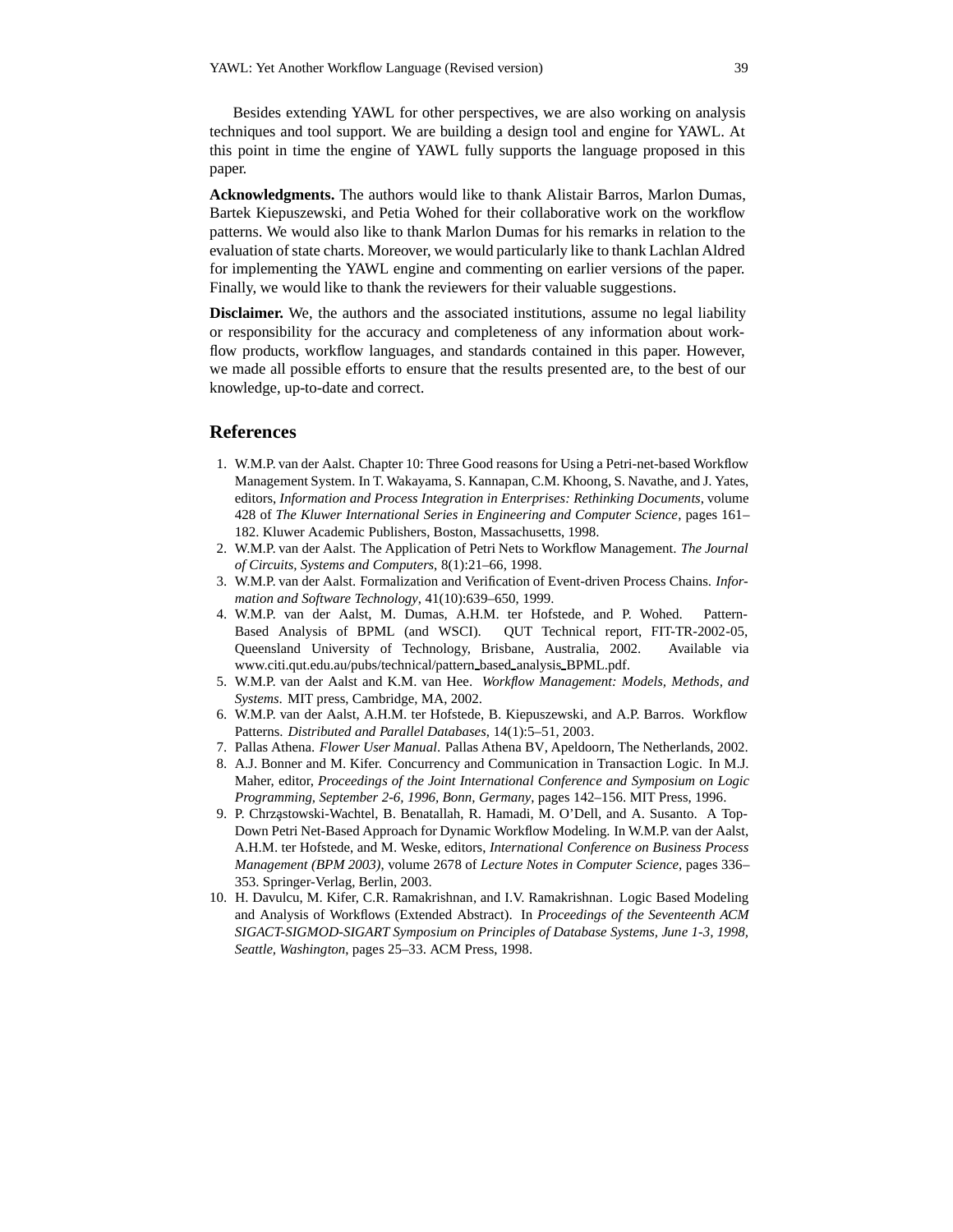- 11. J. Dehnert and P. Rittgen. Relaxed Soundness of Business Processes. In K.R. Dittrich, A. Geppert, and M.C. Norrie, editors, *Proceedings of the 13th International Conference on Advanced Information Systems Engineering (CAiSE'01)*, volume 2068 of *Lecture Notes in Computer Science*, pages 157–170. Springer-Verlag, Berlin, 2001.
- 12. J. Desel and J. Esparza. *Free Choice Petri Nets*, volume 40 of *Cambridge Tracts in Theoretical Computer Science*. Cambridge University Press, Cambridge, UK, 1995.
- 13. G. Dong, R. Hull, B. Kumar, J. Su, and G. Zhou. A Framework for Optimizing Distributed Workflow Executions. In R. Connor and A. Mendelzon, editors, *Research Issues in Structured and Semistructured Database Programming: 7th International Workshop on Database Programming Languages, DBPL'99, Kinloch Rannoch, UK, September 1999. Revised Papers*, volume 1949 of *Lecture Notes in Computer Science*, pages 152–167, Heidelberg, Germany, 2000. Springer-Verlag.
- 14. M. Dumas and A.H.M. ter Hofstede. UML activity diagrams as a workflow specification language. In M. Gogolla and C. Kobryn, editors, *Proc. of the 4th Int. Conference on the Unified Modeling Language (UML01)*, volume 2185 of *LNCS*, pages 76–90, Toronto, Canada, October 2001. Springer Verlag.
- 15. C.A. Ellis and G.J. Nutt. Modelling and Enactment of Workflow Systems. In M. Ajmone Marsan, editor, *Application and Theory of Petri Nets 1993*, volume 691 of *Lecture Notes in Computer Science*, pages 1–16. Springer-Verlag, Berlin, 1993.
- 16. FileNet. *Visual WorkFlo Design Guide*. FileNet Corporation, Costa Mesa, CA, USA, 1997.
- 17. L. Fischer, editor. *Workflow Handbook 2001, Workflow Management Coalition*. Future Strategies, Lighthouse Point, Florida, 2001.
- 18. Forté. Forté Conductor Process Development Guide. Forté Software, Inc, Oakland, CA, USA, 1998.
- 19. M. Fowler. *Analysis Patterns: Reusable Object Models*. Addison-Wesley, Reading, Massachusetts, 1997.
- 20. Fujitsu. *i-Flow Developers Guide*. Fujitsu Software Corporation, San Jose, CA, USA, 1999.
- 21. G. Alonso and D. Agrawal and A. El Abbadi and M. Kamath and R. Günthör and C. Mohan. Advanced Transaction Models in Workflow Contexts. In *Proceedings of the Twelfth International Conference on Data Engineering, February 26 - March 1, 1996, New Orleans, Louisiana*. IEEE Computer Society, 1996.
- 22. E. Gamma, R. Helm, R. Johnson, and J. Vlissides. *Design Patterns: Elements of Reusable Object-Oriented Software*. Professional Computing Series. Addison Wesley, Reading, MA, USA, 1995.
- 23. H. J. Genrich and P. S. Thiagarajan. A Theory of Bipolar Synchronization Schemes. *Theoretical Computer Science*, 30(3):241–318, 1984.
- 24. R.J. van Glabbeek and W.P. Weijland. Branching Time and Abstraction in Bisimulation Semantics. *Journal of the ACM*, 43(3):555-600, 1996.
- 25. J.J. Halliday, S.K. Shrivastava, and S.M. Wheater. Flexible Workflow Management in the OPENflow System. In *4th International Enterprise Distributed Object Computing Conference (EDOC 2001), 4-7 September 2001, Seattle, Washington, Proceedings*, pages 82–92. IEEE Computer Society, 2001.
- 26. D. Harel, H. Lachover, A. Naamad, A. Pnueli, M. Politi, R. Sherman, A. Shtull-Trauring, and M. Trakhtenbrot. STATEMATE: A Working Environment for the Development of Complex Reactive Systems. *IEEE Transactions on Software Engineering*, 16(4):403–414, 1990.
- 27. K.M. van Hee. *Information System Engineering: a Formal Approach*. Cambridge University Press, 1994.
- 28. I. Houston, M.C. Little, I. Robinson, S.K. Shrivastava, and S.M. Wheater. The CORBA Activity Service Framework for Supporting Extended Transactions. In R. Guerraoui, editor, *Middleware 2001: IFIP/ACM International Conference on Distributed Systems Platforms,*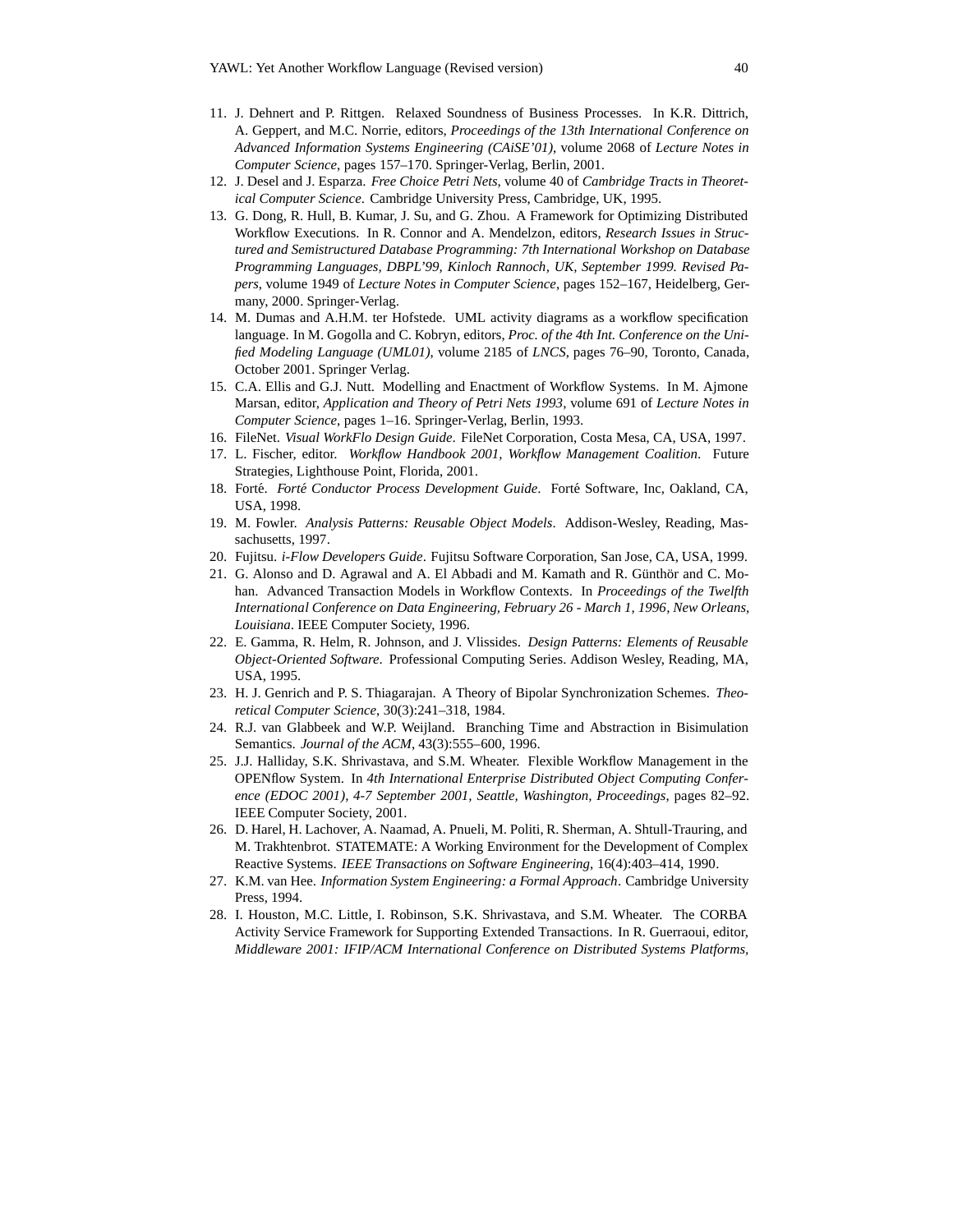*Heidelberg, Germany, November 12-16, 2001. Proceedings*, volume 2218 of *Lecture Notes in Computer Science*, pages 197–215. Springer-Verlag, 2001.

- 29. HP. *HP Changengine Process Design Guide*. Hewlett-Packard Company, Palo Alto, CA, USA, 2000.
- 30. R. Hull, F. Llirbat, E. Simon, J. Su, G. Dong, B. Kumar, and G. Zhou. Declarative Workflows that Support Easy Modification and Dynamic Browsing. In G. Georgakopoulos, W. Prinz, and A.L. Wolf, editors, *Work Activities Coordination and Collaboration (WACC'99)*, pages 69–78, San Francisco, February 1999. ACM press.
- 31. IBM. *IBM MQSeries Workflow Getting Started With Buildtime*. IBM Deutschland Entwicklung GmbH, Boeblingen, Germany, 1999.
- 32. S. Jablonski and C. Bussler. *Workflow Management: Modeling Concepts, Architecture, and Implementation*. International Thomson Computer Press, London, UK, 1996.
- 33. K. Jensen. Coloured Petri Nets: A High Level Language for System Design and Analysis. In G. Rozenberg, editor, *Advances in Petri Nets 1990*, volume 483 of *Lecture Notes in Computer Science*, pages 342–416. Springer-Verlag, Berlin, 1990.
- 34. K. Jensen. *Coloured Petri Nets. Basic Concepts, Analysis Methods and Practical Use. Volume 1*. EATCS monographs on Theoretical Computer Science. Springer-Verlag, Berlin, 1997.
- 35. G. Keller, M. N¨uttgens, and A.W. Scheer. Semantische Processmodellierung auf der Grundlage Ereignisgesteuerter Processketten (EPK). Veröffentlichungen des Instituts für Wirtschaftsinformatik, Heft 89 (in German), University of Saarland, Saarbrücken, 1992.
- 36. B. Kiepuszewski. *Expressiveness and Suitability of Languages for Control Flow Modelling in Workflows*. PhD thesis, Queensland University of Technology, Brisbane, Australia, 2003. Available via http://www.tm.tue.nl/it/research/patterns.
- 37. B. Kiepuszewski, A.H.M. ter Hofstede, and W.M.P. van der Aalst. Fundamentals of Control Flow in Workflows. *Acta Informatica*, 39(3):143–209, 2003.
- 38. B. Kiepuszewski, A.H.M. ter Hofstede, and C. Bussler. On structured workflow modelling. In B. Wangler and L. Bergman, editors, *Proc. of the 12th Int. Conference on Advanced Information Systems Engineering (CAiSE00)*, volume 1789 of *LNCS*, pages 431–445, Stockholm, Sweden, June 2000. Springer Verlag.
- 39. P. Langner, C. Schneider, and J. Wehler. Petri Net Based Certification of Event driven Process Chains. In J. Desel and M. Silva, editors, *Application and Theory of Petri Nets 1998*, volume 1420 of *Lecture Notes in Computer Science*, pages 286–305. Springer-Verlag, Berlin, 1998.
- 40. P. Lawrence, editor. *Workflow Handbook 1997, Workflow Management Coalition*. John Wiley and Sons, New York, 1997.
- 41. F. Leymann and D. Roller. *Production Workflow: Concepts and Techniques*. Prentice-Hall PTR, Upper Saddle River, New Jersey, USA, 1999.
- 42. M. Ajmone Marsan, G. Balbo, and G. Conte et al. *Modelling with Generalized Stochastic Petri Nets*. Wiley series in parallel computing. Wiley, New York, 1995.
- 43. C. Mohan, G. Alonso, R. Günthör, and M. Kamath. Exotica: A Research Perspective on Workflow Management Systems. *IEEE Data Engineering Bulletin*, 18(1):19–26, 1995.
- 44. P. Muth, J. Weissenfels, M. Gillmann, and G. Weikum. Integrating Light-Weight Workflow Management Systems within Existing Business Environments. In *Proceedings of the 15th International Conference on Data Engineering, 23-26 March 1999, Sydney, Australia*, pages 286–293. IEEE Computer Society, 1999.
- 45. P. Muth, J. Weissenfels, M. Gillmann, and G. Weikum. Workflow History Management in Virtual Enterprises Using a Light-Weight Workflow Management System. In *Proceedings of the Ninth International Workshop on Research Issues on Data Engineering: Information Technology for Virtual Enterprises, 23-24 March, 1999, Sydney, Australia*, pages 148–155, 1999.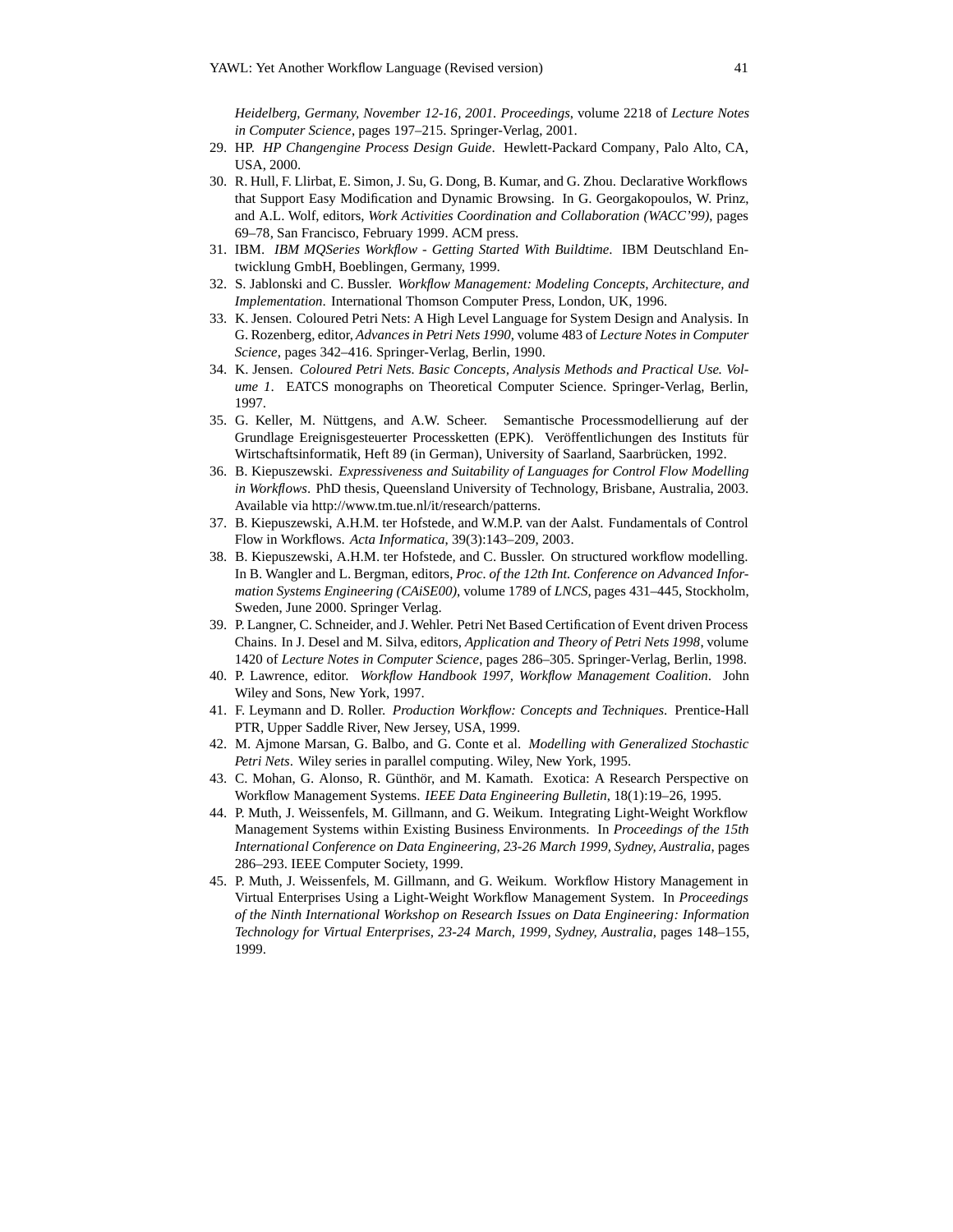- 46. S.P. Nielsen, C. Easthope, P. Gosselink, K. Gutsze, and J. Roele. *Using Lotus Domino Workflow 2.0, Redbook SG24-5963-00*. IBM, Poughkeepsie, USA, 2000.
- 47. C.A. Petri. *Kommunikation mit Automaten*. PhD thesis, Fakultät für Mathematik und Physik, Technische Hochschule Darmstadt, Darmstadt, Germany, 1962.
- 48. M. Reichert and P. Dadam. ADEPTflex: Supporting Dynamic Changes of Workflow without Loosing Control. *Journal of Intelligent Information Systems*, 10(2):93–129, 1998.
- 49. W. Reisig and G. Rozenberg, editors. *Lectures on Petri Nets I: Basic Models*, volume 1491 of *Lecture Notes in Computer Science*. Springer-Verlag, Berlin, 1998.
- 50. D. Riehle and H. Züllighoven. Understanding and Using Patterns in Software Development. *Theory and Practice of Object Systems*, 2(1):3–13, 1996.
- 51. P. Rittgen. Modified EPCs and their Formal Semantics. Technical report 99/19, University of Koblenz-Landau, Koblenz, Germany, 1999.
- 52. W.A. Ruh, F.X. Maginnis, and W.J. Brown. *Enterprise Application Integration: A Wiley Tech Brief*. John Wiley and Sons, New York, 2001.
- 53. F. Rump. *Geschäftsprozessmanagement auf der Basis ereignisgesteuerter Prozessketten*. Reihe Wirtschaftsinformatik, Teubner Verlag, Germany, 1999.
- 54. SAP. *WF SAP Business Workflow*. SAP AG, Walldorf, Germany, 1997.
- 55. P. Senkul, M. Kifer, and I.H. Toroslu. A Logical Framework for Scheduling Workflows under Resource Allocation Constraints. In *Proceedings of the 28th International Conference on Very Large Data Bases, Hong Kong, China, 2002*, pages 694–705, 2002.
- 56. A. Sheth, K. Kochut, and J. Miller. Large Scale Distributed Information Systems (LSDIS) laboratory, METEOR project page. http://lsdis.cs.uga.edu/proj/meteor/meteor.html.
- 57. Eastman Software. *RouteBuilder Tool User's Guide*. Eastman Software, Inc, Billerica, MA, USA, 1998.
- 58. Software-Ley. *COSA 3.0 User Manual*. Software-Ley GmbH, Pullheim, Germany, 1999.
- 59. Staffware. *Staffware 2000 / GWD User Manual*. Staffware plc, Berkshire, United Kingdom, 2000.
- 60. Tibco. *TIB/InConcert Process Designer User's Guide*. Tibco Software Inc., Palo Alto, CA, USA, 2000.
- 61. Verve. *Verve Component Workflow Engine Concepts*. Verve, Inc., San Francisco, CA, USA, 2000.
- 62. G. Vossen. Transactional Workflows (tutorial). In F. Bry, R. Ramakrishnan, and K. Ramamohanarao, editors, *Proceedings of the 5th International Conference on Deductive and Object-Oriented Databases (DOOD'97)*, volume 1341 of *Lecture Notes in Computer Science*, pages 20–25. Springer-Verlag, Berlin, 1997.
- 63. G. Vossen and M. Weske. The WASA2 Object-Oriented Workflow Management System. In A. Delis, C. Faloutsos, and S. Ghandeharizadeh, editors, *SIGMOD 1999, Proceedings ACM SIGMOD International Conference on Management of Data, June 1-3, 1999, Philadelphia, Pennsylvania, USA*, pages 587–589. ACM Press, 1999.
- 64. G. Weikum and G. Vossen. *Transactional Information Systems: Theory, Algorithms, and the Practice of Concurrency Control and Recovery*. Morgan Kaufmann Publishers, San Francisco, CA, 2002.
- 65. M. Weske. Formal Foundation, Conceptual Design, and Prototypical Implementation of Workflow Management Systems. Habilitation's thesis, University of Münster, Germany, 2000.
- 66. M. Weske. Formal Foundation and Conceptual Design of Dynamic Adaptations in a Workflow Management System. In R. Sprague, editor, *Proceedings of the Thirty-Fourth Annual Hawaii International Conference on System Science (HICSS-34)*. IEEE Computer Society Press, Los Alamitos, California, 2001.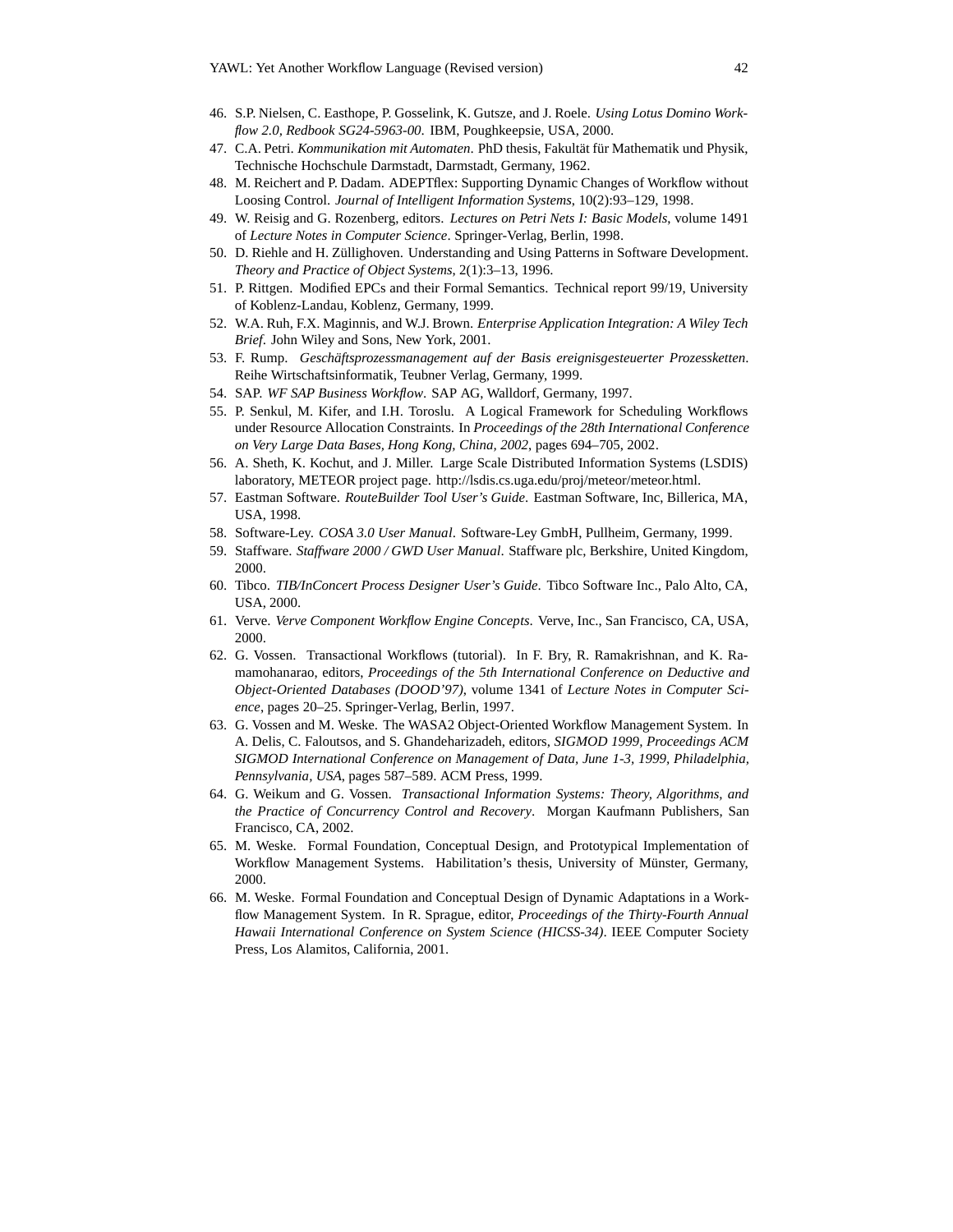- 67. WFMC. Workflow Management Coalition Workflow Standard: Workflow Process Definition Interface – XML Process Definition Language (XPDL) (WFMC-TC-1025). Technical report, Workflow Management Coalition, Lighthouse Point, Florida, USA, 2002.
- 68. D. Wodtke, J. Weissenfels, G. Weikum, and A.K. Dittrich. The Mentor Project: Steps Toward Enterprise-Wide Workflow Management. In *Proceedings of the Twelfth International Conference on Data Engineering, February 26 - March 1, 1996, New Orleans, Louisiana*. IEEE Computer Society, 1996.
- 69. P. Wohed, W.M.P. van der Aalst, M. Dumas, and A.H.M. ter Hofstede. Analysis of Web Services Composition Languages: The Case of BPEL4WS. In I.Y. Song, S.W. Liddle, and T.W. Ling, editors, *22nd International Conference on Conceptual Modeling (ER 2003)*, Lecture Notes in Computer Science. Springer-Verlag, Berlin, 2003. (to appear).
- 70. Workflow Patterns Home Page. http://www.tm.tue.nl/it/research/patterns.

# **A A comparison of high-level Petri nets and YAWL using the patterns**

The table shown in this appendix indicates for each pattern whether high-level Petri nets and/or YAWL offer direct support (indicated by a "+"), partial direct support (indicated by a "+/-"), or no direct support (indicated by a "-"). For comparison, we also included the WfMC's XPDL [67]. It is important to correctly interpret the "+", "+/-", and "-". A "+" is only given if the language offers a feature that allows for a direct realisation of the pattern without any restrictions, without the need for coding inside or outside the tool, and without the need to unfold the construct into other constructs. If the language offers a feature that allows for a direct realisation of the pattern but also imposes restrictions, it is rated with "+/-". If the language only offers constructs to realise the pattern indirectly (through coding, unfolding using other constructs, etc.) or does not support the construct at all, it is rated "-". For more details on the rating on the basis of patterns we refer to [6] where 15 workflow products are rated using the same principle.